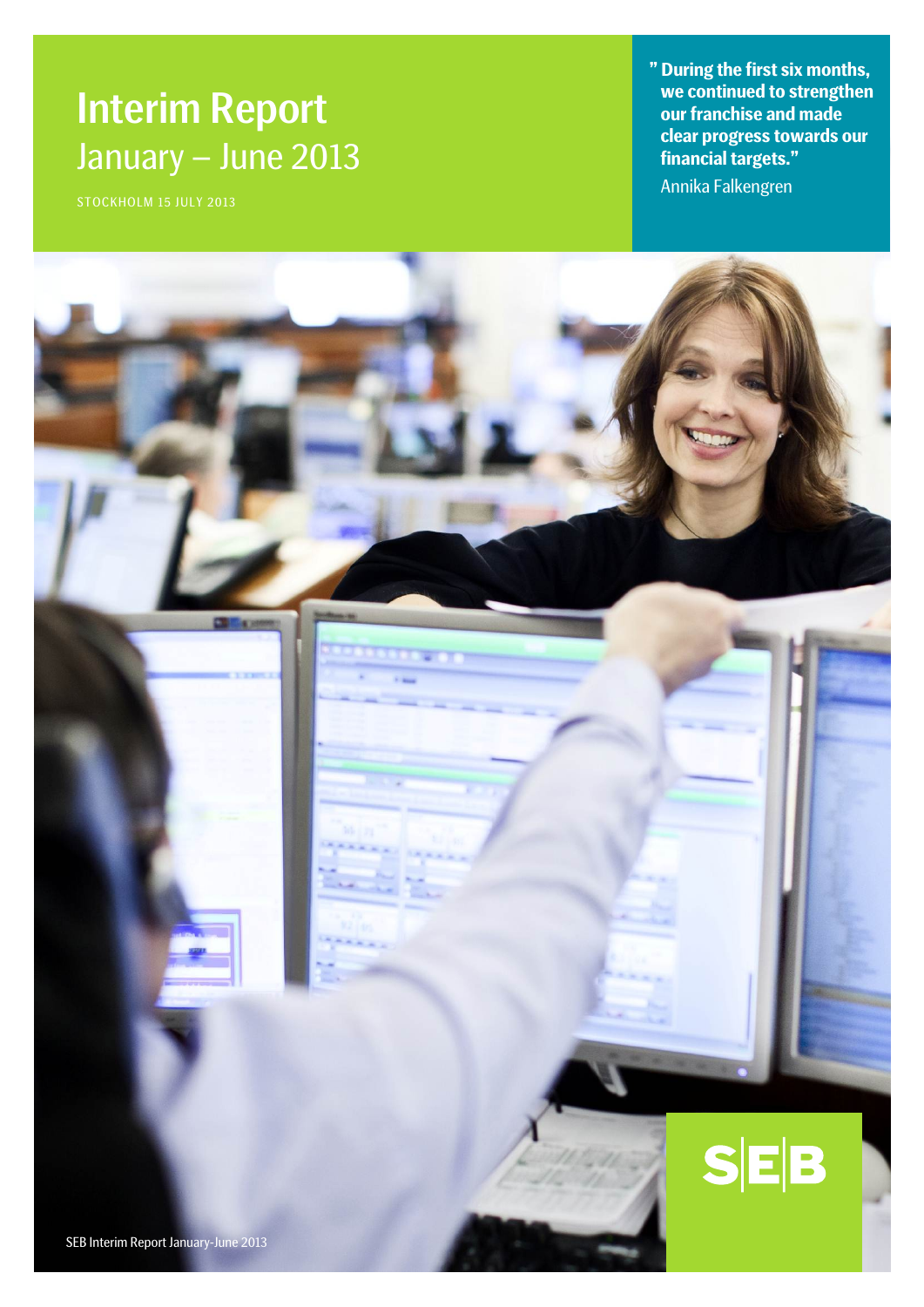# Interim report January - June 2013









### First half year 2013 – SEK 8.5bn operating profit

*(compared to the first half year 2012)*

- Operating profit up 13 per cent to SEK 8.5bn (7.5).
- Operating income SEK 20.2bn (19.5). Operating expenses SEK 11.2bn (11.5).
- Net interest income SEK 9.1bn (8.7), net fee and commission income SEK 7.1bn (6.7) and net financial income SEK 2.0bn (2.5).
- Net credit provisions SEK 0.5bn (0.5) and a credit loss level of 0.08 per cent (0.07).
- Net profit SEK 6.8bn (5.6).
- Return on equity 12.5 per cent (10.8) and earnings per share SEK 3.10 (2.54).

### Second quarter 2013 – SEK 4.8bn operating profit

*(compared to the second quarter 2012)*

- Operating profit up 23 per cent to SEK 4.8bn (3.9).
- Operating income SEK 10.6bn (9.9). Operating expenses SEK 5.6bn (5.8).
- Net interest income SEK 4.7bn (4.5), net fee and commission income SEK 3.8bn (3.4) and net financial income SEK 1.1bn (1.1).
- Net credit provisions SEK 0.3bn (0.3) and a credit loss level of 0.09 per cent (0.08).
- Net profit SEK 3.8bn (3.0).
- Return on equity 14.0 per cent (11.5) and earnings per share SEK 1.73 (1.35).

### Volumes

- Lending to the public amounted to SEK 1,290bn, an increase of SEK 54bn from year-end and 42bn from one year ago.
- Deposits from the public amounted to SEK 898bn, up by SEK 36bn from year-end and SEK 39bn from one year ago.

### Capital and funding

- The core Tier 1 capital ratio was 16.1 per cent and the Tier 1 capital ratio was 17.4 per cent. The Common Equity Tier 1 ratio (Basel III) according to best estimate was 14.2 per cent.
- The liquidity coverage ratio was 114 per cent.
- The core liquidity reserve amounted to SEK 411bn and the total liquid resources amounted to SEK 686bn.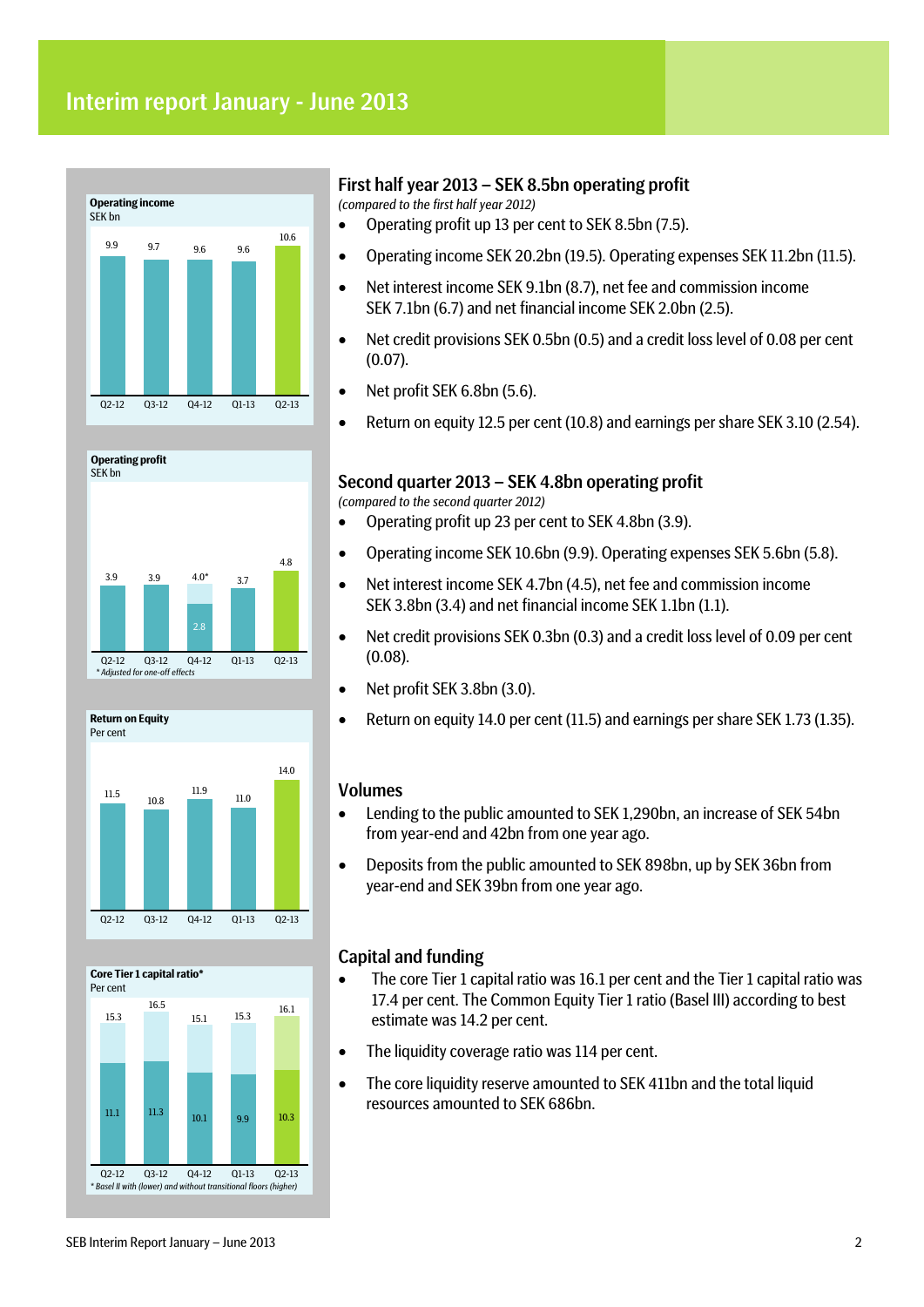# President's comment

Following the elevated market anxiety after the bail-out of Cyprus in the first quarter, economic data turned slightly more positive this quarter. Clearly, the central banks' unprecedented liquidity support has mitigated the risks in the real economy. This is slowly impacting the eurozone, even though the long-term political challenges remain for the structural reforms necessary to bring down debt levels. The Federal Reserve's indication to reduce its liquidity support as the economy recovers is therefore fundamentally a good sign. In SEB's main market, the Nordic region, the Swedish economy has rebounded somewhat although the export sector is still hampered by the low growth in Europe. In early July, the Council of the European Union invited Latvia as the second Baltic country to join the euro. Latvia must be acknowledged for the substantial measures undertaken to restructure the economy since the sharp downturn in 2008.

All in all, we see a cautiously more positive business sentiment among our customers with activity levels picking up.

### **Stronger franchise with more full-service customers**

SEB reported an operating profit of SEK 4.8bn in the second quarter, up 29 per cent versus the first quarter. The strong result partly reflects the normal spring seasonality, but more importantly, it is a testimony to the investments we have made over the past years in our franchise and broader customer base. Corporate customers in the Nordic countries and Germany are inclined to do more ancillary business with us and we continue to attract new customers; 52 large corporates in the first six months. The number of full service customers in the SME and private segment in our Swedish retail banking business has also grown; since yearend by 6,100 and close to 10,000 respectively. In Private Banking, we attracted SEK 16bn in net new money during the first half of this year.

### **Higher profitability**

We continue to increase our operating leverage and thus SEB's return on equity increased to 12.5 percent for the first six months of 2013. Operating income grew by 4 per cent to SEK 20.2bn. Costs were down by 3 per cent to SEK 11.2bn and remained on target. Both asset quality and capital generation remained strong. The Common Equity Tier 1 ratio (Basel III) was 14.2 per cent.

#### **Regulatory framework yet to be finalised**

Around the end of the quarter a host of announcements on the new regulatory framework was made public including revised leverage levels from the Basel Committee as well as a report on regulatory consistency of risk-weighted assets and bail-in debt levels within the EU Bank Recovery and Resolution Directive. The EU also finally passed the new directive on capital. In Sweden, the FSA decided on 15 per cent risk-weights on mortgage lending.

While we embrace the joint efforts to create a resilient global financial sector, the regulatory framework has grown more and more complex with different adaptations at the international, regional and national levels. The risk for the cumulative regulatory effects hampering economic growth cannot be ruled out.

### **Long-term direction remains**

SEB's long-term direction as the leading Nordic bank for large corporates and institutions and top universal bank in Sweden and the Baltic countries remains. We never compromise on our balance sheet strength to remain a credible long-term financial partner. We have dedicated people in our bank and the whole SEB team stays true to our strong belief that long-term customer relationships drive competitive and sustainable profitability.

Policitas



**#1 arranger corporate bonds in Sweden**  Prospera 2013

# **SEK 16bn net inflow in Private Banking** H1 2013

**14.2% Common Equity Tier 1 ratio** 

Basel III, June 2013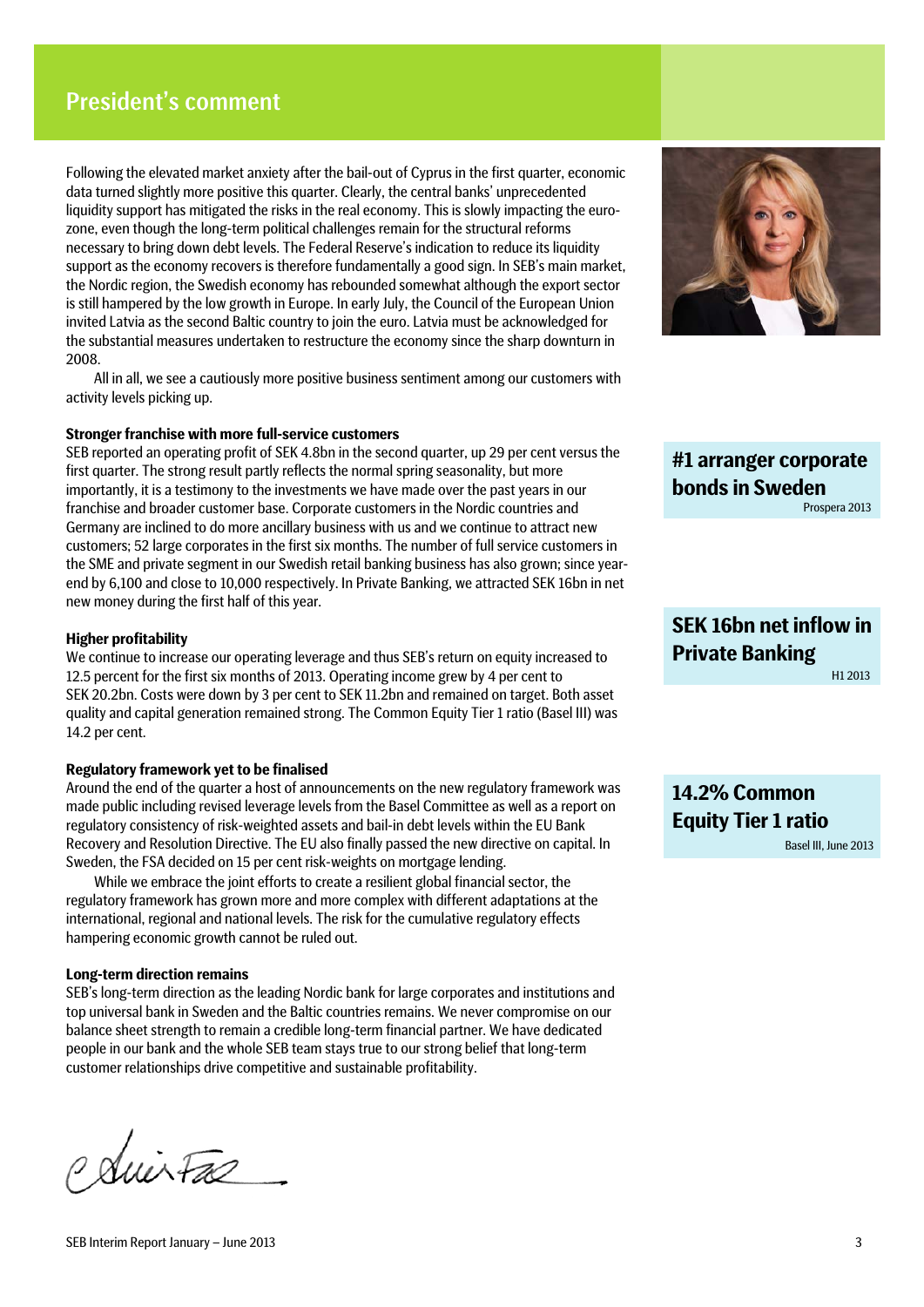### Second quarter isolated

*Operating profit* amounted to SEK 4,783m (3,889). *Net profit from continuing operations* was SEK 3,808m (3,056). *Net profit (after tax),* including the net result from discontinued operations, amounted to SEK 3,791m (2,970).

### Operating income

*Total operating income* amounted to SEK 10,648m (9,916). *Net interest income* increased to SEK 4,677m (4,530).

|                           | $\mathbf{Q}$ | Q1   | Q2      |
|---------------------------|--------------|------|---------|
| <b>SEK m</b>              | 2013         | 2013 | 2012    |
| Customer-driven NII       | 4127         | 4067 | 3 9 5 9 |
| NII from other activities | 550          | 392  | 571     |
| <b>Total</b>              | 4677         | 4459 | 4530    |

The customer-driven net interest income increased by SEK 168m, or 4 per cent, compared to the second quarter in 2012. Higher volumes offset the negative effect from a full one per cent average lower short-term rates. Compared to the first quarter 2013, the customer-driven net interest income increased by SEK 60m, or 1 per cent, due to volume growth. Net margins were relatively stable reflecting stable short-term rates.

Net interest income from other activities decreased by SEK 21m compared with the corresponding quarter 2012 and was SEK 158m higher from the previous quarter. Funding costs decreased which reflected SEB's enhanced position as a strong issuer. In the previous quarter, the Bank pre-financed roll-overs in the second quarter which increased funding costs in the first quarter.

*Net fee and commission income* amounted to SEK 3,811m (3,449), an increase of 10 per cent year-on-year and 17 per cent during the quarter. The activity level overall was somewhat higher than a year ago. Combined with normal seasonality, e.g. in securities finance and the card business, income increased compared to the previous quarter.

*Net financial income* decreased by 4 per cent to SEK 1,087m (1,127). Compared to the first quarter, net financial income increased by 14 per cent. The contribution from the divisions increased to SEK 1.2bn, which is in line with the average level during the last years.

*Net life insurance* income decreased by 16 per cent compared to the second quarter 2012, to SEK 689m. Higher long-term interest rates and declining stock markets had a negative impact on the life portfolios during the quarter.

*Net other income* amounted to SEK 384m (-11). During the quarter, SEK 1bn of subordinated debt was repurchased which gave a net positive effect of SEK 201m. There were also gains from sales of securities and dividend income.

### Operating expenses

*Total operating expenses* amounted to SEK 5,585m (5,754), a decrease of 3 per cent year-on-year.

#### Credit losses and provisions

*Provisions for credit losses* amounted to SEK 291m (269). The credit loss level for the total operations was 9 basis points. The provisions for credit losses for the Group, excluding the Baltic region, equalled a credit loss level of 7 basis points in the quarter. The provisions in the Baltic region increased and corresponded to a credit loss level of 31 basis points in the quarter.

*Non-performing loans* were unchanged from the first quarter and amounted to SEK 12.5bn, reflecting that asset quality continued to be strong. One year ago, the nonperforming loans amounted to SEK 16.4bn. In the second quarter, the declining trend in non-performing loans continued, but was partly offset by the weakening Swedish krona.

*Individually assessed impaired loans* amounted to SEK 7.2bn and the *portfolio assessed loans past due >60 days* amounted to SEK 4.9bn.

### Income tax expense

Total *income tax expense* was SEK 975m (833) which corresponded to an effective tax rate of 20 per cent, in line with the estimated effective tax rate for the full year 2013.

#### Discontinued operations

The net result from *discontinued operations* was SEK -17m (-86).

*Comparative numbers - in parenthesis - for the income statement refer to the corresponding period 2012. Business volumes are compared to 30 June 2012 unless otherwise defined.*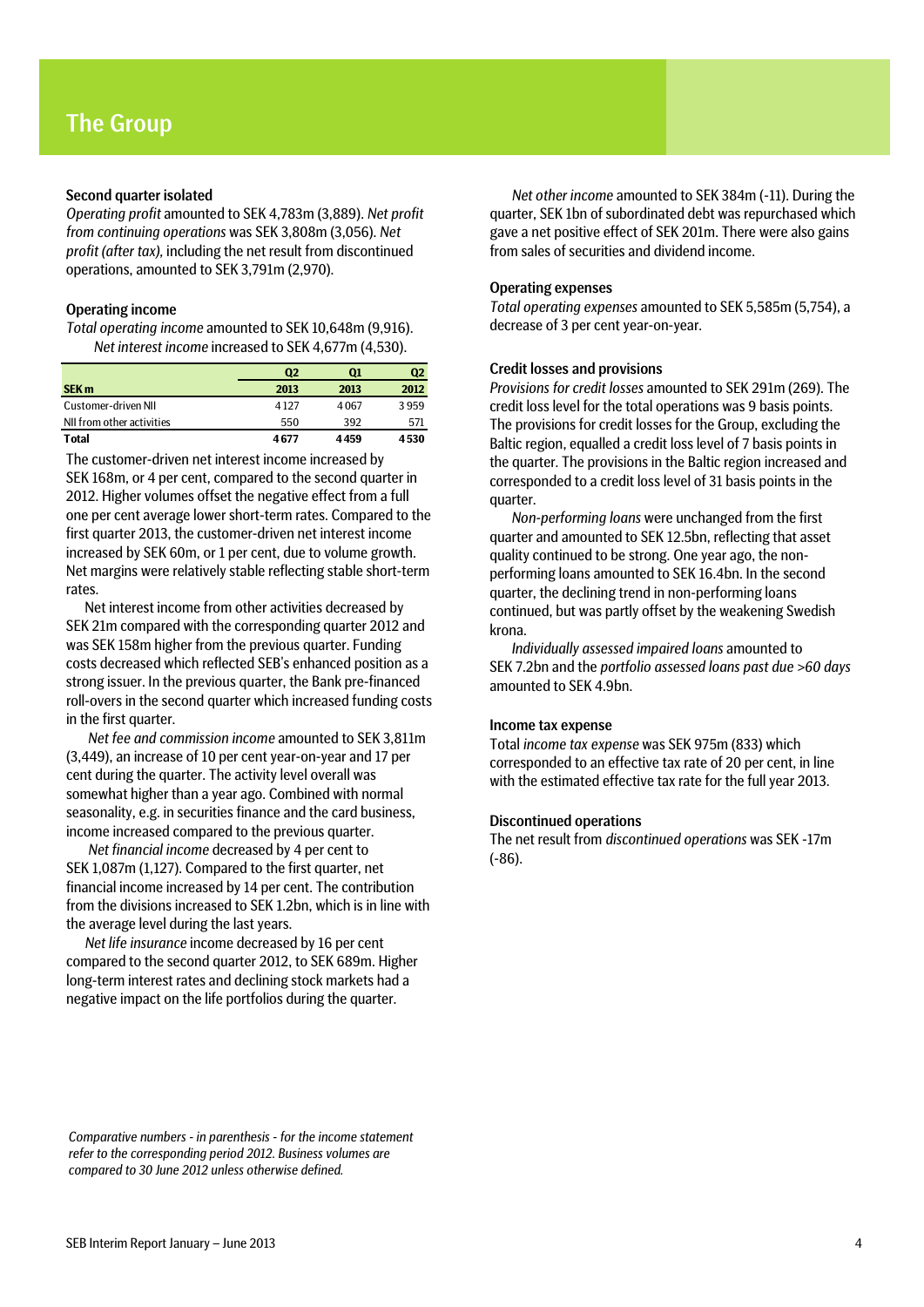### The first half year

*Operating profit* increased by 13 per cent to SEK 8,500m (7,539).

*Net profit from continuing operations* was SEK 6,820m (5,913). *Net profit (after tax),* including the net result from discontinued operations, amounted to SEK 6,803m (5,581).

### Operating income

*Total operating income* amounted to SEK 20,199m (19,505). *Net interest income* increased to SEK 9,136m (8,711).

|                           |      | Jan-Jun |   |  |
|---------------------------|------|---------|---|--|
| <b>SEK m</b>              | 2013 | 2012    | % |  |
| Customer-driven NII       | 8194 | 7860    |   |  |
| NII from other activities | 942  | 851     |   |  |
| <b>Total</b>              | 9136 | 8 7 1 1 | л |  |

The customer-driven net interest income increased by SEK 334m, or 4 per cent, compared to the first six months 2012. This was due to volume growth and stable net interest margins despite the lower short-term rates. Average volumes of loans to and deposits from the public grew by 6 and 3 per cent, respectively.

Net interest income from other activities increased by SEK 91m. Funding costs decreased. The yield in the liquidity portfolio decreased to a lesser degree.

*Net fee and commission income* was SEK 7,058m (6,713). Capital markets income and lending arrangement fees increased while advisory fees remained low.

*Net financial income* amounted to SEK 2,041m (2,506). The majority of the reduction is due to valuation gains on the liquidity portfolio in 2012. In addition, lower volatility resulted in lower income in 2013. Income in the trading operations, which is customer driven, continued to display a high level of stability with increased activity in the debt capital markets business.

*Net life insurance* income amounted to SEK 1,571m (1,736). Higher long-term interest rates and declining stock markets during the second quarter had a negative impact on traditional life portfolios. Income from unit-linked policies grew by 2 per cent.

*Net other income* increased to SEK 393m (-161) due to a net positive effect of SEK 201m from repurchased subordinated debt in 2013 and realised losses from the sale of securities classified as Available for sale in 2012.

#### Operating expenses

*Total operating expenses* decreased by 3 per cent compared to the first half year 2012, to SEK 11,173m. Staff costs were 2 per cent lower and the number of employees 5 per cent lower. Other expenses fell by 6 per cent.

### Credit losses and provisions

*Provisions for credit losses* amounted to SEK 547m (475). The credit loss level amounted to 8 basis points for the first six months. The provisions for credit losses for the Group, excluding the Baltic region, equaled a credit loss level of 6 basis points for the first six months. The provisions in the

Baltic region increased compared with the same period 2012 and corresponded to a credit loss level of 35 basis points for the first six months.

*Non-performing loans* amounted to SEK 12.5bn, which was 24 per cent lower than one year ago.

*Individually assessed impaired loans* decreased by SEK 2.6bn compared to one year ago while the *portfolio assessed loans past due >60 days* decreased by SEK 1.2bn.

#### Income tax expense

Total *income tax expense* was SEK 1,680m (1,626) which corresponded to an effective tax rate of 20 per cent, in line with the estimated effective tax rate of 20 per cent for the full year 2013.

### Discontinued operations

The net result from *discontinued operations* was SEK -17m (-332).

#### Business volumes

Total assets at 30 June 2013 amounted to SEK 2,596bn (2,370). Loans to the public increased to SEK 1,290bn, an increase of SEK 42bn during the last 12 months and of SEK 54bn since year-end.

|                     | Jun  | <b>Dec</b> | Jun  |
|---------------------|------|------------|------|
| <b>SEK bn</b>       | 2013 | 2012       | 2012 |
| Public              | 56   | 55         | 58   |
| Private individuals | 483  | 467        | 450  |
| Corporate           | 645  | 613        | 606  |
| Repos               | 83   | 76         | 105  |
| Debt instruments    | 23   | 25         | 29   |
| Loans to the public | 1290 | 1236       | 1248 |

Deposits from the public amounted to SEK 898bn, up by SEK 36bn and SEK 39bn, from year-end and one year ago respectively.

SEB's total credit portfolio increased to SEK 1,858bn (1,743). At year-end, the credit portfolio amounted to SEK 1,777bn. Household volumes increased by SEK 22bn during the first six months. The combined corporate and property management portfolios grew by SEK 66bn in the same period, of which the currency effect was SEK 10bn.

At 30 June 2013, assets under management amounted to SEK 1,387bn (1,261). This was an increase from the year-end level of SEK 1,328bn. The net inflow of assets for the first half of 2013 was SEK 18bn and the market value increased by SEK 41bn. Assets under custody amounted to SEK 5,411bn (4,989).

### Market risk

The trading business is customer flow-driven. This is confirmed by the fact that there were only two loss-making days during the first six months. During the first half of 2013, Value-at-Risk in the trading operations averaged SEK 159m. On average, the Group is not expected to lose more than this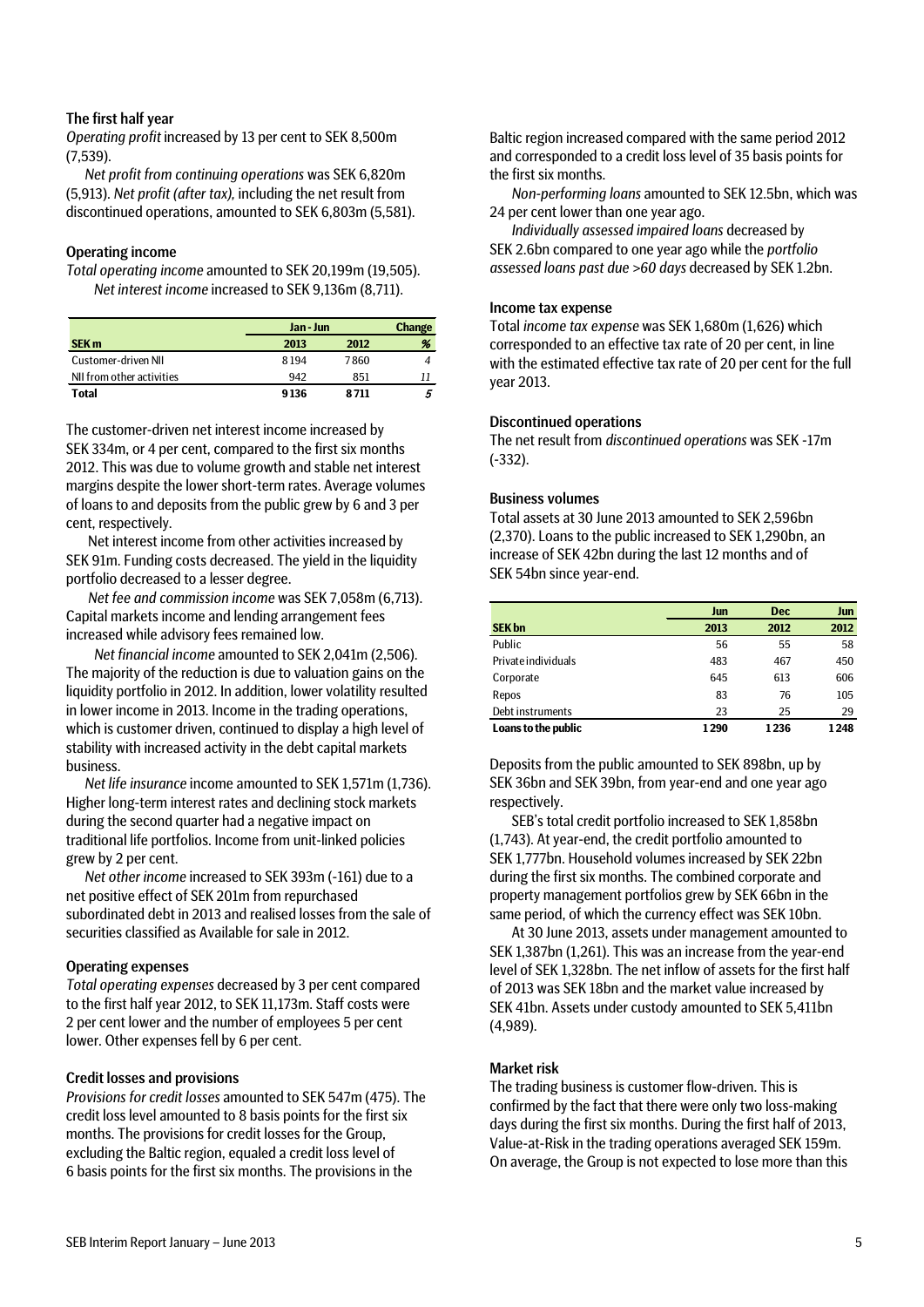amount during a period of ten trading days, with 99 per cent probability.

### Liquidity and long-term funding

SEB's loan-to-deposit ratio was 134 per cent (131), excluding repos and debt instruments. During the first half year, SEK 41bn of long-term funding matured and SEK 58bn were issued. 73 per cent of the new issuance was covered bonds.

The core liquidity reserve at the end of June 2013 amounted to SEK 411bn (339). The total liquid resources, including net trading assets and unutilised collateral in the cover pool, amounted to SEK 686bn (537). As of 1 January 2013, the Swedish Financial Supervisory Authority requires a Liquidity Coverage Ratio (LCR), according to rules adapted for Sweden, of 100 per cent in total and in EUR and USD, separately. At the end of the period, the LCR was 114 per cent (108). The USD and EUR LCRs were 184 and 159 per cent, respectively.

SEB's internal structural liquidity measure, the Core Gap which measures the proportion of stable funding in relation to illquid assets, has been stable above 110 per cent in the last years reflecting the Bank's commitment to a stable funding base. SEB's structural liquidity measure according to the Swedish Central Bank in its Financial Stability Reports has been in the mid-eighties in the last years. The Basel Committee's Net Stable Funding Ratio (NSFR) is still a crude measure in its current form and it remains subject to review internationally.

### Capital position

The core Tier 1 capital ratio improved while the Tier 1 capital ratio decreased in the first six months. This was mainly due to a regulatory change to deduct investments in insurance companies by half from Tier 1 and half from Tier 2 capital, rather than from the total capital base which was the rule applied until the end of 2012. SEB's reported capital ratios at year-end 2012 were negatively impacted by the transition effect from the implementation of the amendments to IAS 19 Employee benefits for defined benefit plans, an unrealised effect of SEK 7.9bn.

During 2013 SEB continued to align the framework for capital allocation to the Basel III regulation. As a consequence, SEB allocated more capital, in the amount of SEK 23bn, to the divisions from the central function in the first quarter 2013.

|                               | Jun  | <b>Dec</b> | Jun  |
|-------------------------------|------|------------|------|
|                               | 2013 | 2012       | 2012 |
| <b>Basel II</b>               |      |            |      |
| Core Tier 1 capital ratio, %  | 16.1 | 15.1       | 15.3 |
| Tier 1 capital ratio, %       | 17.4 | 17.5       | 17.5 |
| RWA, SEK bn                   | 593  | 586        | 632  |
| Including transitional floor: |      |            |      |
| Core Tier 1 capital ratio, %  | 10.3 | 10.1       | 11.1 |
| Tier 1 capital ratio, %       | 11.1 | 11.6       | 12.8 |
| RWA, SEK bn                   | 929  | 879        | 867  |
|                               |      |            |      |

#### **Basel III**

Common Equity Tier 1 capital ratio,  $\%$  14.2 13.1

\*SEB's estimate based on current knowledge of future regulation.

In May 2013, the Swedish Financial Supervisory Authority decided to implement a 15 per cent floor on the Swedish mortgage portfolio risk-weights. The floor will be implemented as a so-called Pillar 2 charge and the capital ratios which are reported according to Pillar 1 (in the adjacent table), will not be affected. SEB has already allocated additional capital to the residential mortgage business in line with the stipulated floor risk-weight.

As of 30 June , based on an average risk-weight of approximately 8 per cent for the Swedish residential mortgage lending under Pillar 1 and the Swedish Common Equity Tier 1 requirement of 12 per cent (from 2015), SEB would be required to hold additional Common Equity Tier 1 capital in the amount of approximately SEK 3bn. This corresponds to approximately 50 basis points on the Common Equity Tier 1 capital ratio under Pillar 1.

### Rating

SEB's long-term senior unsecured ratings are 'A1' (stable outlook) 'A+' (negative outlook) and 'A+' (stable outlook) by Moody's, Standard & Poor's and Fitch, respectively.

### Long-term financial targets

SEB's long-term financial targets are to:

- pay a yearly dividend that is 40 per cent or above of the earnings per share,
- target a Common Equity Tier 1 ratio (Basel III) of 13 per cent, and

generate return on equity that is competitive with peers. This means that the Bank in the long-term aspires to reach a return on equity of 15 per cent.

As of 30 June 2013, the Common Equity Tier 1 ratio (Basel III) was 14.2 per cent and the return on equity for the first six months 12.5 per cent.

### Risks and uncertainties

The macroeconomic environment is the major driver of risk to the Group's earnings and financial stability. In particular, it affects the asset quality and thereby the credit risk of the Group. The medium-term outlook for the global economy is characterised by uncertainty. The global policy measures to limit the risk of severe shocks to the economy have created more stability to the financial system. However, a prolonged period of weak economic growth cannot be ruled out.

SEB assumes credit, market, liquidity, operational and life insurance risks. The risk composition of the Group, as well as the related risk management, are further described in SEB's Annual Report.

The international Basel III regulatory framework in relation to capital, liquidity and funding standards could have longterm effects on asset and liability management and profitability of the banking sector. These aspects remain to be decided and implemented in Sweden, while the EU has adopted the regulatory framework.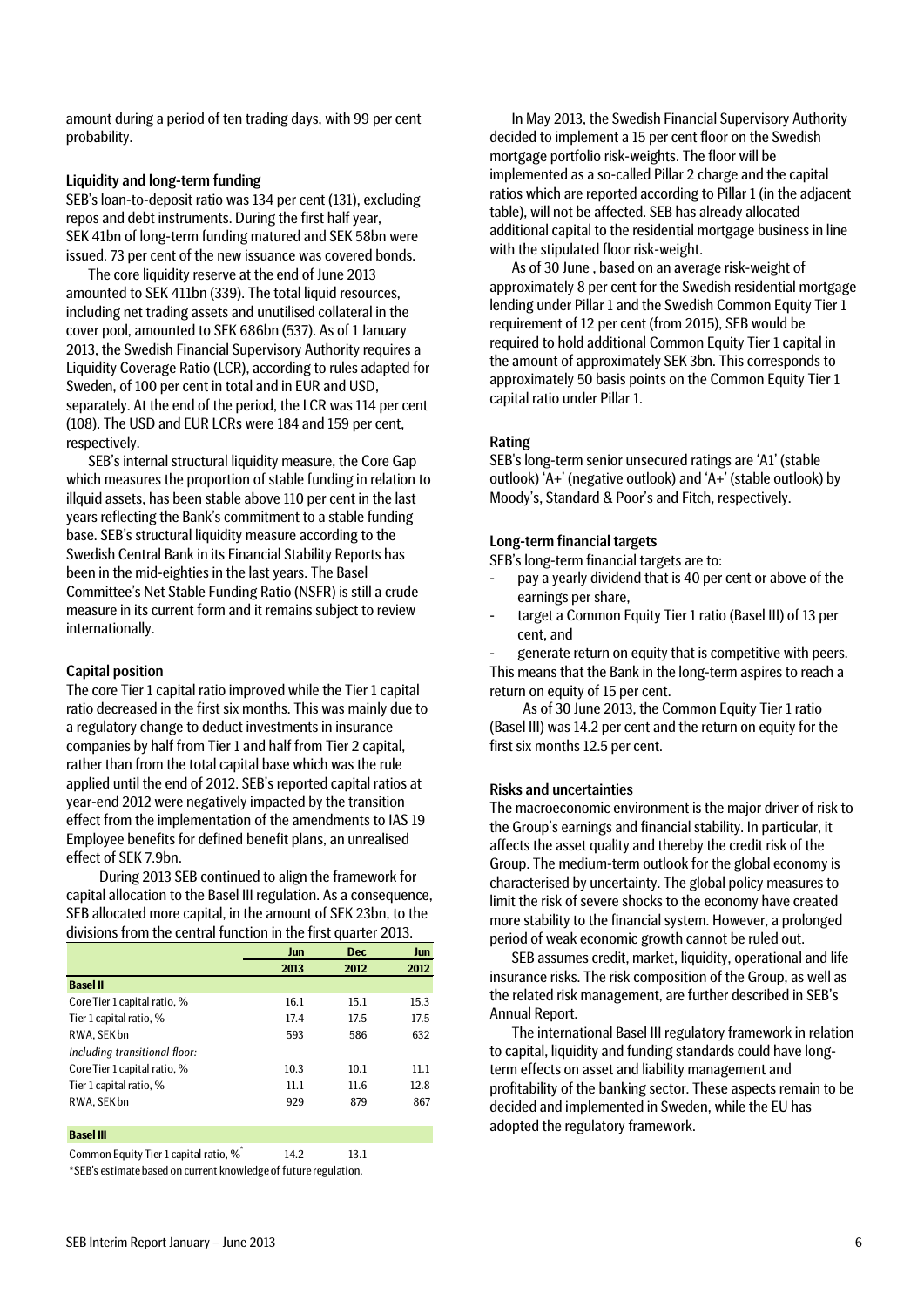### Stockholm, 15 July 2013

*The Board of Directors and the President declare that the Interim Accounts for January-June 2013 provide a fair overview of the Parent Company's and the Group's operations, their financial position and results and describe material risks and uncertainties facing the Parent Company and the Group.*

> Marcus Wallenberg *Chairman*

| Urban Jansson   |  |
|-----------------|--|
| Deputy chairman |  |

Jacob Wallenberg *Deputy chairman*

> Samir Brikho *Director*

Johan H. Andresen *Director*

> Winnie Fok *Director*

Birgitta Kantola *Director*

Signhild Arnegård Hansen *Director*

> Tomas Nicolin *Director*

Sven Nyman *Director*

Magdalena Olofsson *Director*\*

Jesper Ovesen *Director*

Pernilla Påhlman *Director*\*

Annika Falkengren *President and Chief Executive Officer*

*\* appointed by the employees*

#### Press conference and webcasts

The press conference at 8.30 am (CEST) on 15 July 2013 at Kungsträdgårdsgatan 8 with President and CEO Annika Falkengren can be followed live in Swedish on www.sebgroup.com/sv/ir. A simultaneous translation into English will be available on www.sebgroup.com/ir. A replay will also be available afterwards.

#### Access to telephone conference

The telephone conference at 3 pm (CEST) on 15 July 2013 with the President and CEO Annika Falkengren, the CFO Jan Erik Back and the Head of Investor Relations Ulf Grunnesjö, can be accessed by telephone, +44(0)20 7131 2799. Please quote conference id: 933313, not later than 10 minutes in advance. A replay of the conference call will be available on www.sebgroup.com/ir.

#### Financial information calendar

| 24 October 2013 | Interim report Jan-Sep 2013 |
|-----------------|-----------------------------|
| 5 February 2014 | Annual accounts 2013        |

### Further information is available from:

Jan Erik Back, Chief Financial Officer Tel: +46 8 22 19 00 Ulf Grunnesjö, Head of Investor Relations Tel: +46 8 763 85 01, +46 70 763 85 01 Viveka Hirdman-Ryrberg, Head of Corporate Communications Tel: +46 8 763 85 77, +46 70 550 35 00

Skandinaviska Enskilda Banken AB (publ) SE-106 40 Stockholm, Sweden Telephone: +46 771 62 10 00 www.sebgroup.com Corporate organisation number: 502032-9081

Additional financial information is available in SEB's Fact Book which is published quarterly on www.sebgroup.com/ir.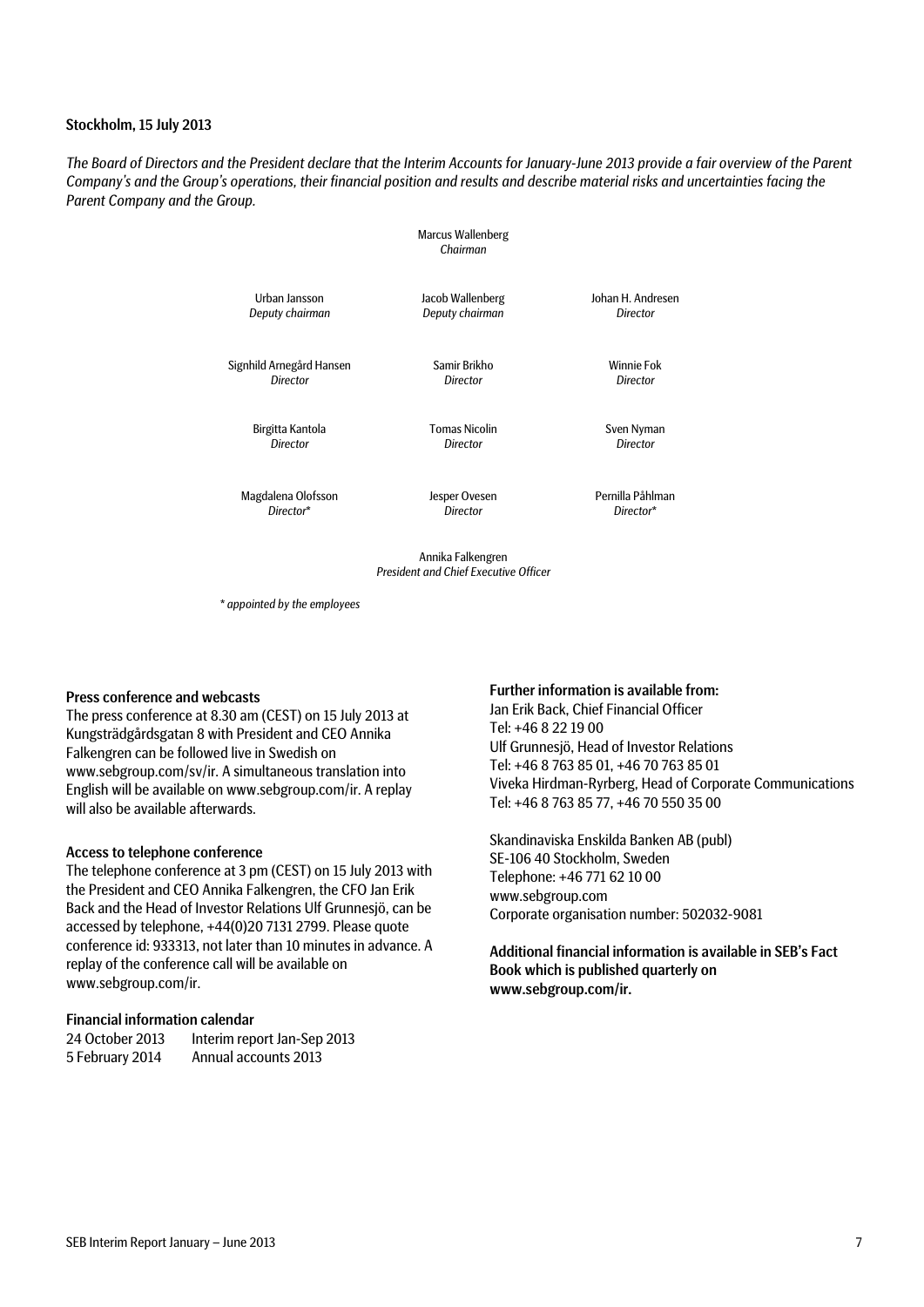### Accounting policies

This Interim Report is presented in accordance with IAS 34 Interim Financial Reporting. The Group's consolidated accounts have been prepared in accordance with the International Financial Reporting Standards (IFRS) and interpretations of these standards as adopted by the European Commission. The accounting follows the Annual Accounts Act for Credit Institutions and Securities Companies (1995:1559) and the regulation and general guidelines issued by the Swedish Financial Supervisory Authority: Annual reports in credit institutions and securities companies (FFFS 2008:25). In addition, the Supplementary accounting rules for groups (RFR 1) from the Swedish Financial Reporting Board have been applied. The Parent company has prepared its accounts in accordance with Swedish Annual Act for Credit Institutions and Securities Companies, the Swedish Financial Supervisory Authority's regulations and general guidelines (FFFS 2008:25) on annual reports in credit institutions and securities companies and the supplementary accounting rules for legal entities (RFR 2) issued by the Swedish Financial Reporting Board.

As of the 2013 financial year, IFRS 13 Fair Value Measurement comes into effect for application in the EU. The

standard contains joint principles for fair value measurement of most assets and liabilities at fair value, and for which information about fair value must be disclosed. The application of IFRS 13 does not affect the reported values for financial instruments to any significant degree. In accordance with IAS 1 Presentation of Financial Statements the presentation of Comprehensive Income has been amended so that items that can be reclassified to profit or loss later are separated from the items that cannot. In addition to this, amendments in IFRS 7 Financial Instruments: Disclosures and the introduction of IFRS 13 require further disclosures about off-setting of financial instruments and financial instruments at fair value. In all other material aspects, the Group's and the Parent company's accounting policies, basis for calculations and presentations are unchanged in comparison with the 2012 Annual Report.

In 2012, SEB opted for early adoption of the amendments in IAS 19 Employee Benefits for defined benefit plans. More information regarding the restatement of comparable figures can be found on page 33 in the Annual Accounts 2012 and in note 54 of the Annual Report 2012.

#### Review report

We have reviewed this report for the period 1 January 2013 to 30 June 2013 for Skandinaviska Enskilda Banken AB (publ). The board of directors and the CEO are responsible for the preparation and presentation of this interim report in accordance with IAS 34 and the Swedish Annual Accounts Act for Credit institutions and Securities Companies. Our responsibility is to express a conclusion on this interim report based on our review.

We conducted our review in accordance with the Standard on Review Engagements SÖG 2410, Review of Interim Report Performed by the Independent Auditor of the Entity. A review consists of making inquiries, primarily of persons responsible for financial and accounting matters, and applying analytical and other review procedures. A review is substantially less in scope than an audit conducted in accordance with International Standards on Auditing, ISA, and other generally accepted auditing standards in Sweden. The procedures performed in a review do not enable us to obtain assurance that we would become aware of all significant matters that might be identified in an audit. Accordingly, we do not express an audit opinion.

Based on our review, nothing has come to our attention that causes us to believe that the interim report is not prepared, in all material respects, in accordance with IAS 34 and the Swedish Annual Accounts Act for Credit institutions and Securities Companies regarding the Group, and with the Swedish Annual Accounts Act for Credit institutions and Securities Companies, regarding the Parent Company.

Stockholm, 15 July 2013

PricewaterhouseCoopers AB

**Peter Nyllinge** Authorised Public Accountant Partner in charge

**Magnus Svensson Henryson** Authorised Public Accountant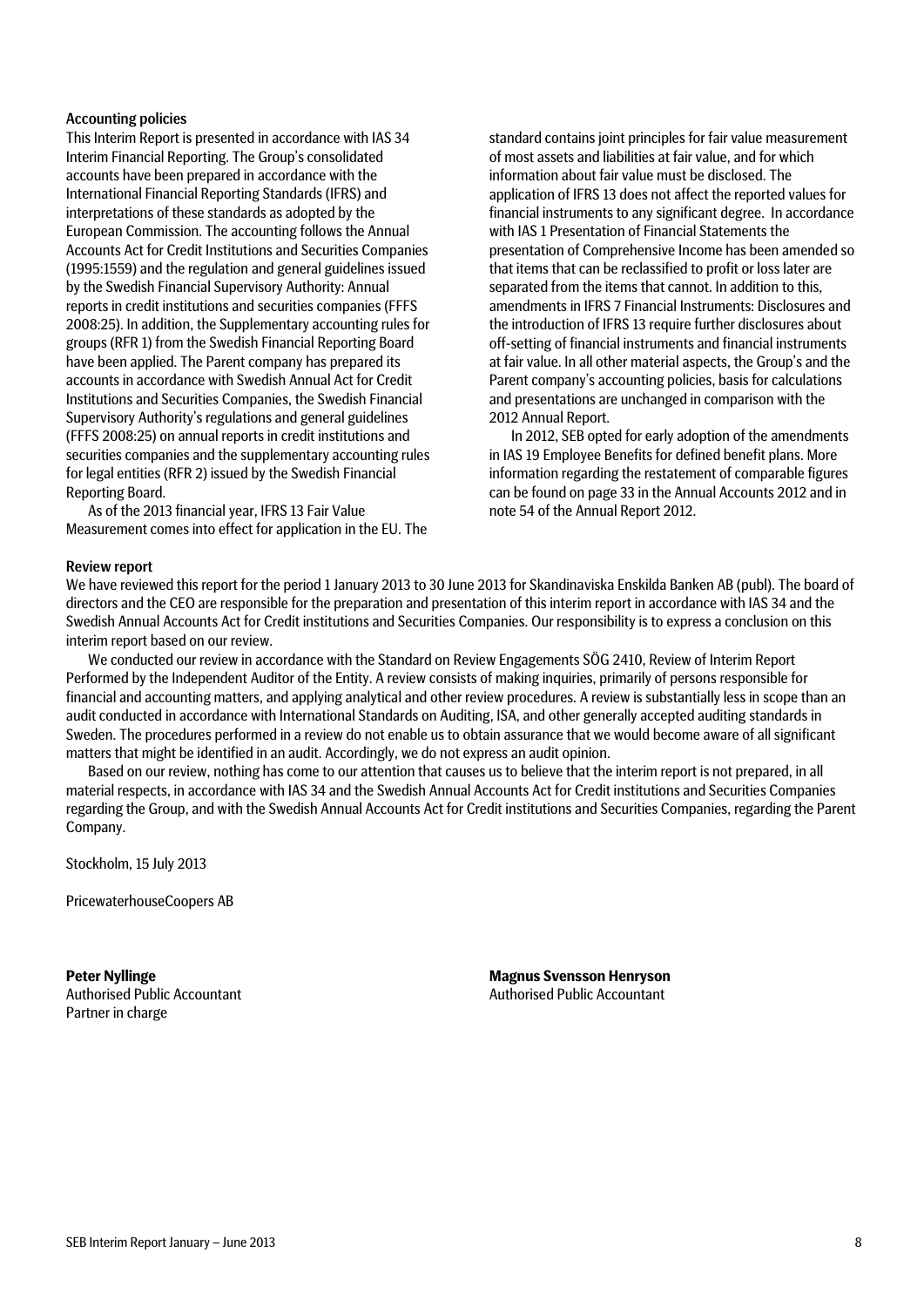# The SEB Group

# Income statement – SEB Group

|                                              | Q <sub>2</sub>     | Q1                 |                        | Q <sub>2</sub>     |                |                    | Jan - Jun          |                        | <b>Full year</b>    |
|----------------------------------------------|--------------------|--------------------|------------------------|--------------------|----------------|--------------------|--------------------|------------------------|---------------------|
| <b>SEK m</b>                                 | 2013               | 2013               | %                      | 2012               | %              | 2013               | 2012               | $\%$                   | 2012                |
| Net interest income                          | 4677               | 4459               | 5                      | 4530               | $\overline{3}$ | 9136               | 8711               | 5                      | 17635               |
| Net fee and commission income                | 3811               | 3247               | 17                     | 3449               | 10             | 7058               | 6713               | 5                      | 13 6 20             |
| Net financial income                         | 1087               | 954                | 14                     | 1127               | $-4$           | 2041               | 2506               | $-19$                  | 4579                |
| Net life insurance income                    | 689                | 882                | $-22$                  | 821                | $-16$          | 1571               | 1736               | $-10$                  | 3428                |
| Net other income                             | 384                | 9                  |                        | $-11$              |                | 393                | $-161$             |                        | $-439$              |
| <b>Total operating income</b>                | 10648              | 9551               |                        | 9916               | $\overline{7}$ | 20199              | 19505              | $\boldsymbol{4}$       | 38823               |
| Staff costs                                  |                    |                    |                        |                    |                |                    |                    |                        |                     |
|                                              | $-3613$<br>$-1481$ | $-3556$<br>$-1581$ | $\overline{2}$<br>$-6$ | $-3704$<br>$-1590$ | $-2$<br>$-7$   | $-7169$<br>$-3062$ | $-7322$<br>$-3243$ | $-2$<br>$-6$           | $-14596$<br>$-6444$ |
| Other expenses                               |                    |                    |                        |                    |                |                    |                    |                        |                     |
| Depreciation, amortisation and impairment    |                    |                    |                        |                    |                |                    |                    |                        |                     |
| of tangible and intangible assets            | $-491$<br>$-5585$  | $-451$<br>$-5588$  | $\boldsymbol{9}$<br>0  | $-460$<br>$-5754$  | 7<br>$-3$      | $-942$<br>$-11173$ | $-924$<br>$-11489$ | $\overline{2}$<br>$-3$ | $-2612$<br>$-23652$ |
| <b>Total operating expenses</b>              |                    |                    |                        |                    |                |                    |                    |                        |                     |
| <b>Profit before credit losses</b>           | 5063               | 3963               | 28                     | 4162               | 22             | 9026               | 8016               | 13                     | 15171               |
| Gains less losses from disposals of tangible |                    |                    |                        |                    |                |                    |                    |                        |                     |
| and intangible assets                        | 11                 | 10                 | 10                     | $-4$               |                | 21                 | $-2$               |                        | 1                   |
| Net credit losses                            | $-291$             | $-256$             | 14                     | $-269$             | 8              | $-547$             | $-475$             | 15                     | $-937$              |
| <b>Operating profit</b>                      | 4783               | 3717               | 29                     | 3889               | 23             | 8500               | 7539               | 13                     | 14235               |
| Income tax expense                           | $-975$             | $-705$             | $38\,$                 | $-833$             | 17             | $-1680$            | $-1626$            | 3                      | $-2093$             |
| Net profit from continuing operations        | 3808               | 3012               | $\overline{26}$        | 3056               | 25             | 6820               | 5913               | $\overline{15}$        | 12142               |
| Discontinued operations                      | $-17$              |                    |                        | $-86$              | $-80$          | $-17$              | $-332$             | $-95$                  | $-488$              |
| <b>Net profit</b>                            | 3791               | 3012               | 26                     | 2970               | 28             | 6803               | 5581               | 22                     | 11654               |
| Attributable to minority interests           | $\mathbf{1}$       | 3                  | $-67$                  | 6                  | $-83$          | 4                  | 11                 | $-64$                  | 22                  |
| Attributable to shareholders                 | 3790               | 3009               | 26                     | 2964               | 28             | 6799               | 5570               | 22                     | 11632               |
| Continuing operations                        |                    |                    |                        |                    |                |                    |                    |                        |                     |
| Basic earnings per share, SEK                | 1.74               | 1.37               |                        | 1.39               |                | 3.11               | 2.69               |                        | 5.53                |
| Diluted earnings per share, SEK              | 1.72               | 1.36               |                        | 1.39               |                | 3.09               | 2.69               |                        | 5.51                |
| <b>Total operations</b>                      |                    |                    |                        |                    |                |                    |                    |                        |                     |
| Basic earnings per share, SEK                | 1.73               | 1.37               |                        | 1.35               |                | 3.10               | 2.54               |                        | 5.31                |
| Diluted earnings per share, SEK              | 1.72               | 1.36               |                        | 1.35               |                | 3.08               | 2.53               |                        | 5.29                |

# Statement of comprehensive income – SEB Group

|                                                                      | Q <sub>2</sub> | Q1     |      | Q2     |       |         | Jan - Jun |        | <b>Full year</b> |
|----------------------------------------------------------------------|----------------|--------|------|--------|-------|---------|-----------|--------|------------------|
| <b>SEK m</b>                                                         | 2013           | 2013   | %    | 2012   | %     | 2013    | 2012      | %      | 2012             |
| Net profit                                                           | 3791           | 3012   | 26   | 2970   | 28    | 6803    | 5581      | 22     | 11654            |
|                                                                      |                |        |      |        |       |         |           |        |                  |
| Items that may subsequently be reclassified to the income statement: |                |        |      |        |       |         |           |        |                  |
| Available-for-sale financial assets                                  | $-65$          | 477    | -114 | - 66   | $-2$  | 412     | 359       | 15     | 1276             |
| Cash flow hedges                                                     | - 650          | $-548$ | 19   | 329    |       | $-1198$ | $-258$    |        | 581              |
| Translation of foreign operations                                    | 972            | $-643$ |      | $-85$  |       | 329     | $-225$    |        | $-670$           |
| Items that will not be reclassified to the income statement:         |                |        |      |        |       |         |           |        |                  |
| Defined benefit plans                                                | - 91           | 776    | -112 | - 984  | -91   | 685     | $-346$    |        | $-2003$          |
| Other comprehensive income (net of tax)                              | 166            | 62     | 168  | $-806$ | -121  | 228     | - 470     | $-149$ | $-816$           |
| <b>Total comprehensive income</b>                                    | 3957           | 3074   | 29   | 2164   | 83    | 7031    | 5111      | 38     | 10838            |
| Attributable to minority interests                                   | 2              | $-1$   |      | 5      | $-60$ |         | 16        | -94    | 22               |
| Attributable to shareholders                                         | 3955           | 3075   | 29   | 2159   | 83    | 7030    | 5095      | 38     | 10816            |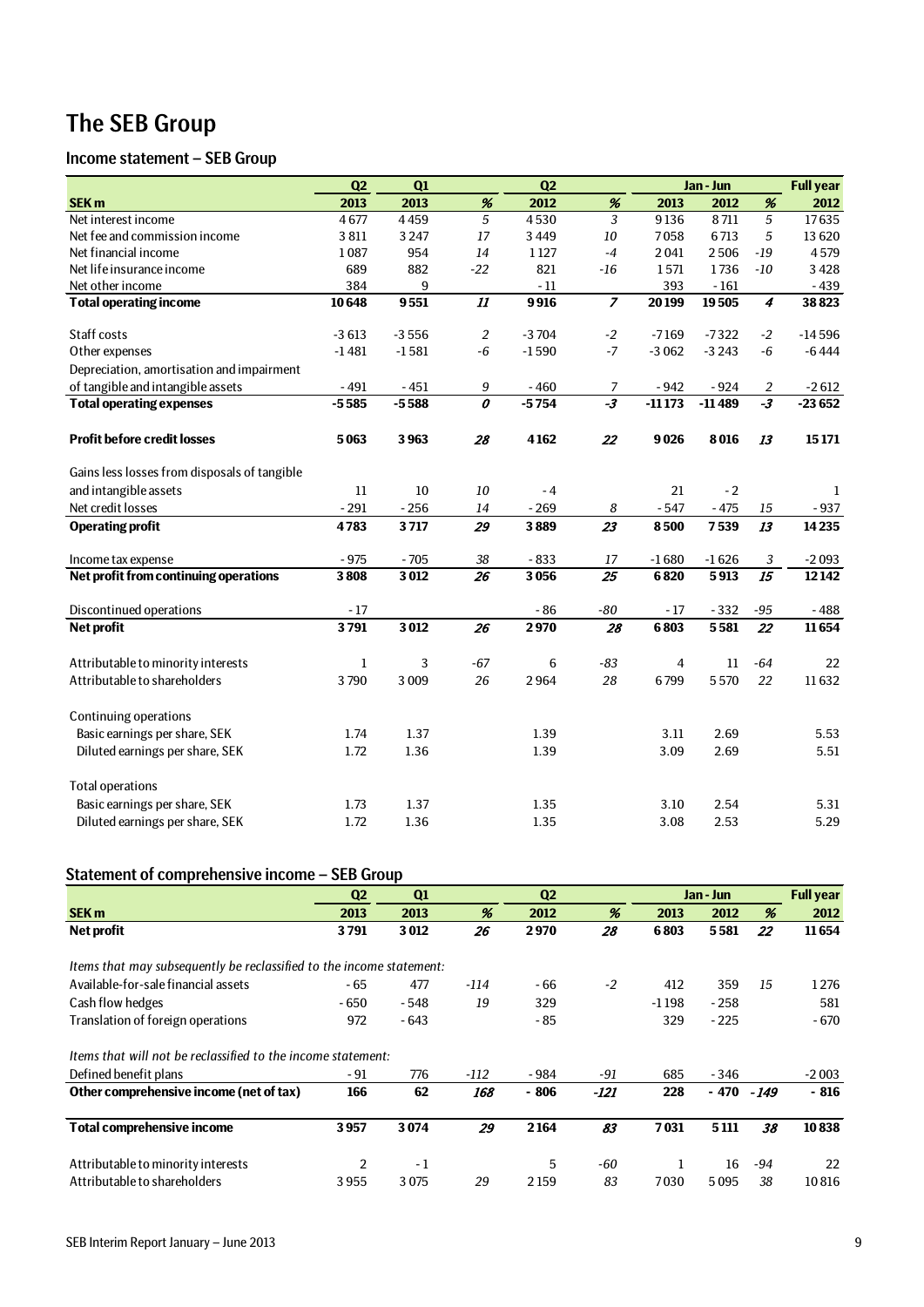# Balance sheet – SEB Group

|                                                                                                                           | 30 Jun  | <b>31 Dec</b> | 30 Jun  |
|---------------------------------------------------------------------------------------------------------------------------|---------|---------------|---------|
| <b>SEK m</b>                                                                                                              | 2013    | 2012          | 2012    |
| Cash and cash balances with central banks                                                                                 | 238469  | 191445        | 81307   |
| Other lending to central banks                                                                                            | 5146    | 17718         | 105 693 |
| Loans to other credit institutions <sup>1)</sup>                                                                          | 136914  | 126023        | 117796  |
| Loans to the public                                                                                                       | 1290222 | 1236088       | 1248166 |
| Financial assets at fair value *                                                                                          | 790 280 | 725938        | 679379  |
| Available-for-sale financial assets *                                                                                     | 46594   | 50599         | 51308   |
| Held-to-maturity investments *                                                                                            | 84      | 82            | 128     |
| Investments in associates                                                                                                 | 1237    | 1252          | 1387    |
| Tangible and intangible assets                                                                                            | 29 24 6 | 28494         | 29632   |
| Other assets                                                                                                              | 57445   | 75817         | 55451   |
| <b>Total assets</b>                                                                                                       | 2595637 | 2453456       | 2370247 |
|                                                                                                                           |         |               |         |
| Deposits from central banks and credit institutions                                                                       | 228544  | 170656        | 211505  |
| Deposits and borrowing from the public                                                                                    | 898461  | 862 260       | 859576  |
| Liabilities to policyholders                                                                                              | 296125  | 285973        | 276597  |
| Debt securities                                                                                                           | 701784  | 661851        | 589690  |
| Other financial liabilities at fair value                                                                                 | 254308  | 237001        | 228944  |
| Other liabilities                                                                                                         | 81043   | 96349         | 69822   |
| Provisions                                                                                                                | 3186    | 5572          | 6985    |
| Subordinated liabilities                                                                                                  | 22806   | 24 2 81       | 22979   |
| Total equity                                                                                                              | 109380  | 109513        | 104149  |
| <b>Total liabilities and equity</b>                                                                                       | 2595637 | 2453456       | 2370247 |
| * Of which bonds and other interest bearing securities including derivatives.                                             | 462075  | 460423        | 438886  |
| 1) Long to qualit institutions and limidity placements with other divest nortiainants in interlead fund transfer oustance |         |               |         |

1) Loans to credit institutions and liquidity placements with other direct participants in interbank fund transfer systems.

A more detailed balance sheet is included in the Fact Book.

### Pledged assets, contingent liabilities and commitments – SEB Group

|                                                                | 30 Jun | <b>31 Dec</b> | 30 Jun |
|----------------------------------------------------------------|--------|---------------|--------|
| <b>SEK m</b>                                                   | 2013   | 2012          | 2012   |
| Collateral pledged for own liabilities <sup>1)</sup>           | 382967 | 352459        | 350937 |
| Assets pledged for liabilities to insurance policyholders      | 296125 | 288721        | 276597 |
| Collateral and comparable security pledged for own liabilities | 679092 | 641180        | 627534 |
| Other pledged assets and comparable collateral <sup>2)</sup>   | 129737 | 135372        | 128914 |
| <b>Contingent liabilities</b>                                  | 97038  | 94 175        | 95 190 |
| Commitments                                                    | 447146 | 407423        | 389553 |

1) Of which collateralised for covered bonds SEK 321,404m (320,859 / 298,691).

2) Securities lending SEK 76,366m (66,675 / 41,108) and pledged but unencumbered bonds SEK 53,371m (68,697 / 87,806).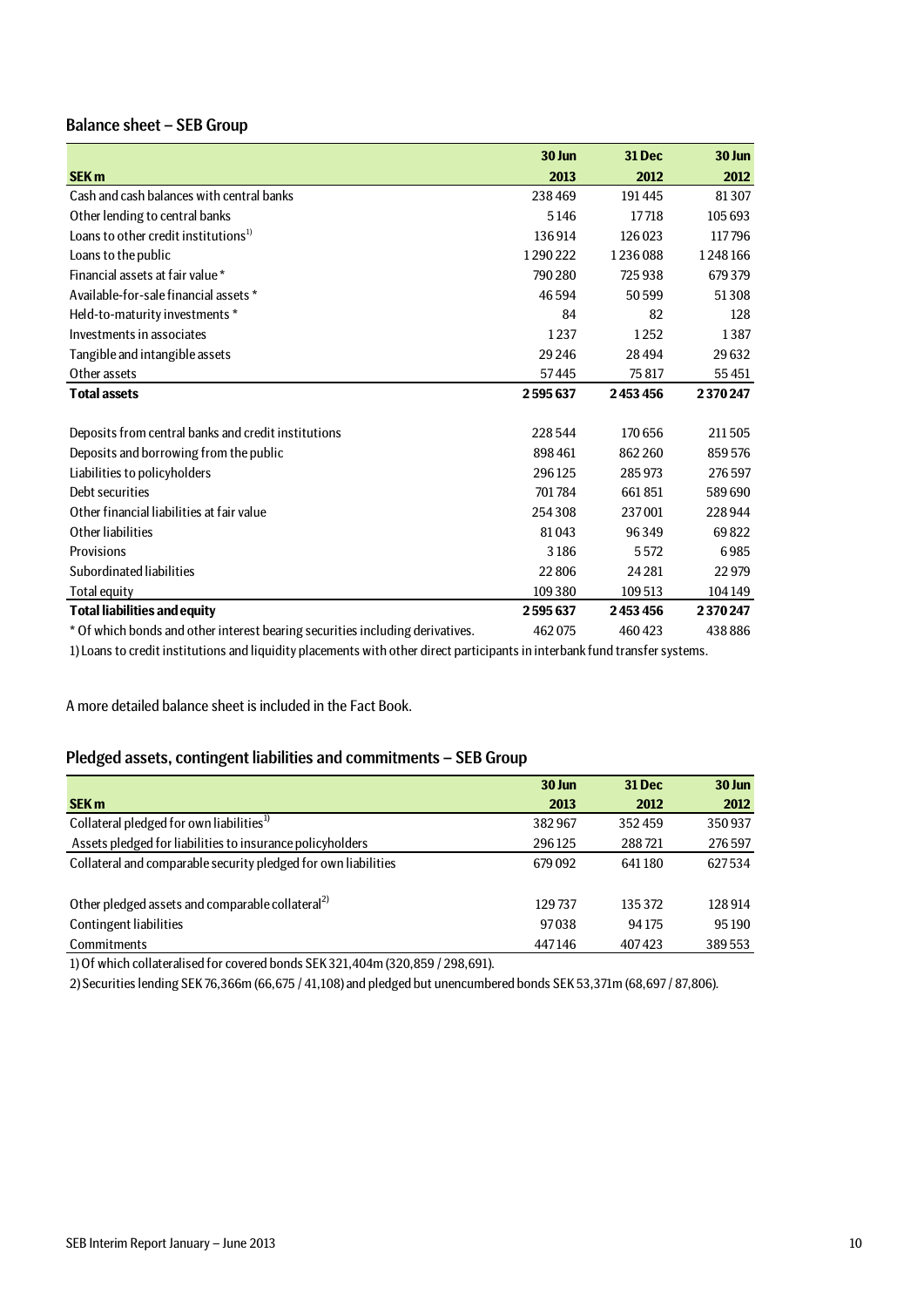# Key figures – SEB Group

|                                                                      | Q2      | Q1       | Q2      | Jan - Jun |         | <b>Full year</b> |
|----------------------------------------------------------------------|---------|----------|---------|-----------|---------|------------------|
|                                                                      | 2013    | 2013     | 2012    | 2013      | 2012    | 2012             |
|                                                                      |         |          |         |           |         |                  |
| <b>Continuing operations</b>                                         |         |          |         |           |         |                  |
| Return on equity, continuing operations, %                           | 14.08   | 11.03    | 11.83   | 12.50     | 11.42   | 11.52            |
| Basic earnings per share, continuing operations, SEK                 | 1.74    | 1.37     | 1.39    | 3.11      | 2.69    | 5.53             |
| Diluted earnings per share, continuing operations, SEK               | 1.72    | 1.36     | 1.39    | 3.09      | 2.69    | 5.51             |
| Cost/income ratio, continuing operations                             | 0.52    | 0.59     | 0.58    | 0.55      | 0.59    | 0.61             |
| Number of full time equivalents, continuing operations <sup>1)</sup> | 16004   | 15946    | 16747   | 15966     | 16734   | 16578            |
| <b>Total operations</b>                                              |         |          |         |           |         |                  |
| Return on equity, %                                                  | 14.02   | 11.03    | 11.50   | 12.47     | 10.78   | 11.06            |
| Return on total assets, %                                            | 0.58    | 0.48     | 0.50    | 0.53      | 0.47    | 0.48             |
| Return on risk-weighted assets, %                                    | 1.66    | 1.37     | 1.39    | 1.52      | 1.32    | 1.36             |
| Basic earnings per share, SEK                                        | 1.73    | 1.37     | 1.35    | 3.10      | 2.54    | 5.31             |
| Weighted average number of shares, millions <sup>2)</sup>            | 2189    | 2192     | 2192    | 2190      | 2 1 9 1 | 2 1 9 1          |
| Diluted earnings per share, SEK                                      | 1.72    | 1.36     | 1.35    | 3.08      | 2.53    | 5.29             |
| Weighted average number of diluted shares, millions <sup>3)</sup>    | 2208    | 2 2 1 0  | 2196    | 2 2 0 8   | 2198    | 2199             |
|                                                                      |         |          |         |           |         |                  |
| Net worth per share, SEK                                             | 55.93   | 54.94    | 53.38   | 55.93     | 53.38   | 56.33            |
| Equity per share, SEK                                                | 49.93   | 48.53    | 47.38   | 49.93     | 47.38   | 49.92            |
| Average shareholders' equity, SEK, billion                           | 108.2   | 109.1    | 103.1   | 109.0     | 103.4   | 105.2            |
| Credit loss level, %                                                 | 0.09    | 0.07     | 0.08    | 0.08      | 0.07    | 0.08             |
| Liquidity Coverage Ratio (LCR) <sup>4)</sup> , %                     | 114     | 111      | 108     | 114       | 108     | 113              |
| Capital adequacy including transitional floor <sup>5)</sup> :        |         |          |         |           |         |                  |
| Risk-weighted assets, SEK billion                                    | 929     | 901      | 867     | 929       | 867     | 879              |
| Core Tier 1 capital ratio, %                                         | 10.28   | 9.88     | 11.12   | 10.28     | 11.12   | 10.05            |
| Tier 1 capital ratio, %                                              | 11.12   | 10.82    | 12.79   | 11.12     | 12.79   | 11.65            |
| Total capital ratio, %                                               | 11.29   | 11.20    | 12.31   | 11.29     | 12.31   | 11.47            |
| Capital adequacy without transitional floor (Basel II):              |         |          |         |           |         |                  |
| Risk-weighted assets, SEK billion                                    | 593     | 583      | 632     | 593       | 632     | 586              |
| Core Tier 1 capital ratio, %                                         | 16.10   | 15.26    | 15.25   | 16.10     | 15.25   | 15.09            |
| Tier 1 capital ratio, %                                              | 17.43   | 16.71    | 17.54   | 17.43     | 17.54   | 17.48            |
| Total capital ratio, %                                               | 17.70   | 17.30    | 16.88   | 17.70     | 16.88   | 17.22            |
|                                                                      |         |          |         |           |         |                  |
| Number of full time equivalents <sup>1)</sup>                        | 16023   | 15966    | 16813   | 15985     | 17364   | 16925            |
| Assets under custody, SEK billion                                    | 5411    | 5443     | 4989    | 5411      | 4989    | 5 1 9 1          |
| Assets under management, SEK billion                                 | 1387    | 1374     | 1261    | 1387      | 1261    | 1328             |
| <b>Discontinued operations</b>                                       |         |          |         |           |         |                  |
| Basic earnings per share, discontinued operations, SEK               | $-0.01$ | 0.00     | $-0.04$ | $-0.01$   | $-0.15$ | $-0.22$          |
| Diluted earnings per share, discontinued operations, SEK             | $-0.01$ | $0.00\,$ | $-0.04$ | $-0.01$   | $-0.15$ | $-0.22$          |

1) Quarterly numbers are for last month of quarter. Accumulated numbers are average for the period.

2) The number of issued shares was 2,194,171,802. SEB owned 2,188,734 Class A shares for the employee stock option programme at year end 2012. During 2013 SEB has repurchased 15,000,000 shares and 12,926,577 shares have been sold as employee stock options have been exercised. Thus, as at 30 June 2013 SEB owned 4,262,157 Class A-shares with a market value of SEK 273m.

3) Calculated dilution based on the estimated economic value of the long-term incentive programmes.

4) According to Swedish FSA regulations for respective period.

5) 80 per cent of RWA in Basel I

In SEB's Fact Book, this table is available with nine quarters history.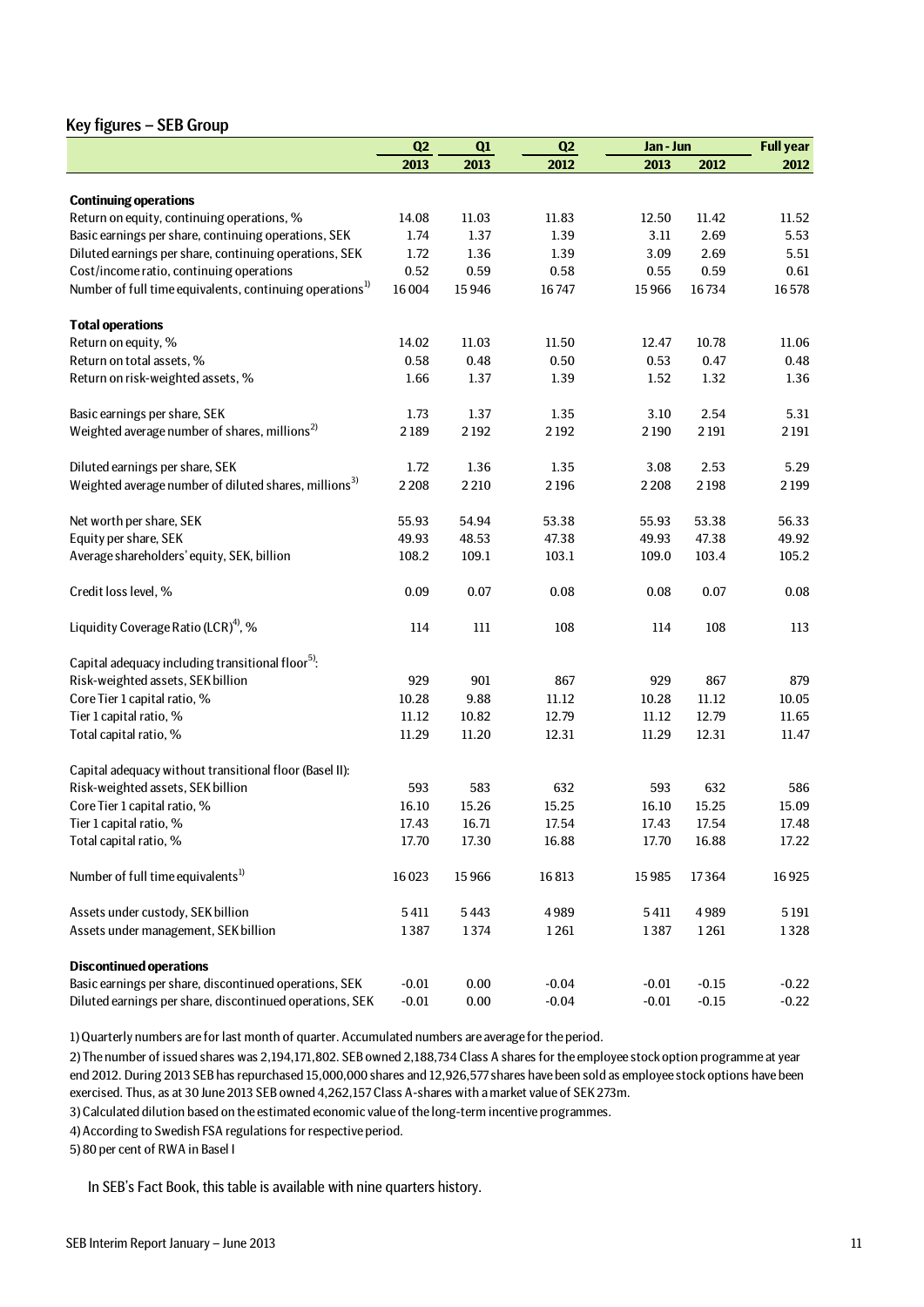### Income statement on quarterly basis - SEB Group

|                                                                    | Q2                   | Q1           | Q <sub>4</sub> | Q <sub>3</sub> | Q2        |
|--------------------------------------------------------------------|----------------------|--------------|----------------|----------------|-----------|
| <b>SEK m</b>                                                       | 2013                 | 2013         | 2012           | 2012           | 2012      |
| Net interest income                                                | 4677                 | 4459         | 4458           | 4466           | 4530      |
| Net fee and commission income                                      | 3811                 | 3 2 4 7      | 3715           | 3 1 9 2        | 3 4 4 9   |
| Net financial income                                               | 1087                 | 954          | 982            | 1091           | 1127      |
| Net life insurance income                                          | 689                  | 882          | 831            | 861            | 821       |
| Net other income*                                                  | 384                  | 9            | $-349$         | 71             | - 11      |
| <b>Total operating income</b>                                      | 10648                | 9551         | 9637           | 9681           | 9916      |
|                                                                    |                      |              |                |                |           |
| Staff costs                                                        | $-3613$              | $-3556$      | $-3672$        | $-3602$        | $-3704$   |
| Other expenses                                                     | $-1481$              | $-1581$      | $-1628$        | $-1573$        | $-1590$   |
| Depreciation, amortisation and impairment of tangible              |                      |              |                |                |           |
| and intangible assets**                                            | $-491$               | $-451$       | $-1224$        | $-464$         | $-460$    |
| <b>Total operating expenses</b>                                    | $-5585$              | $-5588$      | $-6524$        | $-5639$        | $-5754$   |
| <b>Profit before credit losses</b>                                 | 5063                 | 3963         | 3 1 1 3        | 4042           | 4162      |
| Gains less losses from disposals of tangible and                   |                      |              |                |                |           |
| intangible assets                                                  | 11                   | 10           | $\overline{2}$ | $\mathbf{1}$   | $-4$      |
| Net credit losses                                                  | $-291$               | $-256$       | $-276$         | $-186$         | $-269$    |
| <b>Operating profit</b>                                            | 4783                 | 3717         | 2839           | 3857           | 3889      |
| Income tax expense***                                              | $-975$               | $-705$       | 401            | $-868$         | $-833$    |
| Net profit from continuing operations                              | 3808                 | 3012         | 3 2 4 0        | 2989           | 3056      |
| Discontinued operations                                            | $-17$                |              | $-1$           | $-155$         | - 86      |
| Net profit                                                         | 3791                 | 3012         | 3239           | 2834           | 2970      |
|                                                                    |                      |              |                |                |           |
| Attributable to minority interests<br>Attributable to shareholders | $\mathbf{1}$<br>3790 | 3<br>3 0 0 9 | 7<br>3232      | 4<br>2830      | 6<br>2964 |
|                                                                    |                      |              |                |                |           |
| Continuing operations                                              |                      |              |                |                |           |
| Basic earnings per share, SEK                                      | 1.74                 | 1.37         | 1.47           | 1.36           | 1.39      |
| Diluted earnings per share, SEK                                    | 1.72                 | 1.36         | 1.47           | 1.36           | 1.39      |
| <b>Total operations</b>                                            |                      |              |                |                |           |
| Basic earnings per share, SEK                                      | 1.73                 | 1.37         | 1.47           | 1.29           | 1.35      |
| Diluted earnings per share, SEK                                    | 1.72                 | 1.36         | 1.47           | 1.29           | 1.35      |

\* Repurchase of covered bonds has had a negative effect on Net other income of SEK 402m in Q4 2012. Repurchase of subordinated debt gave a net positive effect of SEK 201m in Q2 2013.

\*\* As a result of the strategic review of the IT development portfolio, non-used parts of the portfolio have been derecognised as intangible assets. The cost, SEK 753m, arising from this has been recognised in Q4 2012.

\*\*\* The positive income tax expense in Q4 2012 is a result of the reduction of the Swedish corporate tax rate, which has had a one-off effect of SEK 1.1bn from revaluation of deferred tax assets and liabilities.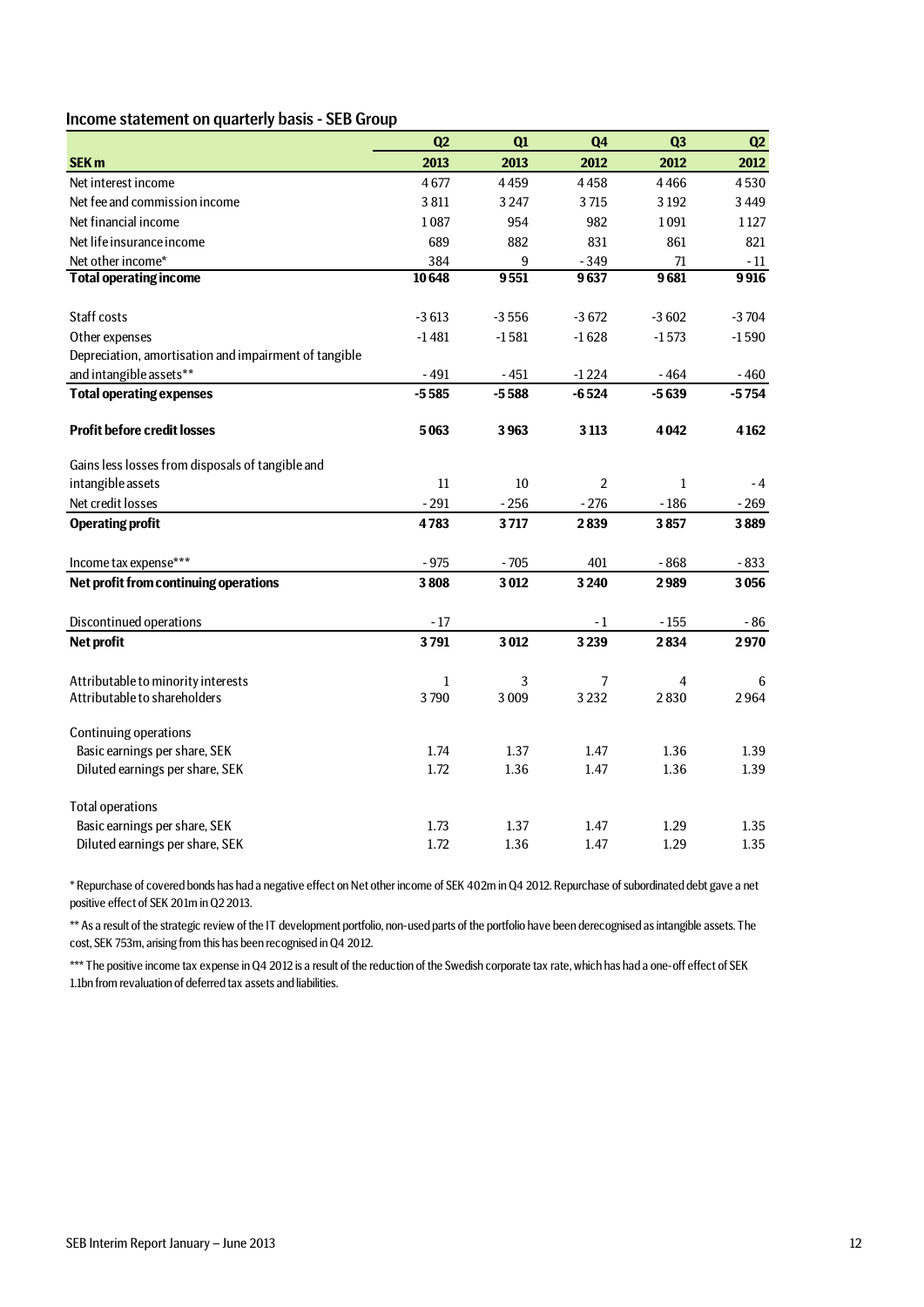# Income statement by Division – SEB Group

|                                              | <b>Merchant</b> | <b>Retail</b> | <b>Wealth</b>             |             |               | <b>Other incl</b> |                  |
|----------------------------------------------|-----------------|---------------|---------------------------|-------------|---------------|-------------------|------------------|
| Jan-Jun 2013, SEK m                          | <b>Banking</b>  |               | <b>Banking Management</b> | <b>Life</b> | <b>Baltic</b> | eliminations      | <b>SEB Group</b> |
| Net interest income                          | 3532            | 3753          | 337                       | $-36$       | 937           | 613               | 9136             |
| Net fee and commission income                | 2594            | 1976          | 1653                      |             | 474           | 361               | 7058             |
| Net financial income                         | 1855            | 194           | 90                        |             | 190           | $-288$            | 2041             |
| Net life insurance income                    |                 |               |                           | 2242        |               | $-671$            | 1571             |
| Net other income                             | 19              | 39            | 62                        |             | $-15$         | 288               | 393              |
| <b>Total operating income</b>                | 8000            | 5962          | 2142                      | 2206        | 1586          | 303               | 20199            |
| Staff costs                                  | $-1850$         | $-1513$       | $-614$                    | - 589       | $-313$        | $-2290$           | $-7169$          |
|                                              | $-2217$         | $-1498$       | - 650                     | $-297$      | $-480$        | 2080              | $-3062$          |
| Other expenses                               |                 |               |                           |             |               |                   |                  |
| Depreciation, amortisation and impairment    |                 |               |                           |             |               |                   |                  |
| of tangible and intangible assets            | $-76$           | $-36$         | $-19$                     | $-467$      | - 44          | $-300$            | - 942            |
| <b>Total operating expenses</b>              | $-4143$         | $-3047$       | $-1283$                   | $-1353$     | $-837$        | $-510$            | $-111173$        |
| <b>Profit before credit losses</b>           | 3857            | 2915          | 859                       | 853         | 749           | $-207$            | 9026             |
| Gains less losses from disposals of tangible |                 |               |                           |             |               |                   |                  |
| and intangible assets                        |                 |               |                           |             | 21            |                   | 21               |
| Net credit losses                            | $-84$           | $-285$        |                           |             | $-176$        | $-2$              | $-547$           |
| <b>Operating profit</b>                      | 3773            | 2630          | 859                       | 853         | 594           | $-209$            | 8500             |

Wealth Management and Life are held in a new division: Life & Wealth Management, but are still presented separately.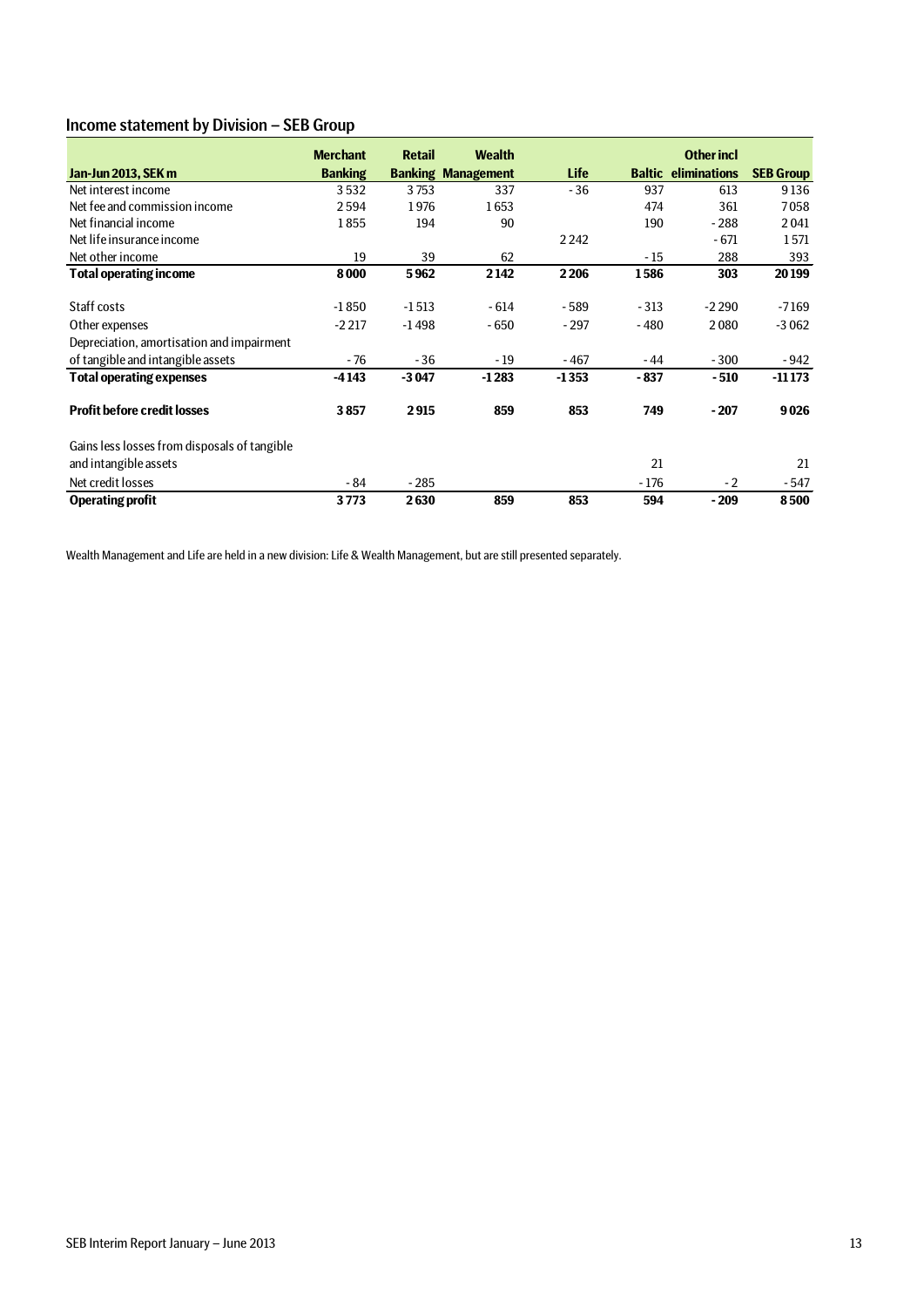# Macroeconomic development









### **Nordic and euro-zone GDP**

(year-on-year % change and SEB forecast)

- In Sweden, SEB's biggest market, SEB expects the recovery to be supported by fiscal policy growth initiatives.
- In Denmark growth remains weak, but SEB forecasts a gradual recovery.
- The underlying momentum in the Norwegian economy has improved after the 2012 deceleration.
- In Finland, SEB expects a mild recession in 2013.
- The euro-zone crisis is not over, but SEB expects GDP to stabilise towards the end of this year.

### **Key interest rate development and SEB forecast**

- The accommodative and unconventional monetary policy in the euro-zone after the crises is continuing to create support for economic recovery.
- No interest rate hikes in the euro-zone in the near future are forecast by SEB. On the contrary, the interest rate is expected to be lowered.
- SEB expects the Swedish repo rate to remain at 1 per cent for an extended period.

#### **Exchange rate development and SEB forecast**

- During the second quarter 2013, the Swedish krona weakened against both the euro and the US dollar, by 5 and 4 per cent respectively.
- SEB expects a stronger Swedish krona, especially versus the euro, during 2013 and 2014.

### **Baltic GDP and SEB forecast**

(year-on-year % change)

- For the third consecutive year, the Baltic countries are expected to be the fastest growing economies in the EU.
- Latvia is approved to join the euro-zone in 2014.

*SEB's forecast reflects the view of the Bank's macroeconomists.*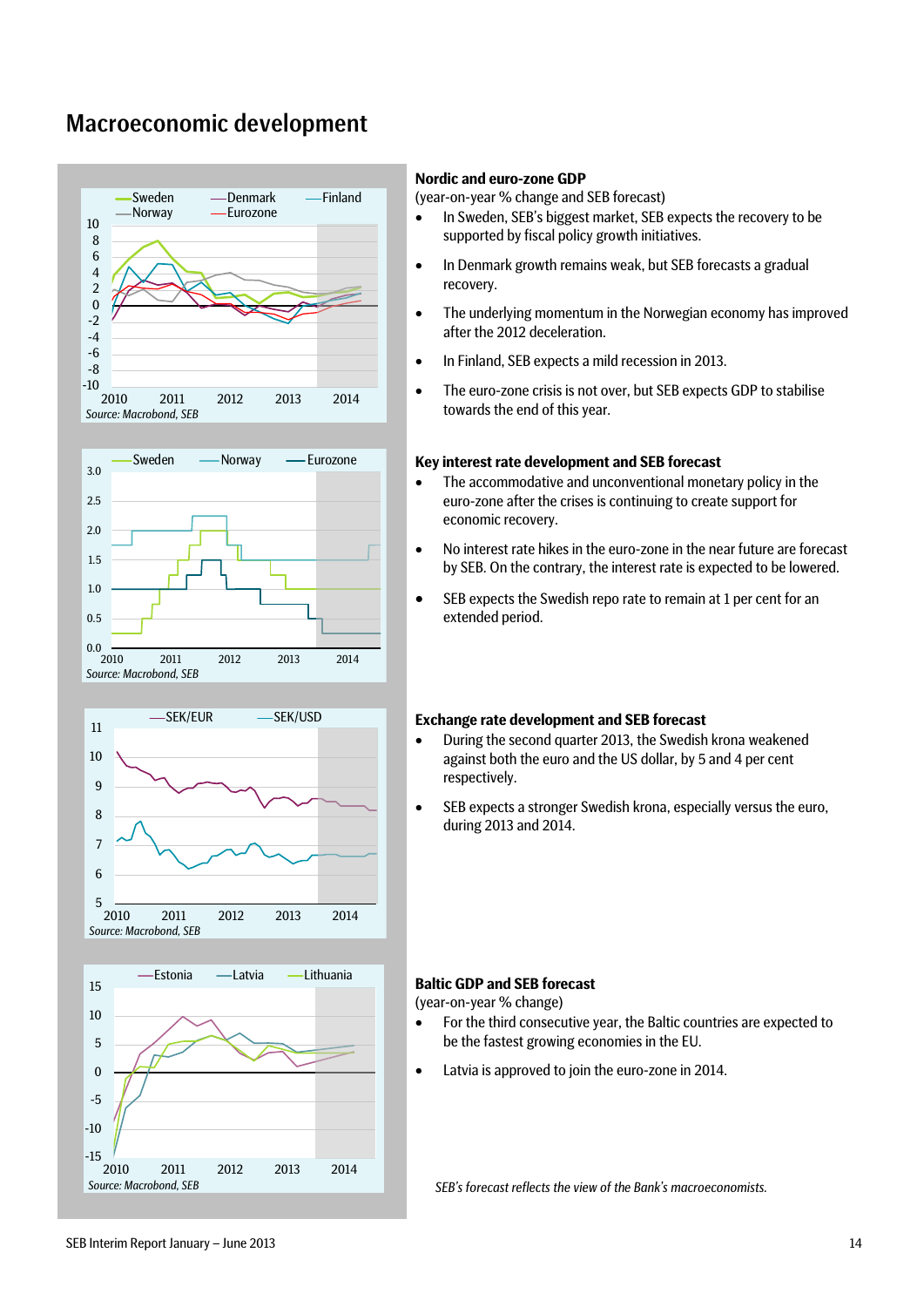# SEB's markets

SEB offers universal financial advice and services in Sweden and the Baltic countries. In Denmark, Finland, Norway and Germany, the bank's operations have a strong focus on corporate and investment banking based on a fullservice offering to corporate and institutional clients. In addition, SEB serves its corporate and institutional customers through its international network.

### Profit per country

| <b>Distribution by country Jan - Jun</b> |       |               |       |          |                                                                         |       |        |      |       |        | <b>Operating profit</b> |       |
|------------------------------------------|-------|---------------|-------|----------|-------------------------------------------------------------------------|-------|--------|------|-------|--------|-------------------------|-------|
|                                          |       |               |       |          | <b>Total operating income Total operating expenses Operating profit</b> |       |        |      |       |        | in local currency       |       |
| <b>SEK m</b>                             | 2013  | 2012          | $\%$  | 2013     | 2012                                                                    | %     | 2013   | 2012 | %     | 2013   | 2012                    | %     |
| Sweden                                   | 12097 | 10996         | 10    | $-7311$  | $-7245$                                                                 |       | 4 5 20 | 3519 | 28    | 4 5 20 | 3519                    | 28    |
| Norway                                   | 1530  | 1723          | - 11  | $-606$   | $-699$                                                                  | $-13$ | 898    | 1003 | $-10$ | 792    | 855                     | $-7$  |
| <b>Denmark</b>                           | 1447  | 1558          | $-7$  | $-656$   | $-734$                                                                  | $-11$ | 759    | 793  | $-4$  | 663    | 664                     | 0     |
| Finland                                  | 767   | 745           | 3     | $-308$   | $-327$                                                                  | $-6$  | 454    | 416  | 9     | 53     | 47                      | 13    |
| Germany*                                 | 1558  | 1550          |       | $-836$   | $-872$                                                                  | $-4$  | 725    | 646  | 12    | 85     | 72                      | 18    |
| Estonia**                                | 548   | 612           | $-10$ | $-255$   | $-277$                                                                  | - 8   | 330    | 369  | $-11$ | 39     | 42                      | $-7$  |
| Latvia**                                 | 472   | 508           | $-7$  | $-244$   | $-266$                                                                  | - 8   | 87     | 115  | $-24$ |        | 9                       | $-22$ |
| Lithuania**                              | 678   | 712           | $-5$  | $-362$   | $-433$                                                                  | $-16$ | 265    | 243  | 9     | 107    | 94                      | 14    |
| Other countries and eliminations         | 1102  | 1101          | 0     | $-595$   | $-636$                                                                  | $-6$  | 462    | 435  | 6     |        |                         |       |
| <b>Total</b>                             |       | 20 199 19 505 | 4     | $-11173$ | $-11489$                                                                | - 3   | 8500   | 7539 | 13    |        |                         |       |

\*Excluding centralised Treasury operations

\*\*Profit before credit losses increased in Latvia by 15 per cent and in Lithuania by 9 per cent, in Estonia there was a decrease with 7 per cent.

- Sweden increased to a 53 per cent share of Group operating profit due to higher customer activity
- Further strengthened corporate franchise in the Nordic countries and Germany

#### **Comments on the first six months**

*Sweden*'s share of the Group's operating profit increased by 6 percentage points compared to the first six months 2012, to 53 per cent. Lending growth in both the private and corporate market drove the stronger net interest income. During spring the market activity was higher and a number of corporate transactions increased fee income. The cost base was stable with lower IT expense and lower staff costs as the number of staff decreased.

In *Norway,* the business with existing and new customers increased even at the lower level of economic activity. After a slow start of the year income increased, but did not reach the strong 2012 level. Markets and Investment Banking showed a strong development though. With focus on efficiency the costs were lower.

In *Denmark,* operating profit was flat compared to the same period last year. Adverse market development in the second quarter impacted Life negatively, whereas corporate banking activity and Wealth Management performed

positively. Total costs decreased by 7 per cent in local currency.

In *Finland*, operating profit increased by 13 per cent. Merchant Banking maintained a high client activity level. Wealth Management improved operating profit by 18 per cent.

In *Germany,* operating profit increased by 18 per cent. The main driver was Markets' result and there was continued strong progress in Investment Banking. The low interest rate environment hampered Transaction Banking. Customer activity was high and approximately 20 new clients were added. Overall, SEB's position in the German corporate banking market improved. Operating profit in Wealth Management increased.

In each of *Estonia*, *Latvia* and *Lithuania* both operating income and expenses were lower year-on-year. See also the information on the Baltic division.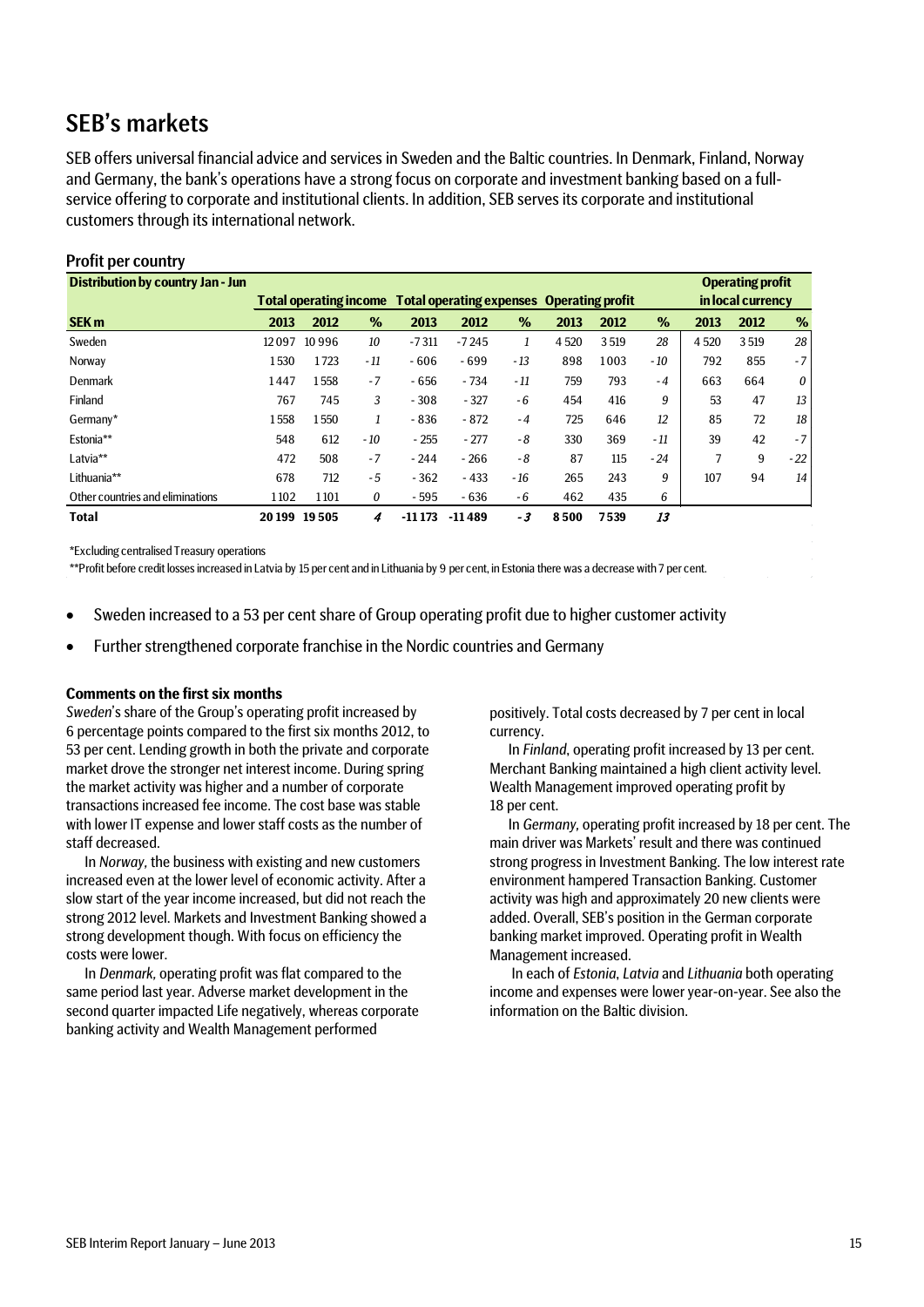# Merchant Banking

The Merchant Banking division offers commercial and investment banking services to large corporate and institutional clients, mainly in the Nordic region and Germany. Customers are also served through an extensive international presence.

### Income statement

|                                                  | Q <sub>2</sub> | Q1      |     | Q2      |        |         | Jan-Jun |        | <b>Full year</b> |
|--------------------------------------------------|----------------|---------|-----|---------|--------|---------|---------|--------|------------------|
| <b>SEK m</b>                                     | 2013           | 2013    | %   | 2012    | %      | 2013    | 2012    | %      | 2012             |
| Net interest income                              | 1801           | 1731    | 4   | 1788    | 1      | 3532    | 3593    | $-2$   | 6966             |
| Net fee and commission income                    | 1562           | 1032    | 51  | 1270    | 23     | 2594    | 2420    | 7      | 4896             |
| Net financial income                             | 961            | 894     | 7   | 1073    | $-10$  | 1855    | 2060    | $-10$  | 3683             |
| Net other income                                 | 18             |         |     | 71      | $-75$  | 19      | 181     | - 90   | 292              |
| <b>Total operating income</b>                    | 4342           | 3658    | 19  | 4202    | 3      | 8000    | 8254    | $-3$   | 15837            |
| Staff costs                                      | $-935$         | $-915$  | 2   | $-980$  | $-5$   | $-1850$ | $-1998$ | $-7$   | $-3945$          |
| Other expenses                                   | $-1122$        | $-1095$ | 2   | $-1125$ | 0      | $-2217$ | $-2250$ | $-1$   | $-4465$          |
| Depreciation, amortisation and impairment of     |                |         |     |         |        |         |         |        |                  |
| tangible and intangible assets                   | $-42$          | $-34$   | 24  | $-41$   | 2      | $-76$   | $-82$   | $-7$   | - 182            |
| <b>Total operating expenses</b>                  | $-2099$        | $-2044$ | 3   | $-2146$ | $-2$   | $-4143$ | $-4330$ | $-4$   | $-8592$          |
| <b>Profit before credit losses</b>               | 2 2 4 3        | 1614    | 39  | 2056    | 9      | 3857    | 3924    | $-2$   | 7245             |
| Gains less losses from disposals of tangible and |                |         |     |         |        |         |         |        |                  |
| intangible assets                                |                |         |     | $-6$    | $-100$ |         | $-6$    | $-100$ | $-6$             |
| Net credit losses                                | $-59$          | $-25$   | 136 | $-30$   | 97     | - 84    | $-111$  | - 24   | $-130$           |
| <b>Operating profit</b>                          | 2184           | 1589    | 37  | 2020    | 8      | 3773    | 3807    | $-1$   | 7109             |
| Cost/Income ratio                                | 0,48           | 0,56    |     | 0,51    |        | 0,52    | 0,52    |        | 0,54             |
| Business equity, SEK bn                          | 49,3           | 48,5    |     | 36,6    |        | 49,0    | 36,8    |        | 36,7             |
| Return on business equity, %                     | 13,7           | 10,1    |     | 16,3    |        | 11,9    | 15,3    |        | 14,3             |
| Number of full time equivalents                  | 2228           | 2240    |     | 2414    |        | 2273    | 2410    |        | 2418             |

Nota bene: The higher capital allocation in 2013 reflects the alignment to the future 12 per cent Common Equity Tier 1 requirement in the Basel III framework.

- Pick-up in customer activity and solid asset quality
- Disintermediation trend continued and SEB ranked #1 in Prospera's Debt Issuer survey in Sweden
- Higher operating income and operating profit in the second quarter

### **Comments on the first six months**

The sovereign debt crisis is gradually fading away from the news tickers, which led to a more positive market sentiment throughout the first six months of 2013. Activity levels picked up, although from a low base, and spurred the customer franchise in the second quarter. SEB continued to strenghten its customer relationships across the Nordic region and in Germany. Customer surveys confirmed SEB's attractive offering. An example of this was a # 1 ranking in Prospera's annual debt capital markets issuers survey in Sweden.

The customer franchise continued to be characterised by corporate customers with solid balance sheets and low utilisation levels, and financial institutions with a continuous search for yield across all asset classes. Mergers, acquisitions and equity capital market activities picked up from thin volumes during the first quarter. Corporate lending volumes increased marginally at the same time as corporate customers continued to utilise SEB to tap the bond market.

Operating income for the first six months decreased by 3 per cent compared with the same period 2012. Net interest income was stable reflecting a stable credit exposure. Net fee and commission income increased as a reflection of the pickup in customer activity levels especially in the second quarter. Operating expenses decreased by 4 per cent compared with the first six months of 2012. Operating profit amounted to SEK 3,773m, representing a decrease of 1 per cent year-onyear, but an increase of 8 per cent quarter-on-quarter. Asset quality remained strong resulting in low net credit losses.

The second phase of growth in the Nordic and German markets continued according to plan. The work to enlarge the business with the new customers continued and there was a continued focus on acquisition of new clients. During the first six months of 2013, 52 new customers were added.

As some 50 per cent of corporate refinancing takes place in the corporate bond markets, SEB has invested in new professionals to ensure that SEB can bring a larger number of issuers to the market and attract more investors both in the primary as well as secondary market. These growth initiatives have given, and will result in, a stronger local franchise and more visibility in landmark transactions.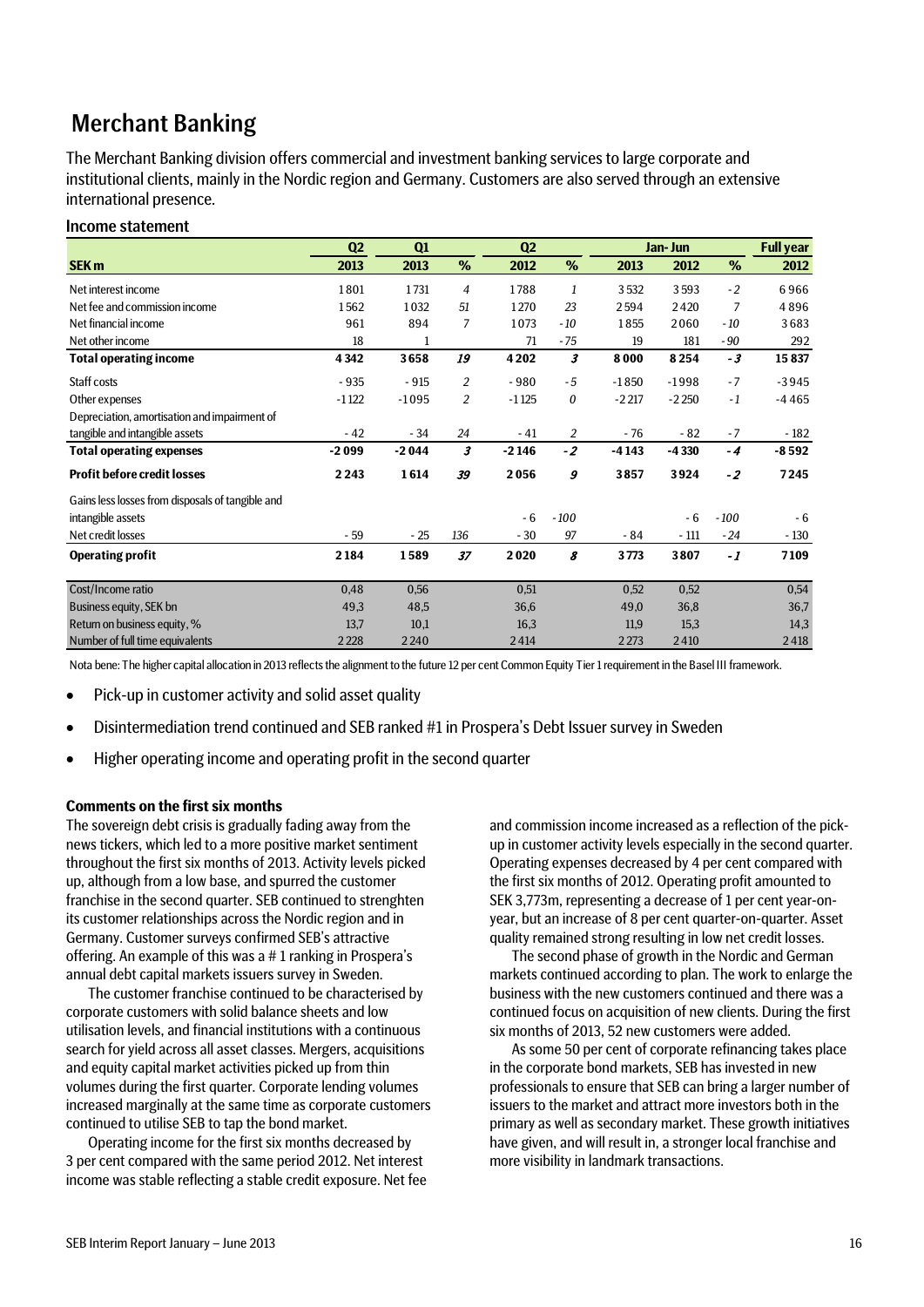# Retail Banking

The Retail Banking division offers banking and advisory services to private individuals and small and medium-sized corporate customers in Sweden, as well as card services in the Nordic countries.

### Income statement

|                                                  | Q <sub>2</sub> | Q1      |                | Q <sub>2</sub> |       |         | Jan- Jun |       | <b>Full year</b> |
|--------------------------------------------------|----------------|---------|----------------|----------------|-------|---------|----------|-------|------------------|
| <b>SEK m</b>                                     | 2013           | 2013    | %              | 2012           | %     | 2013    | 2012     | %     | 2012             |
| Net interest income                              | 1924           | 1829    | 5              | 1792           | 7     | 3753    | 3500     | 7     | 7 1 17           |
| Net fee and commission income                    | 1007           | 969     | $\overline{4}$ | 919            | 10    | 1976    | 1805     | 9     | 3648             |
| Net financial income                             | 106            | 88      | 20             | 96             | 10    | 194     | 174      | 11    | 339              |
| Net other income                                 | 27             | 12      | 125            | 20             | 35    | 39      | 33       | 18    | 76               |
| <b>Total operating income</b>                    | 3064           | 2898    | 6              | 2827           | 8     | 5962    | 5512     | 8     | 11180            |
| Staff costs                                      | $-752$         | $-761$  | $-1$           | $-777$         | $-3$  | $-1513$ | $-1538$  | $-2$  | $-3024$          |
| Other expenses                                   | $-743$         | $-755$  | $-2$           | $-822$         | $-10$ | $-1498$ | $-1634$  | $-8$  | $-3266$          |
| Depreciation, amortisation and impairment of     |                |         |                |                |       |         |          |       |                  |
| tangible and intangible assets                   | $-17$          | $-19$   | $-11$          | $-21$          | $-19$ | $-36$   | $-41$    | $-12$ | - 85             |
| <b>Total operating expenses</b>                  | $-1512$        | $-1535$ | -1             | $-1620$        | $-7$  | $-3047$ | $-3213$  | $-5$  | $-6375$          |
| <b>Profit before credit losses</b>               | 1552           | 1363    | 14             | 1207           | 29    | 2915    | 2299     | 27    | 4805             |
| Gains less losses from disposals of tangible and |                |         |                |                |       |         |          |       |                  |
| intangible assets                                |                |         |                |                |       |         |          |       |                  |
| Net credit losses                                | $-154$         | $-131$  | 18             | $-132$         | 17    | $-285$  | $-234$   | 22    | - 452            |
| <b>Operating profit</b>                          | 1398           | 1232    | 13             | 1075           | 30    | 2630    | 2065     | 27    | 4 3 5 3          |
|                                                  |                |         |                |                |       |         |          |       |                  |
| Cost/Income ratio                                | 0,49           | 0,53    |                | 0,57           |       | 0,51    | 0,58     |       | 0,57             |
| Business equity, SEK bn                          | 20,2           | 20,3    |                | 14,8           |       | 20,2    | 14,8     |       | 14,4             |
| Return on business equity, %                     | 21,3           | 18,7    |                | 21,5           |       | 20,0    | 20,6     |       | 22,3             |
| Number of full time equivalents                  | 3585           | 3533    |                | 3834           |       | 3513    | 3743     |       | 3708             |

Nota bene: The higher capital allocation in 2013 reflects the alignment to the future 12 per cent Common Equity Tier 1 requirement in the Basel III framework.

- 9,700 new private customers and 6,100 new corporate customers
- Net growth in savings related products
- 27 per cent increase in operating profit

### **Comments on the first six months**

Retail Banking continued the positive trend from the first quarter despite the somewhat subdued macro environment. A strong operating income of SEK 5,962m (5,512) and cost focus led to an operating profit of SEK 2,630m for the first six months (2,065). The cost/income ratio decreased to 0.51 for the period. The credit loss level for the first six months was 10 basis points.

Retail Banking's strong result was primarily driven by strong net interest income and the continuous endeavours to grow the business with the existing customer base. Mortgage lending increased by 4 per cent during the first six months and the portfolio reached SEK 365bn. Portfolio margins were slightly up. Household customer deposits increased by SEK 2.9bn during the first six months.

The activity in the digital channels remained high and the number of visits in the mobile banking applications for private

customers reached 4.4 million in June. For the first time the mobile banking applications outperformed the Internet bank in terms of number of customer interaction. In addition, mobile banking identification for the Internet bank was launched in June.

The strategic focus on the small and medium-sized corporate customers continued during the second quarter and intensified proactive work with customer relations resulted in 6,100 new full service customers for the first six months. Lending volumes increased by 6 per cent during the first six months and portfolio margins were up.

The Card business showed continued profit growth, primarily due to a stable funding situation and to efficiency initiatives. Turnover growth ensured stable income, even though margins were slightly lower. Credit losses declined.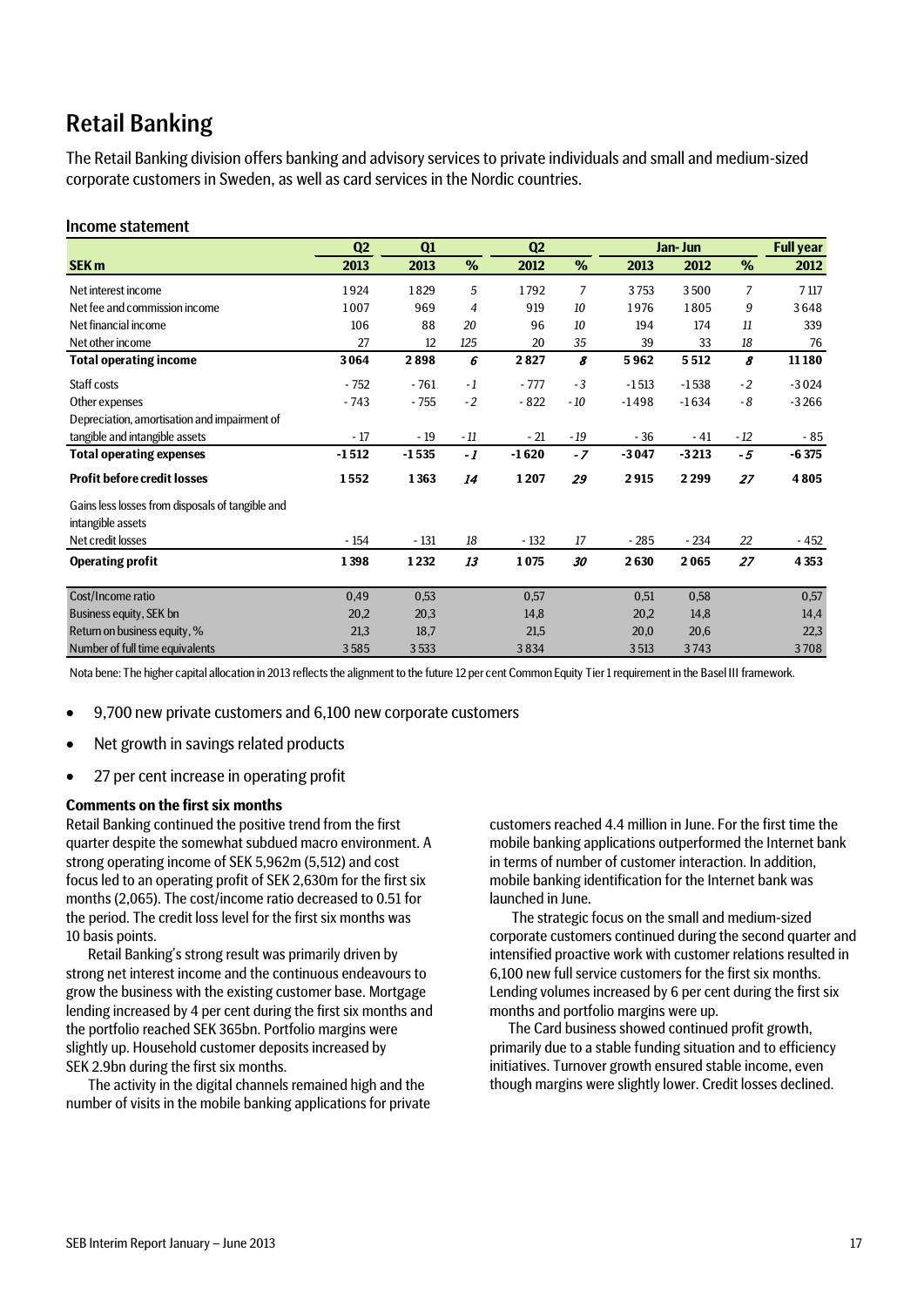# Wealth Management

The Wealth Management operations offer a full spectrum of asset management and advisory services, including a Nordic private banking offering, to institutions and high net-worth individuals.

### Income statement

|                                                  | Q <sub>2</sub> | Q1             |       | Q <sub>2</sub> |                |         | Jan- Jun |                | <b>Full year</b> |
|--------------------------------------------------|----------------|----------------|-------|----------------|----------------|---------|----------|----------------|------------------|
| <b>SEK m</b>                                     | 2013           | 2013           | %     | 2012           | %              | 2013    | 2012     | %              | 2012             |
| Net interest income                              | 180            | 157            | 15    | 179            | 1              | 337     | 349      | $-3$           | 667              |
| Net fee and commission income                    | 832            | 821            | 1     | 820            | 1              | 1653    | 1585     | 4              | 3244             |
| Net financial income                             | 52             | 38             | 37    | 15             |                | 90      | 36       | 150            | 97               |
| Net other income                                 | 60             | $\overline{2}$ |       | 32             | 88             | 62      | 34       | 82             | 30               |
| <b>Total operating income</b>                    | 1124           | 1018           | 10    | 1046           | $\overline{z}$ | 2 1 4 2 | 2004     | $\overline{z}$ | 4038             |
| Staff costs                                      | $-297$         | $-317$         | $-6$  | $-337$         | $-12$          | $-614$  | $-652$   | - 6            | $-1322$          |
| Other expenses                                   | $-349$         | $-301$         | 16    | $-363$         | $-4$           | $-650$  | $-718$   | $-9$           | $-1379$          |
| Depreciation, amortisation and impairment of     |                |                |       |                |                |         |          |                |                  |
| tangible and intangible assets                   | $-9$           | $-10$          | $-10$ | $-11$          | $-18$          | $-19$   | $-22$    | $-14$          | $-43$            |
| <b>Total operating expenses</b>                  | $-655$         | $-628$         | 4     | $-711$         | - 8            | $-1283$ | $-1392$  | - 8            | $-2744$          |
| <b>Profit before credit losses</b>               | 469            | 390            | 20    | 335            | 40             | 859     | 612      | 40             | 1294             |
| Gains less losses from disposals of tangible and |                |                |       |                |                |         |          |                |                  |
| intangible assets                                |                |                |       |                |                |         |          |                |                  |
| Net credit losses                                | - 1            |                |       |                |                |         | 1        | $-100$         | - 5              |
| <b>Operating profit</b>                          | 468            | 391            | 20    | 335            | 40             | 859     | 613      | 40             | 1289             |
| Cost/Income ratio                                | 0,58           | 0,62           |       | 0,68           |                | 0,60    | 0,69     |                | 0,68             |
| Business equity, SEK bn                          | 8,3            | 8,4            |       | 6,1            |                | 8,4     | 6,1      |                | 6,0              |
| Return on business equity, %                     | 17,3           | 14,3           |       | 16,2           |                | 15,8    | 14,8     |                | 16,0             |
| Number of full time equivalents                  | 890            | 896            |       | 948            |                | 907     | 961      |                | 940              |

Nota bene: The higher capital allocation in 2013 reflects the alignment to the future 12 per cent Common Equity Tier 1 requirement in the Basel III framework.

- Higher average asset values and significant cost decrease
- Continued strength in Private Banking led to 545 new customers and SEK 16bn in new volumes
- Higher operating income and operating profit

### **Comments on the first six months**

The operating profit of SEK 859m increased by 40 per cent compared with the same period last year. Income increased primarily from higher performance fees from discretionary mandates and amounted to SEK 120m (57). Base commissions were in line with last year, at a total of SEK 1,351m (1,353). Cost efficiency measures decreased operating expenses by 8 per cent to SEK 1,283m.

Customer interest in sustainability related products was high. During the second quarter a new product, the Microfinance fund, opened for institutional investors. It offers the clients a product with a social as well as a financial impact, that has a low correlation with other asset classes.

Both SEB and non-SEB managed funds contributed positively to an improved customer offer for SEB. Net inflows in externally managed funds increased to SEK 8bn.

Private Banking attracted 545 new clients as well as SEK 16bn in new volumes during the first six months of 2013. Both our new Family Office in Malmö, which provides services to high net worth families, and the newly opened London office were well received by customers.

The division's total assets under management amounted to SEK 1,302bn (1,173). This is an increase of 6 per cent from year-end.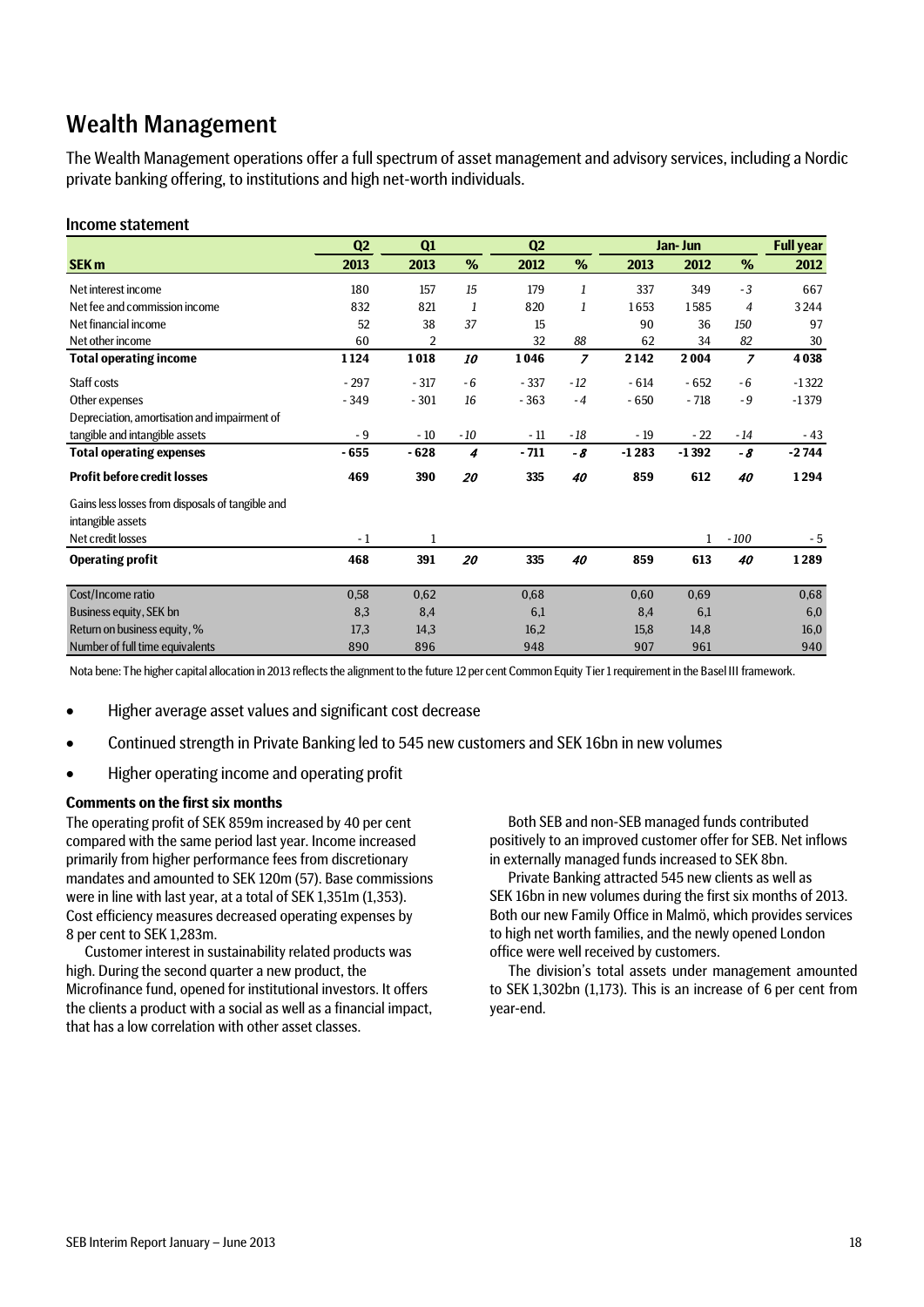# Life

Life offers life insurance products with a focus on unit-linked insurance for private individuals and corporate customers, mainly in Sweden, Denmark and the Baltic countries.

### Income statement

|                                              | Q <sub>2</sub> | Q1     |                | Q <sub>2</sub> |                | Jan- Jun | Jan-Jun |       | <b>Full year</b> |
|----------------------------------------------|----------------|--------|----------------|----------------|----------------|----------|---------|-------|------------------|
| <b>SEK m</b>                                 | 2013           | 2013 % |                | 2012           | %              | 2013     | 2012    | %     | 2012             |
| Net interest income                          | $-18$          | $-18$  | 0              | $-24$          | $-25$          | $-36$    | - 48    | $-25$ | - 86             |
| Net life insurance income                    | 1024           | 1218   | $-16$          | 1140           | $-10$          | 2242     | 2379    | - 6   | 4707             |
| <b>Total operating income</b>                | 1006           | 1200   | - 16           | 1116           | - 10           | 2 2 0 6  | 2 3 3 1 | $-5$  | 4621             |
| Staff costs                                  | $-289$         | $-300$ | $-4$           | $-307$         | $-6$           | - 589    | $-615$  | $-4$  | $-1214$          |
| Other expenses                               | $-151$         | $-146$ | 3              | $-136$         | 11             | $-297$   | $-272$  | 9     | $-537$           |
| Depreciation, amortisation and impairment of |                |        |                |                |                |          |         |       |                  |
| tangible and intangible assets               | $-236$         | $-231$ | $\overline{2}$ | $-228$         | $\overline{4}$ | $-467$   | $-457$  | 2     | - 890            |
| <b>Total operating expenses</b>              | $-676$         | $-677$ | 0              | $-671$         | 1              | $-1353$  | $-1344$ | 1     | $-2641$          |
| <b>Profit before credit losses</b>           | 330            | 523    | $-37$          | 445            | $-26$          | 853      | 987     | $-14$ | 1980             |
| <b>Operating profit</b>                      | 330            | 523    | $-37$          | 445            | $-26$          | 853      | 987     | - 14  | 1980             |
|                                              |                |        |                |                |                |          |         |       |                  |
| Cost/Income ratio                            | 0,67           | 0,56   |                | 0,60           |                | 0,61     | 0,58    |       | 0,57             |
| Business equity, SEK bn                      | 8,2            | 8,2    |                | 6,5            |                | 8,2      | 6,5     |       | 6,5              |
| Return on business equity, %                 | 14,0           | 22,1   |                | 23,8           |                | 18,1     | 26,4    |       | 26,5             |
| Number of full time equivalents              | 1349           | 1333   |                | 1303           |                | 1340     | 1306    |       | 1320             |

Nota bene: The higher capital allocation in 2013 reflects the alignment to the future 12 per cent Common Equity Tier 1 requirement in the Basel III framework.

- #1 ranking in Danish customer survey
- Premium income grew by 13 per cent
- Operating profit decreased, mainly due to lower income from the traditional life portfolios

### **Comments on the first six months**

In Denmark, SEB Pension was again ranked first in the yearly customer survey conducted by Aalunds. The survey covers corporate clients with 10-499 employees. The online solutions in Denmark were developed further through the launch of a health portal for corporate clients. In Sweden, the importance of individual long-term savings is on the rise, which was underlined by several reports concerning the welfare sector.

After a solid first quarter, rising long-term interest rates and declining stock markets had a negative impact on traditional portfolios during the second quarter. The development of the unit-linked business remained stable. Operating profit for the first six months decreased by 14 per cent compared to last year. Unit-linked represents 63 per cent of total income and 88 per cent of sales. Income from unitlinked increased by 2 per cent whereas income from traditional and risk insurance decreased by 13 per cent. Expenses were virtually unchanged compared to last year.

In *Sweden*, Life continued to be one of the market leaders within the unit-linked segment. Recoveries of provisions in the traditional business were SEK 39m (26) and the entire provision is now recovered. Operating profit decreased due to lower income from traditional and risk insurance. The fund value related to the unit-linked segment amounted to SEK 144bn, which is 12bn higher than a year ago and up 6bn during the last six months.

Operating profit in *Denmark* decreased as a result of an unrealised value decline on investment assets in traditional insurance and own account investments. In traditional insurance, the impact from the decline was amplified because the market rates were not symmetrical to the discount rate used for insurance liabilities. Therefore, the rising rates have not had the same positive impact from the revaluation of the insurance liabilities as the negative impact from the revaluation of assets.

Operating profit for *International* decreased mainly due to lower contribution from the Baltic operations. The result in the Irish operation was stable.

Total premium income relating to new and existing policies amounted to SEK 15.5bn which was 13 per cent higher than last year. The improvement is primarily a result of a strong growth in the Irish operation. Weighted sales volume of new policies decreased with 3 per cent from last year and amounted to SEK 19.7bn. The share of corporate paid policies was 72 per cent (74).

Total fund value in unit-linked amounted to SEK 217bn which is 22bn higher than a year ago and up 13bn since yearend. In the first half, net inflow was SEK 4bn and the appreciation in value was SEK 9bn or 4 per cent. Total assets under management amounted to SEK 455bn.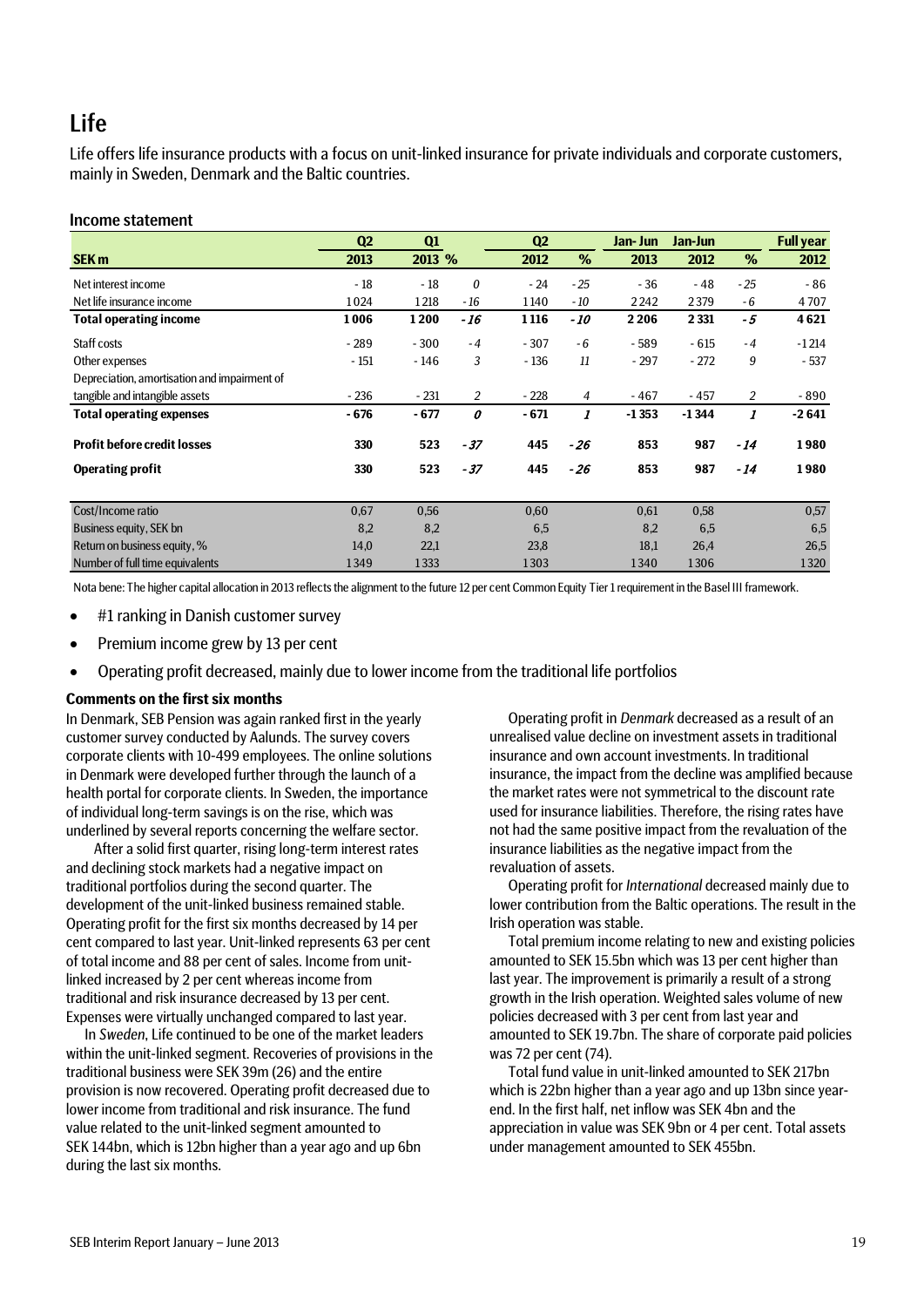# **Baltic**

The Baltic division provides banking and advisory services to private individuals and small and medium-sized corporate customers in Estonia, Latvia and Lithuania. The Baltic real estate holding companies (RHC) are also part of the division. The full Baltic geographical segmentation, including other activities in the region, is reported in SEB's Fact Book.

### Income statement

|                                                  | Q2     | Q1     |                  | Q <sub>2</sub> |              | Jan- Jun | Jan-Jun |       | <b>Full year</b> |
|--------------------------------------------------|--------|--------|------------------|----------------|--------------|----------|---------|-------|------------------|
| <b>SEK m</b>                                     | 2013   | 2013 % |                  | 2012           | %            | 2013     | 2012    | %     | 2012             |
| Net interest income                              | 487    | 450    | 8                | 508            | $-4$         | 937      | 1027    | $-9$  | 1970             |
| Net fee and commission income                    | 243    | 231    | 5                | 230            | 6            | 474      | 440     | 8     | 919              |
| Net financial income                             | 110    | 80     | 38               | 109            | $\mathbf{1}$ | 190      | 221     | $-14$ | 423              |
| Net other income                                 | $-11$  | $-4$   | 175              | 3              |              | $-15$    | $-4$    |       | $-11$            |
| <b>Total operating income</b>                    | 829    | 757    | 10               | 850            | $-2$         | 1586     | 1684    | - 6   | 3301             |
| Staff costs                                      | $-158$ | $-155$ | $\overline{c}$   | $-175$         | $-10$        | $-313$   | $-347$  | $-10$ | $-681$           |
| Other expenses                                   | $-240$ | $-240$ | 0                | $-259$         | $-7$         | $-480$   | $-511$  | $-6$  | $-1080$          |
| Depreciation, amortisation and impairment of     |        |        |                  |                |              |          |         |       |                  |
| tangible and intangible assets                   | $-22$  | $-22$  | 0                | $-32$          | $-31$        | $-44$    | $-65$   | $-32$ | $-280$           |
| <b>Total operating expenses</b>                  | $-420$ | $-417$ | $\boldsymbol{I}$ | $-466$         | $-10$        | $-837$   | $-923$  | - 9   | $-2041$          |
| <b>Profit before credit losses</b>               | 409    | 340    | 20               | 384            | 7            | 749      | 761     | $-2$  | 1260             |
| Gains less losses from disposals of tangible and |        |        |                  |                |              |          |         |       |                  |
| intangible assets                                | 11     | 10     | 10               | 2              |              | 21       | 3       |       | 9                |
| Net credit losses                                | $-78$  | $-98$  | $-20$            | $-108$         | $-28$        | $-176$   | $-132$  | 33    | $-351$           |
| <b>Operating profit</b>                          | 342    | 252    | 36               | 278            | 23           | 594      | 632     | - 6   | 918              |
| Cost/Income ratio                                | 0,51   | 0,55   |                  | 0,55           |              | 0,53     | 0,55    |       | 0,62             |
| Business equity, SEK bn                          | 9,1    | 9,5    |                  | 8,7            |              | 9,2      | 8,9     |       | 8,8              |
| Return on business equity, %                     | 13,4   | 9,5    |                  | 11,8           |              | 11,5     | 13,1    |       | 9,7              |
| Number of full time equivalents                  | 2793   | 2792   |                  | 2990           |              | 2799     | 3021    |       | 2960             |
| <b>Baltic Banking (excl RHC)</b>                 |        |        |                  |                |              |          |         |       |                  |
| <b>Operating profit</b>                          | 356    | 267    | 33               | 301            | 18           | 623      | 678     | - 8   | 1016             |
| Cost/Income ratio                                | 0,48   | 0,53   |                  | 0,52           |              | 0,50     | 0,53    |       | 0,59             |
| <b>Business equity, SEK bn</b>                   | 8,7    | 9,2    |                  | 8,6            |              | 8,9      | 8,8     |       | 8,7              |
| Return on business equity, %                     | 14,6   | 10,4   |                  | 13,0           |              | 12,5     | 14,2    |       | 10,9             |

Nota bene: The higher capital allocation in 2013 reflects the alignment to the future 12 per cent Common Equity Tier 1 requirement in the Basel III framework.

- Growth in corporate loan volumes during the first six months
- Latvia approved to be the  $18<sup>th</sup>$  member of the euro-zone from January 2014
- SEB recognised as Most Attractive Employer in Lithuania for the fifth year in a row

### **Comments on the first six months**

The Baltic countries are expected to be the fastest-growing economies in the EU in 2013. Private consumption has gradually rebounded following the crisis of 2008-2010 with a steady rise seen in consumer sentiment.

Baltic loans to the public, of SEK 100bn, grew in local currency terms in the first six months. Corporate loans grew 5 per cent in Estonia, 5 per cent in Latvia and decreased by 1 per cent in Lithuania. Mortgage loans grew 1 per cent in Estonia and decreased by 1 per cent in Lithuania and by 5 per cent in Latvia. Lending margins were relatively stable across the portfolio with slightly higher margins on new loans.

Baltic home banking customers increased by 30,000 yearon-year and deposit volumes, of SEK 70bn, were 1 per cent higher in local currency terms during the first six months. Deposit margins remained low in each of the Baltic countries

and net interest income has declined by 5 per cent in local currencies compared to the corresponding period in 2012.

Total operating expenses were 6 per cent lower than the first six months of 2012, excluding the currency effect. The six month operating profit decreased but the second quarter improved significantly. Non-performing loans declined by 27 per cent, in Swedish krona, year-on-year. The nonperforming loans coverage ratio was 63 per cent. The net credit loss level was 35 basis points for the first six months.

SEB was named Best Bank in Estonia by Euromoney and was recognised as the Most Attractive Employer in Lithuania, for the fifth straight year. SEB Latvia was named the Best Bank in Latvia by both Global Finance and EMEA Finance.

The real estate holding companies held assets at a total book value of SEK 2,632m (1,780).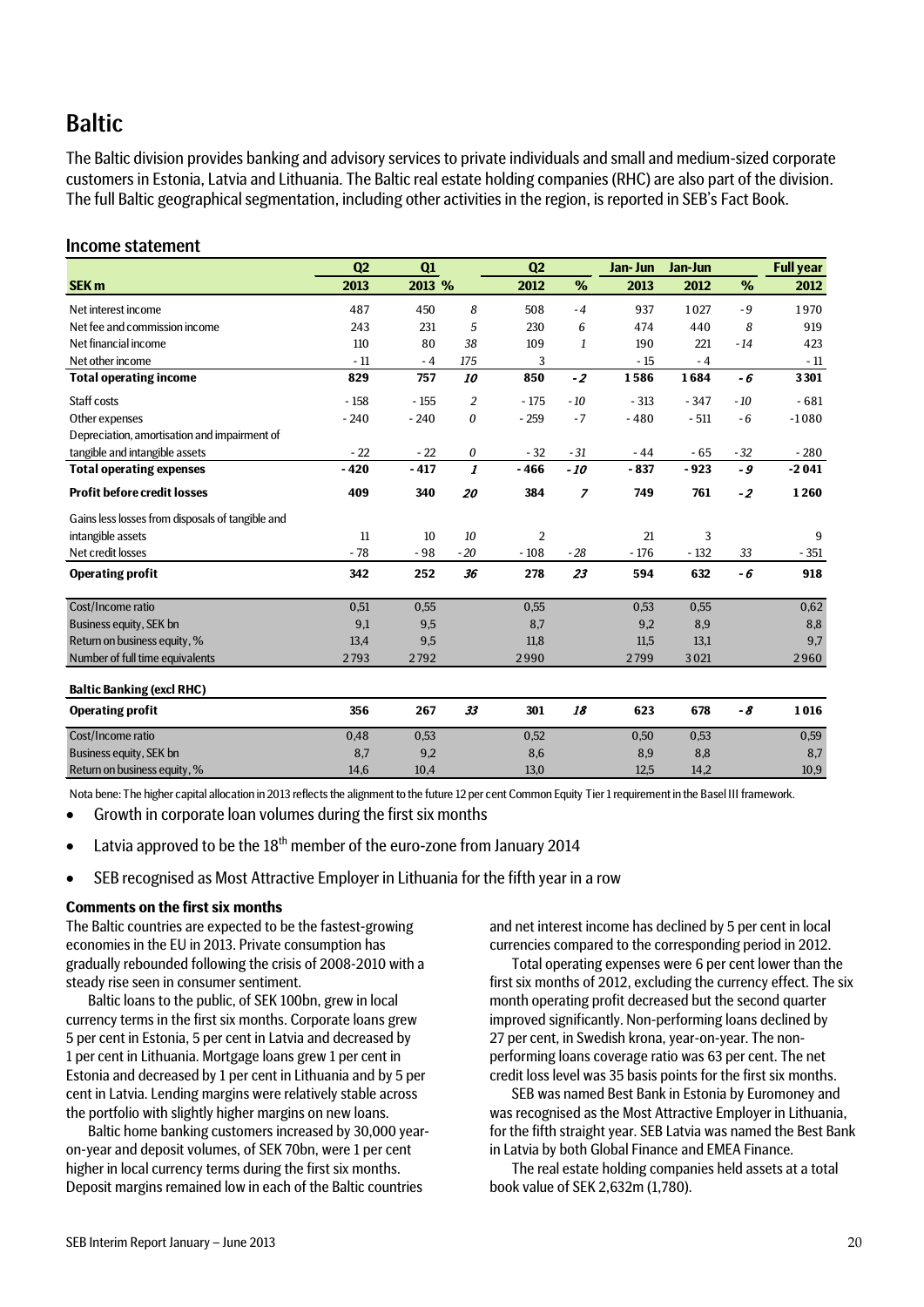# The SEB Group

### Net interest income – SEB Group

|                     | Q2    | Q1    |    | Q <sub>2</sub> |      | Jan - Jun |          | <b>Full year</b> |          |
|---------------------|-------|-------|----|----------------|------|-----------|----------|------------------|----------|
| <b>SEK m</b>        | 2013  | 2013  | %  | 2012           | %    | 2013      | 2012     | %                | 2012     |
| Interest income     | 12567 | 12321 |    | 13815          | - 9  | 24888     | 27827    | - 11             | 53794    |
| Interest expense    | -7890 | -7862 |    | -9 2 8 5       | - 15 | $-15752$  | $-19116$ | - 18             | $-36159$ |
| Net interest income | 4677  | 4459  | ., | 4530           |      | 9136      | 8711     |                  | 17635    |

# Net fee and commission income – SEB Group

|                                     | Q <sub>2</sub> | Q1      |     | Q <sub>2</sub> | Jan - Jun |         |         | <b>Full year</b> |         |
|-------------------------------------|----------------|---------|-----|----------------|-----------|---------|---------|------------------|---------|
| <b>SEK m</b>                        | 2013           | 2013    | %   | 2012           | %         | 2013    | 2012    | %                | 2012    |
| Issue of securities and advisory    | 161            | 65      | 148 | 142            | 13        | 226     | 313     | $-28$            | 646     |
| Secondary market and derivatives    | 647            | 495     | 31  | 467            | 39        | 1142    | 959     | 19               | 1940    |
| Custody and mutual funds            | 1702           | 1657    | 3   | 1664           | 2         | 3359    | 3 2 8 9 | 2                | 6691    |
| Payments, cards, lending, deposits, |                |         |     |                |           |         |         |                  |         |
| guarantees and other                | 2515           | 2 1 7 4 | 16  | 2359           | 7         | 4689    | 4525    | $\overline{4}$   | 9059    |
| Whereof payments and card fees      | 1516           | 1421    | 7   | 1545           | $-2$      | 2937    | 2981    | $-1$             | 5952    |
| <b>Whereof lending</b>              | 675            | 454     | 49  | 521            | 30        | 1129    | 997     | 13               | 2047    |
| Fee and commission income           | 5025           | 4391    | 14  | 4632           | 8         | 9416    | 9086    | 4                | 18336   |
| Fee and commission expense          | $-1214$        | $-1144$ | 6   | $-1183$        | 3         | $-2358$ | $-2373$ | -1               | $-4716$ |
| Net fee and commission income       | 3811           | 3 2 4 7 | 17  | 3449           | 10        | 7058    | 6713    | 5                | 13620   |

### Net financial income – SEB Group

|                                            | Q2    | Q1   |        | Q2     |       | Jan - Jun |       |       | <b>Full year</b> |
|--------------------------------------------|-------|------|--------|--------|-------|-----------|-------|-------|------------------|
| <b>SEK m</b>                               | 2013  | 2013 | %      | 2012   | %     | 2013      | 2012  | %     | 2012             |
| Equity instruments and related derivatives |       | - 40 | $-118$ | $-175$ | - 104 | - 33      | 241   | -114  | 518              |
| Debt instruments and related derivatives   | 442   | 297  | 49     | 767    | - 42  | 739       | 843   | -12   | 972              |
| Currency and related derivatives           | 650   | 721  | -10    | 588    |       | 1371      | l 469 | -7    | 3 1 6 3          |
| Other                                      | $-12$ | - 24 | -50    | - 53   | - 77  | - 36      | - 47  | $-23$ | $-74$            |
| Net financial income                       | 1 087 | 954  | 14     | l 127  | - 4   | 2041      | 2506  | -19   | 4579             |

The result within Net financial income is presented on different rows based on type of underlying financial instrument. Treasury related activities are volatile due to changes in interest rates and credit spreads. The net effect from trading operations is fairly stable over time, although affected by seasonality, but shows volatility between lines.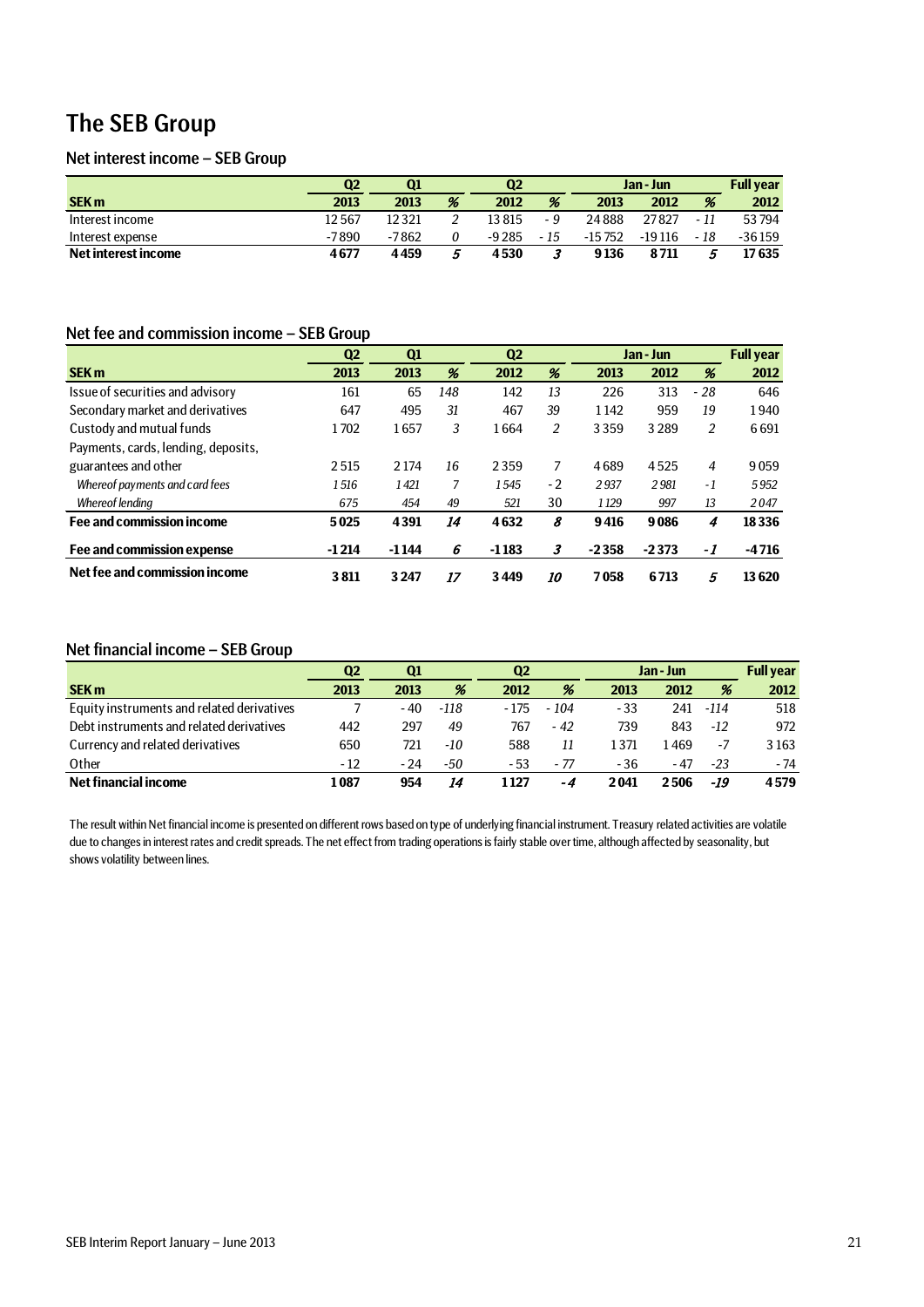# Net credit losses – SEB Group

|                                                    | Q <sub>2</sub> | Q1     |        | Q <sub>2</sub> |       |         | Jan - Jun |        | <b>Full year</b>        |
|----------------------------------------------------|----------------|--------|--------|----------------|-------|---------|-----------|--------|-------------------------|
| <b>SEK m</b>                                       | 2013           | 2013   | %      | 2012           | %     | 2013    | 2012      | %      | 2012                    |
| Provisions:                                        |                |        |        |                |       |         |           |        |                         |
| Net collective provisions for individually         |                |        |        |                |       |         |           |        |                         |
| assessed loans                                     | 160            | $-31$  |        | 3              |       | 129     | 42        |        | 104                     |
| Net collective provisions for portfolio            |                |        |        |                |       |         |           |        |                         |
| assessed loans                                     | 90             | 230    | -61    | $-26$          |       | 320     | $-27$     |        | $-148$                  |
| Specific provisions                                | $-380$         | $-193$ | 97     | - 194          | 96    | $-573$  | - 444     | 29     | $-532$                  |
| Reversal of specific provisions no longer required | 83             | 75     | 11     | 142            | $-42$ | 158     | 286       | $-45$  | 557                     |
| Net provisions for off-balance sheet items         |                | 6      | -83    | 4              | -75   | 7       | 21        | $-67$  | 23                      |
| <b>Net provisions</b>                              | $-46$          | 87     | $-153$ | $-71$          | $-35$ | 41      | - 122     | $-134$ | $\overline{\mathbf{4}}$ |
|                                                    |                |        |        |                |       |         |           |        |                         |
| Write-offs:                                        |                |        |        |                |       |         |           |        |                         |
| Total write-offs                                   | - 651          | $-819$ | $-21$  | $-704$         | -8    | $-1470$ | $-1144$   | 28     | $-2892$                 |
| Reversal of specific provisions utilized           |                |        |        |                |       |         |           |        |                         |
| for write-offs                                     | 378            | 440    | -14    | 474            | $-20$ | 818     | 736       | 11     | 1814                    |
| Write-offs not previously provided for             | $-273$         | $-379$ | $-28$  | $-230$         | 19    | $-652$  | - 408     | 60     | $-1078$                 |
| Recovered from previous write-offs                 | 28             | 36     | $-22$  | 32             | $-13$ | 64      | 55        | 16     | 137                     |
| <b>Net write-offs</b>                              | $-245$         | $-343$ | $-29$  | $-198$         | 24    | $-588$  | $-353$    | 67     | $-941$                  |
| <b>Net credit losses</b>                           | $-291$         | $-256$ | 14     | $-269$         | 8     | - 547   | - 475     | 15     | $-937$                  |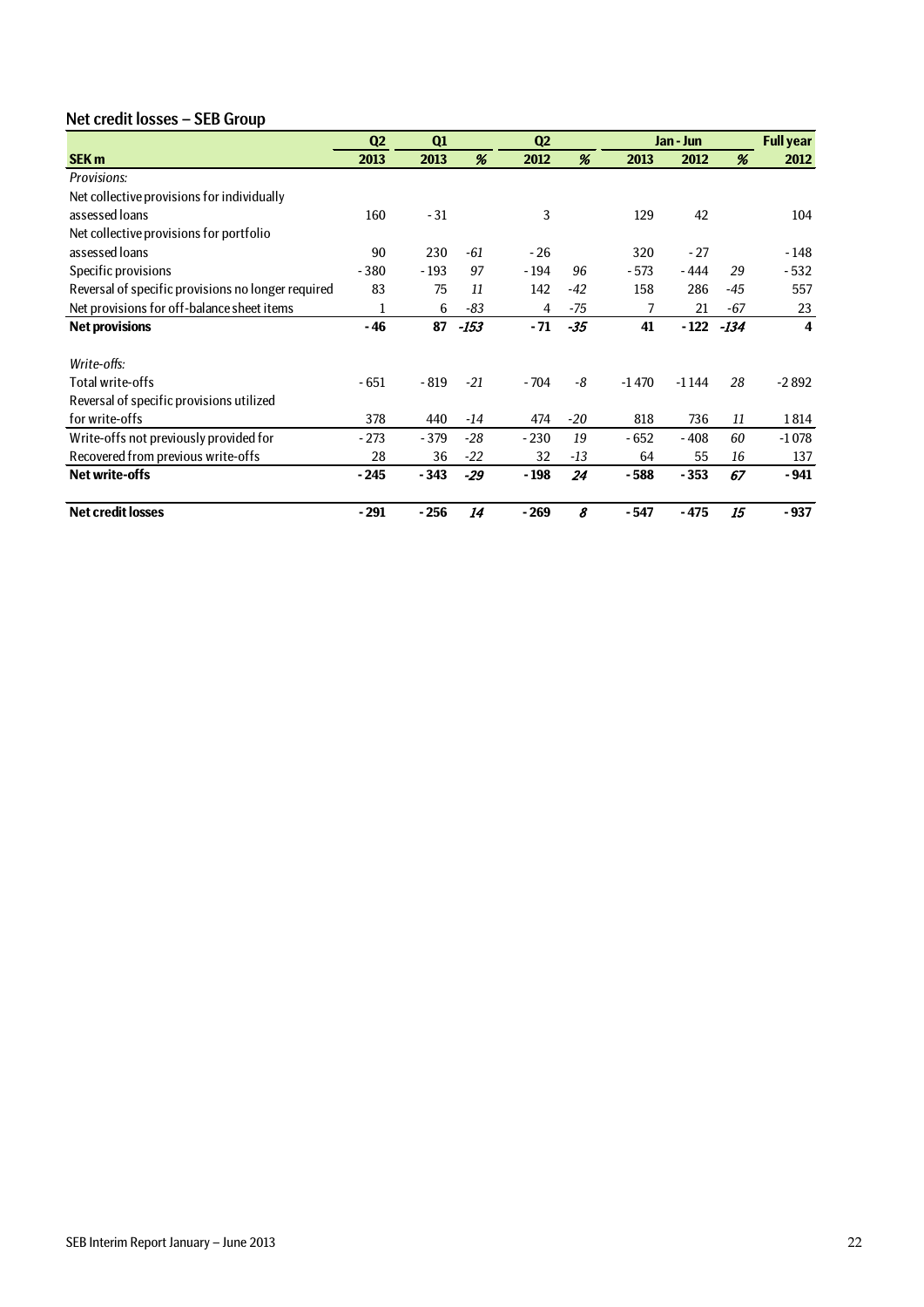### Statement of changes in equity – SEB Group

|                                         |                         | <b>Other reserves</b>       |                                               |                            |                                                |                         |                                                   |                                     |                               |
|-----------------------------------------|-------------------------|-----------------------------|-----------------------------------------------|----------------------------|------------------------------------------------|-------------------------|---------------------------------------------------|-------------------------------------|-------------------------------|
| <b>SEK m</b>                            | <b>Share</b><br>capital | <b>Retained</b><br>earnings | Available-<br>for-sale<br>financial<br>assets | <b>Cash flow</b><br>hedges | <b>Translation</b><br>of foreign<br>operations | <b>benefit</b><br>plans | <b>Defined Total Share-</b><br>holders'<br>equity | <b>Minority</b><br><b>interests</b> | <b>Total</b><br><b>Equity</b> |
| <b>Jan-Jun 2013</b>                     |                         |                             |                                               |                            |                                                |                         |                                                   |                                     |                               |
| Opening balance                         | 21942                   | 90033                       | 273                                           | 1688                       | $-2422$                                        | $-2091$                 | 109423                                            | 90                                  | 109513                        |
| Net profit                              |                         | 6799                        |                                               |                            |                                                |                         | 6799                                              | $\overline{4}$                      | 6803                          |
| Other comprehensive income (net of tax) |                         |                             | 412                                           | $-1198$                    | 332                                            | 685                     | 231                                               | $-3$                                | 228                           |
| <b>Total comprehensive income</b>       |                         | 6799                        | 412                                           | $-1198$                    | 332                                            | 685                     | 7030                                              | $\mathbf{1}$                        | 7031                          |
| Dividend to shareholders                |                         | $-6004$                     |                                               |                            |                                                |                         | -6004                                             | $-63$                               | -6 067                        |
| Employee share programme <sup>1)</sup>  |                         | $-1137$                     |                                               |                            |                                                |                         | $-1137$                                           |                                     | $-1137$                       |
| Change in holdings of own shares        |                         | 40                          |                                               |                            |                                                |                         | 40                                                |                                     | 40                            |
| <b>Closing balance</b>                  | 21942                   | 89731                       | 685                                           | 490                        | $-2090$                                        | $-1406$                 | 109352                                            | 28                                  | 109380                        |
| <b>Jan-Dec 2012</b>                     |                         |                             |                                               |                            |                                                |                         |                                                   |                                     |                               |
| Opening balance                         | 21942                   | 82 272                      | $-1003$                                       | 1107                       | $-1752$                                        | $-88$                   | 102478                                            | 261                                 | 102739                        |
| Net profit                              |                         | 11632                       |                                               |                            |                                                |                         | 11632                                             | 22                                  | 11654                         |
| Other comprehensive income (net of tax) |                         |                             | 1276                                          | 581                        | $-670$                                         | $-2003$                 | $-816$                                            |                                     | -816                          |
| <b>Total comprehensive income</b>       |                         | 11632                       | 1276                                          | 581                        | $-670$                                         | $-2003$                 | 10816                                             | 22                                  | 10838                         |
| Dividend to shareholders                |                         | $-3795$                     |                                               |                            |                                                |                         | $-3795$                                           |                                     | $-3795$                       |
| Employee share programme <sup>1)</sup>  |                         | $-113$                      |                                               |                            |                                                |                         | $-113$                                            |                                     | $-113$                        |
| Minority interests                      |                         |                             |                                               |                            |                                                |                         |                                                   | $-193$                              | $-193$                        |
| Change in holdings of own shares        |                         | 37                          |                                               |                            |                                                |                         | 37                                                |                                     | 37                            |
| <b>Closing balance</b>                  | 21942                   | 90033                       | 273                                           | 1688                       | $-2422$                                        | $-2091$                 | 109423                                            | 90                                  | 109513                        |
| <b>Jan-Jun 2012</b>                     |                         |                             |                                               |                            |                                                |                         |                                                   |                                     |                               |
| Opening balance                         | 21942                   | 82 272                      | $-1003$                                       | 1107                       | $-1752$                                        | -88                     | 102478                                            | 261                                 | 102739                        |
| Net profit                              |                         | 5570                        |                                               |                            |                                                |                         | 5570                                              | 11                                  | 5581                          |
| Other comprehensive income (net of tax) |                         |                             | 359                                           | $-258$                     | $-230$                                         | $-346$                  | $-475$                                            | 5                                   | -470                          |
| <b>Total comprehensive income</b>       |                         | 5570                        | 359                                           | $-258$                     | $-230$                                         | $-346$                  | 5095                                              | 16                                  | 5111                          |
| Dividend to shareholders                |                         | $-3795$                     |                                               |                            |                                                |                         | $-3795$                                           |                                     | -3795                         |
| Employee share programme <sup>1)</sup>  |                         | 63                          |                                               |                            |                                                |                         | 63                                                |                                     | 63                            |
| Change in holdings of own shares        |                         | 31                          |                                               |                            |                                                |                         | 31                                                |                                     | 31                            |
| <b>Closing balance</b>                  | 21942                   | 84 141                      | $-644$                                        | 849                        | $-1982$                                        | -434                    | 103872                                            | 277                                 | 104149                        |

Amounts under Other reserves may be reclassified in the future to the income statement under certain circumstances, e.g. if they are related to the sale of Available for sale financial assets, dissolved Cash flow hedges or Translation of foreign operations when SEB ceases to consolidate a foreign operation. Amounts related to Defined benefit plans will not be reclassified to the income statement.

1) The acquisition cost for the purchase of own shares is deducted from shareholders' equity.

The item includes changes in nominal amounts of equity swaps used for hedging of stock option programmes.

|                                                   | Jan-Jun | Jan-Dec | Jan-Jun |
|---------------------------------------------------|---------|---------|---------|
| Number of shares owned by SEB, million            | 2013    | 2012    | 2012    |
| Opening balance                                   | 2.2     | 2.3     | 2.3     |
| Shares repurchased for the long-term equity-based |         |         |         |
| programmes                                        | 15.0    | 12.0    | 10,2    |
| Shares sold                                       | $-12.9$ | $-12.1$ | $-10,5$ |
| <b>Closing balance</b>                            | 4,3     | 2.2     | 2,0     |
|                                                   |         |         |         |

Market value of shares owned by SEB, SEK m 273 121 91

In accordance with the decision by the Annual General Meeting, SEB holds own shares of Class A for the long-term equity-based programmes. The transactions may take place at one or serveral occasions during the year.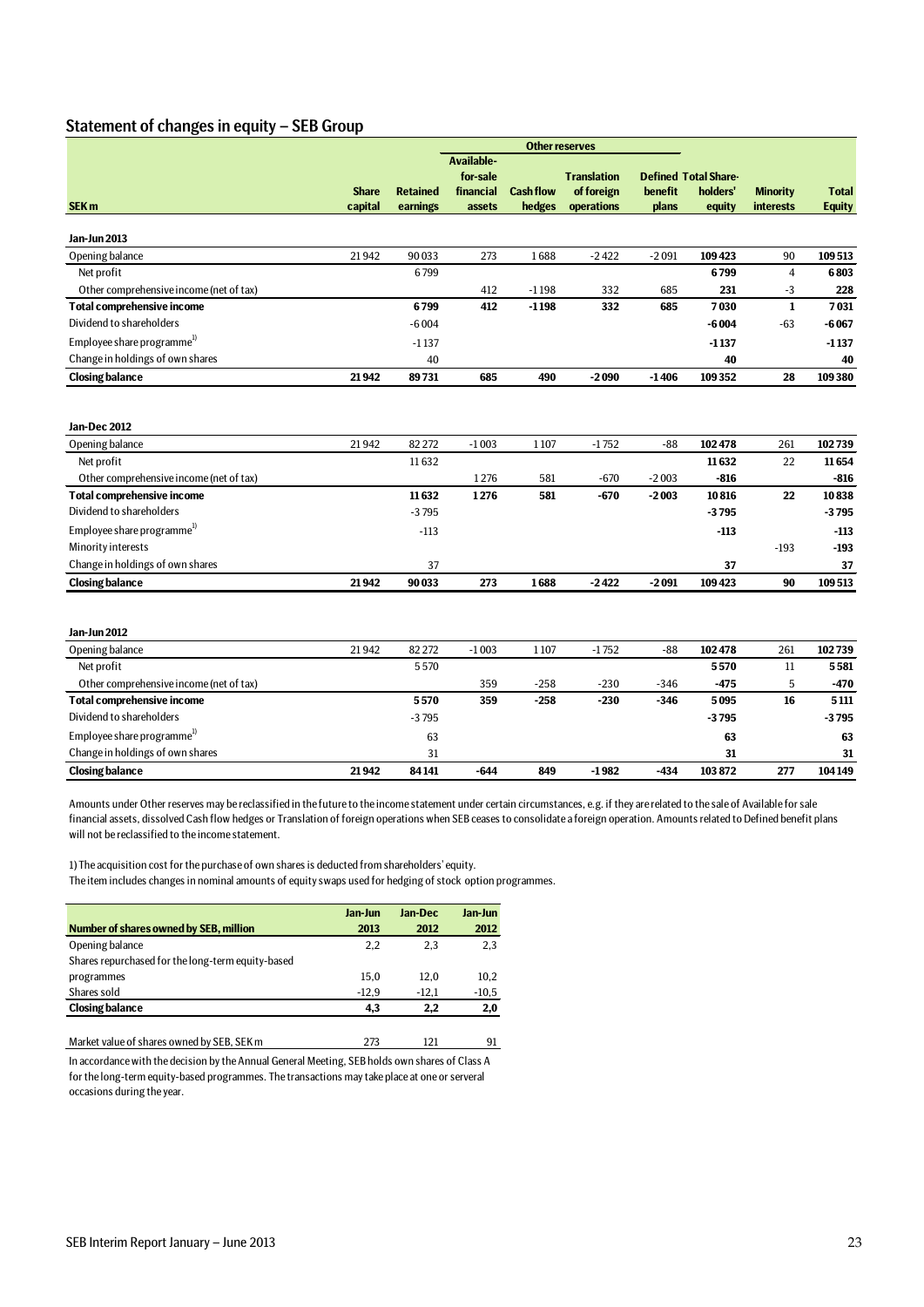### Cash flow statement – SEB Group

|                                                              | Jan - Jun | <b>Full year</b> |        |          |
|--------------------------------------------------------------|-----------|------------------|--------|----------|
| <b>SEK m</b>                                                 | 2013      | 2012             | %      | 2012     |
| Cash flow from operating activities                          | 24047     | $-67409$         | 136    | $-6653$  |
| Cash flow from investment activities                         | $-1431$   | $-1208$          | 18     | $-1278$  |
| Cash flow from financing activities                          | $-7609$   | $-5904$          | 29     | $-4682$  |
| Net increase in cash and cash equivalents                    | 15 007    | - 74 521         | - 120  | $-12613$ |
| Cash and cash equivalents at the beginning of year           | 257292    | 276853           | - 7    | 276853   |
| Exchange rate differences on cash and cash equivalents       | 6379      | 224              |        | $-6948$  |
| Net increase in cash and cash equivalents                    | 15 007    | - 74 521         | $-120$ | $-12613$ |
| Cash and cash equivalents at the end of period <sup>1)</sup> | 278678    | 202556           | 38     | 257 292  |

1) Cash and cash equivalents at the end of period is defined as Cash and cash balances with central banks, Other lending to central banks and Loans to other credit institutions payable on demand.

### Financial assets and liabilities – SEB Group

|                                                     | 30 Jun 2013     |                   | 31 Dec 2012     |                   |
|-----------------------------------------------------|-----------------|-------------------|-----------------|-------------------|
|                                                     | <b>Carrying</b> |                   | <b>Carrying</b> |                   |
| <b>SEK m</b>                                        | amount          | <b>Fair value</b> | amount          | <b>Fair value</b> |
| Loans                                               | 1625766         | 1630341           | 1519759         | 1539032           |
| Equity instruments                                  | 140584          | 140584            | 110409          | 110409            |
| Debt instruments                                    | 338563          | 338105            | 340894          | 340326            |
| Derivative instruments                              | 184613          | 184613            | 169679          | 169679            |
| Financial assets - policyholders bearing the risk   | 215487          | 215 487           | 203 333         | 203 333           |
| Other                                               | 28514           | 28514             | 58712           | 58712             |
| <b>Financial assets</b>                             | 2533527         | 2537644           | 2402786         | 2421491           |
|                                                     |                 |                   |                 |                   |
| Deposits                                            | 1127006         | 1138556           | 1032916         | 1043939           |
| Equity instruments                                  | 37563           | 37563             | 34161           | 34161             |
| Debt instruments                                    | 772520          | 774 242           | 729 192         | 739195            |
| Derivative instruments                              | 167212          | 167212            | 157861          | 157861            |
| Liabilities to policyholders - investment contracts | 206 641         | 206 641           | 195 620         | 195 620           |
| Other                                               | 29916           | 27144             | 56580           | 56685             |
| <b>Financial liabilities</b>                        | 2340858         | 2351358           | 2206330         | 2227461           |

SEB has grouped its financial instruments by class taking into account the characteristics of the instruments. The fair value of each class of financial assets and liabilities are compared with its carrying amount. A description of the characteristics of the classes can be found in note 41 in the Annual Report 2012.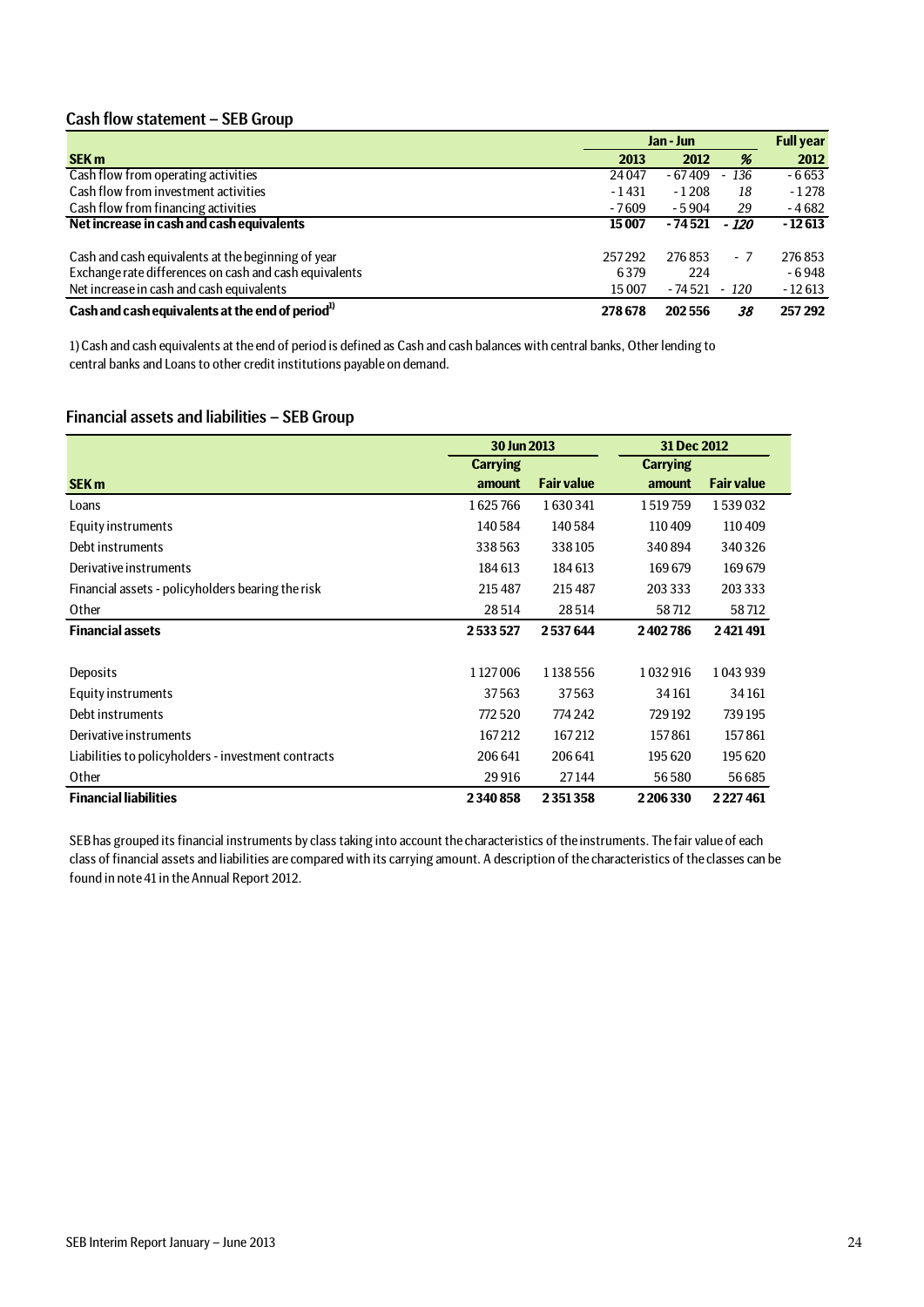### Assets and liabilities measured at fair value – SEB Group

| SEK <sub>m</sub>                       |                                                           | 30 Jun 2013                                |                                                 |              |                                                           | 31 Dec 2012                                |                                                 |              |  |
|----------------------------------------|-----------------------------------------------------------|--------------------------------------------|-------------------------------------------------|--------------|-----------------------------------------------------------|--------------------------------------------|-------------------------------------------------|--------------|--|
|                                        |                                                           | Valuation<br>technique                     | Valuation<br>technique                          |              |                                                           | Valuation<br>technique                     | Valuation<br>technique                          |              |  |
| <b>Assets</b>                          | <b>Quoted prices</b><br>in active<br>markets<br>(Level 1) | using<br>observable<br>inputs<br>(Level 2) | using non-<br>observable<br>inputs<br>(Level 3) | <b>Total</b> | <b>Quoted prices</b><br>in active<br>markets<br>(Level 1) | using<br>observable<br>inputs<br>(Level 2) | using non-<br>observable<br>inputs<br>(Level 3) | <b>Total</b> |  |
| <b>Financial assets</b>                |                                                           |                                            |                                                 |              |                                                           |                                            |                                                 |              |  |
| - policyholders bearing the risk       | 209 466                                                   | 4360                                       | 1661                                            | 215487       | 189480                                                    | 12 2 9 4                                   | 1559                                            | 203 333      |  |
| <b>Equity instruments</b>              | 100 338                                                   | 28084                                      | 11585                                           | 140 007      | 79 9 70                                                   | 21563                                      | 8667                                            | 110 200      |  |
| Debt instruments                       | 119 279                                                   | 174 603                                    | 1706                                            | 295588       | 131674                                                    | 158 654                                    | 1867                                            | 292195       |  |
| Derivative instruments                 | 1017                                                      | 182526                                     | 1070                                            | 184613       | 110                                                       | 167741                                     | 1828                                            | 169679       |  |
| Investment in associates <sup>1)</sup> |                                                           |                                            | 1047                                            | 1047         |                                                           |                                            | 1073                                            | 1073         |  |
| Investment properties                  |                                                           |                                            | 7692                                            | 7692         |                                                           |                                            | 7488                                            | 7488         |  |
| <b>Total</b>                           | 430100                                                    | 389573                                     | 24761                                           | 844 434      | 401234                                                    | 360 252                                    | 22482                                           | 783968       |  |
| <b>Liabilities</b>                     |                                                           |                                            |                                                 |              |                                                           |                                            |                                                 |              |  |
| Liabilities to policyholders           |                                                           |                                            |                                                 |              |                                                           |                                            |                                                 |              |  |
| - investment contracts                 | 200867                                                    | 4 1 8 1                                    | 1593                                            | 206 641      | 182 293                                                   | 11827                                      | 1500                                            | 195620       |  |
| <b>Equity instruments</b>              | 35312                                                     | 1989                                       | 262                                             | 37563        | 32532                                                     | 1629                                       |                                                 | 34161        |  |
| Debt instruments                       | 40091                                                     | 7857                                       |                                                 | 47948        | 35403                                                     | 7657                                       |                                                 | 43 060       |  |
| Derivative instruments                 | 246                                                       | 165494                                     | 1469                                            | 167209       | 501                                                       | 154716                                     | 2644                                            | 157861       |  |
| Other issued securities <sup>2)</sup>  |                                                           | 28234                                      |                                                 | 28234        |                                                           | 26323                                      |                                                 | 26323        |  |
| <b>Total</b>                           | 276516                                                    | 207755                                     | 3324                                            | 487595       | 250729                                                    | 202152                                     | 4144                                            | 457025       |  |

1) Venture capital activities designated at fair value through profit and loss.

2) Equity index link bonds designated at fair value through profit and loss.

Financial assets and liabilities carried at fair value are classified in a fair value hierarchy according to the level of observability of prices or inputs used in a valuation technique. As part of the fair value mea credit value adjustments (CVA) are incorporated into the derivative valuations for OTC-derivatives on a portfolio basis. The valuation techniques and inputs used for the fair value measurement are described in detail in the Annual Report 2012.

Financial assets - policyholders bearing the risk, Investment properties and Liabilities to policyholders - investment contracts are included in the table which is a change compared to the Annual Report 2012.

Risk control has the overall responsibility for classifying assets and liabilities as being in level 1, 2 or 3. The valuation process is the same for financial instruments in all levels. Market Risk Control is responsible validating the prices used for valuation of financial instruments. In case of disagreement, there is an escalation process in place, whereby the product area head or equivalent can submit an escalation to the relevant pricing / valuation committee. The Valuation committee covers topics such as valuation of illiquid instruments, model validation findings, analysis of changes in fair value measurements and shocks on level 3 assets. The chairman of the Valuation Committee is appointed by the Head of Market Risk Control and the committee has permanent members from Divisional risk management, Group Finance and Market Risk Control.

Fair value gains and losses recognised in the income statement are included in the Net financial income, Net life insurance income and Net other income.

Transfers between levels may occur when there are indications that market conditions have changed, e.g. a change in liquidity. There have been no significant transfers between level 1 and level 2 during the period however there has been a reclassification of assets from level 2 to level 1 in the amount of SEK 10bn due to enhanced classification within the insurance business. There were changes in Level 3 financial instruments mainly due to valuation effects and from purchases and sales of Fquity. Debt and Derivative instruments. In addition there has been a reclassification in the amount of SFK 2.2bn (11) of Fquity instruments due to enhanced classification, from level 2 to level 3, within the insurance business.

#### **Sensitivity of Level 3 assets and liabilities to unobservable inputs**

The table below illustrates the potential Profit or Loss impact of the relative uncertainty in the fair value of assets and liabilities measured at fair value that for their valuation are dependent on unobservable inputs. The sensitivity to unobservable inputs is assessed by altering the assumptions to the valuation techniques, illustrated below by changes in index-linked swap spreads, implied volatilities, credit spreads or comparator multiples. It is unlikely that all unobservable inputs would be simultaneously at the extremes of their ranges of reasonably possible alternatives.

The largest open market risk within Level 3 assets and liabilities is found within the insurance business.There have been no significant changes of sensitivity during Q2 2013.

|                                                                                                                                     |        | 30 Jun 2013        |            |             |        | 31 Dec 2012 |            |             |
|-------------------------------------------------------------------------------------------------------------------------------------|--------|--------------------|------------|-------------|--------|-------------|------------|-------------|
| SEK <sub>m</sub>                                                                                                                    | Assets | <b>Liabilities</b> | <b>Net</b> | Sensitivity | Assets | Liabilities | <b>Net</b> | Sensitivity |
| Structured Derivatives - interest rate <sup>1)</sup>                                                                                | 454    | -895               | $-441$     | 62          | 951    | $-1504$     | $-553$     | 58          |
| Capital Markets <sup>2)</sup>                                                                                                       | 375    | $-35$              | 340        |             | 351    | $-52$       | 299        | 20          |
| CPM Portfolio <sup>3)</sup>                                                                                                         | 70     |                    | 70         | 12          | 139    |             | 139        | 15          |
| Venture Capital holding and similar holdings <sup>4)</sup>                                                                          | 1467   | $-262$             | 1205       | 254         | 1183   |             | 1183       | 224         |
| Insurance holdings - Financial instruments <sup>5)</sup>                                                                            | 11995  | $-536$             | 11459      | 1753        | 9867   | $-105$      | 9762       | 1501        |
| Insurance holdings - Investment properties <sup>o</sup>                                                                             | 7692   |                    | 7692       | 769         | 7488   |             | 7488       | 749         |
| 1) Sensitivity from a shift of index-linked swap spreads by 5 basis points (5) and implied volatilities by 5 percentage points (5). |        |                    |            |             |        |             |            |             |

2) Sensitivity from a shift of swap spreads by 5 basis points (5) .

3) Sensitivity from a shift of credit spreads by 100 basis points (100).

4) Valuation is estimated in a range of reasonable outcomes. Sensitivity analysis is based on a reasonable shift in valuation parameters.

5) Sensitivity analysis is based on a shift in private equity of 20 per cent (20), structured credits 10 per cent (10) and derivative market values of 10 per cent (10).

6) Sensitivity from a shift of investment properties fair values of 10 per cent (10).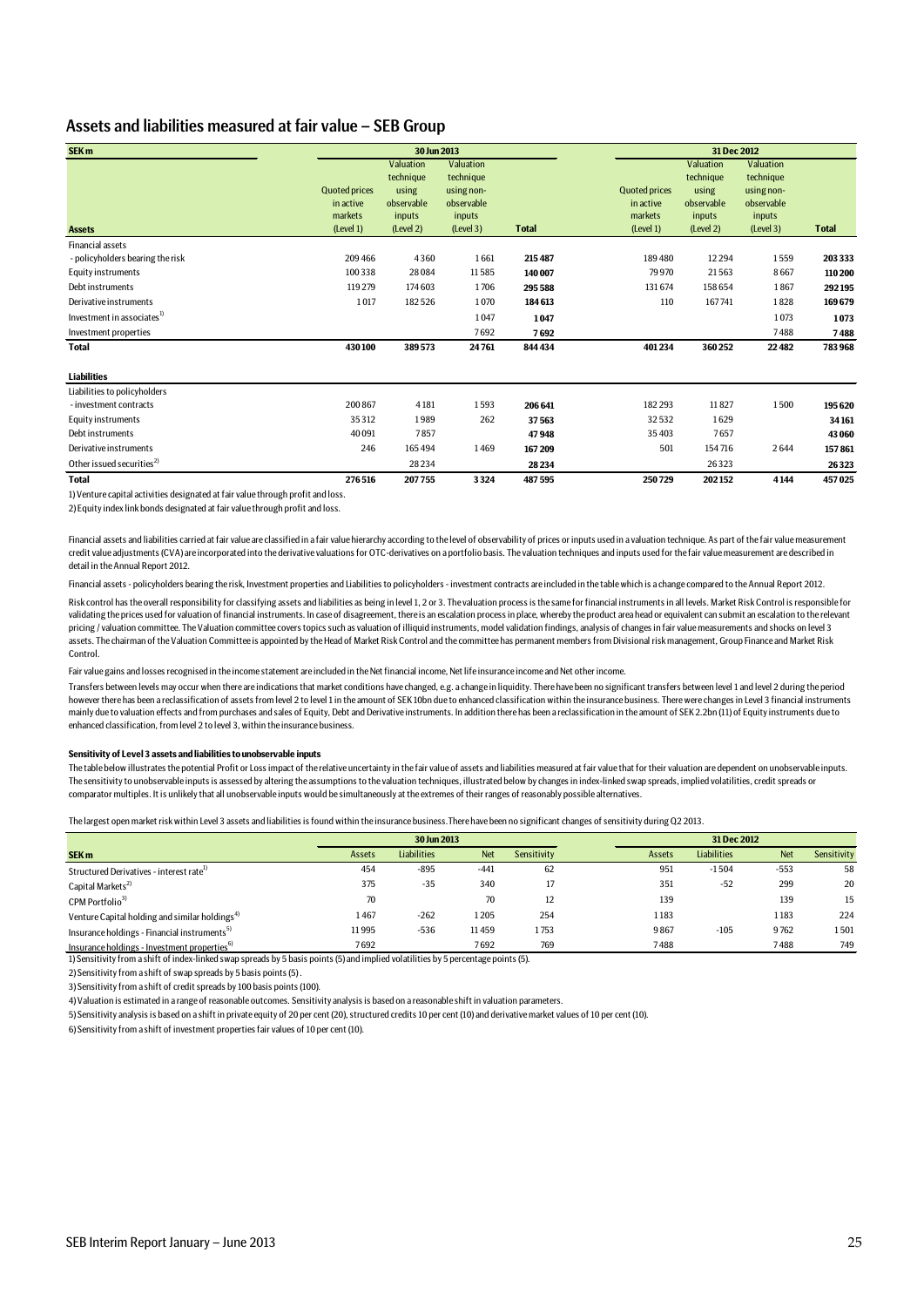| Financial assets and liabilities subject to offsetting or netting arrangements - SEB Group |  |  |
|--------------------------------------------------------------------------------------------|--|--|
|--------------------------------------------------------------------------------------------|--|--|

| Financial assets and liabilities subject to offsetting or netting arrangements |                      |          |                                                         |                             |                                            |                    |                                 |                                  |
|--------------------------------------------------------------------------------|----------------------|----------|---------------------------------------------------------|-----------------------------|--------------------------------------------|--------------------|---------------------------------|----------------------------------|
|                                                                                |                      |          |                                                         | <b>Related arrangements</b> |                                            |                    | instruments in<br>balance sheet |                                  |
|                                                                                | <b>Gross amounts</b> |          | <b>Net amounts</b><br>Offset balance sheet arrangements | in Master netting           | <b>Collaterals</b><br>received/<br>pledged | <b>Net amounts</b> | not subject to<br>netting       | <b>Total</b> in<br>balance sheet |
| SEK <sub>m</sub>                                                               |                      |          |                                                         |                             |                                            |                    | arrangements                    |                                  |
| 30 Jun 2013                                                                    |                      |          |                                                         |                             |                                            |                    |                                 |                                  |
| Derivatives                                                                    | 163 304              | $-8023$  | 155 281                                                 | $-113678$                   | $-24036$                                   | 17567              | 29332                           | 184613                           |
| Reversed repo receivables                                                      | 109168               | $-6073$  | 103 095                                                 | $-10145$                    | $-92713$                                   | 237                | 24 003                          | 127 098                          |
| Securities borrowing                                                           | 41 172               | $-4383$  | 36789                                                   | $-2081$                     | $-25649$                                   | 9059               | 14719                           | 51508                            |
| Client receivables                                                             | 19447                | $-19447$ |                                                         |                             |                                            |                    | 9656                            | 9656                             |
| <b>Assets</b>                                                                  | 333 091              | $-37926$ | 295165                                                  | $-125904$                   | $-142398$                                  | 26863              | 77710                           | 372875                           |
| Derivatives                                                                    | 157418               | $-8023$  | 149395                                                  | $-113678$                   | $-13467$                                   | 22 250             | 17817                           | 167212                           |
| Repo payables                                                                  | 28363                | $-6073$  | 22290                                                   | $-10145$                    | $-12134$                                   | 11                 | 16832                           | 39122                            |
| Securities lending                                                             | 15 0 11              | $-4383$  | 10628                                                   | $-2081$                     | $-7382$                                    | 1165               | 30142                           | 40770                            |
| Client payables                                                                | 19447                | $-19447$ |                                                         |                             |                                            |                    | 9293                            | 9293                             |
| <b>Liabilities</b>                                                             | 220 239              | $-37926$ | 182313                                                  | $-125904$                   | $-32983$                                   | 23 4 26            | 74 084                          | 256397                           |
|                                                                                |                      |          |                                                         |                             |                                            |                    |                                 |                                  |
| 31 Dec 2012                                                                    |                      |          |                                                         |                             |                                            |                    |                                 |                                  |
| Derivatives                                                                    | 167184               | $-12459$ | 154725                                                  | $-103738$                   | $-43882$                                   | 7105               | 14954                           | 169679                           |
| Reversed repo receivables                                                      | 91422                | $-5926$  | 85496                                                   | $-9370$                     | $-75682$                                   | 444                | 21028                           | 106524                           |
| Securities borrowing                                                           | 39637                | $-3905$  | 35732                                                   | $-834$                      | $-32018$                                   | 2880               | 9426                            | 45158                            |
| Client receivables                                                             | 7576                 | $-7576$  |                                                         |                             |                                            |                    | 34889                           | 34889                            |
| <b>Assets</b>                                                                  | 305819               | -29 866  | 275953                                                  | -113 942                    | $-151582$                                  | 10429              | 80297                           | 356 250                          |
| Derivatives                                                                    | 159697               | $-12459$ | 147238                                                  | $-103738$                   | $-20652$                                   | 22848              | 10623                           | 157861                           |
| Repo payables                                                                  | 19060                | $-5926$  | 13134                                                   | $-9370$                     | $-3764$                                    |                    | 15701                           | 28835                            |
| Securities lending                                                             | 28362                | $-3905$  | 24457                                                   | $-834$                      | $-22221$                                   | 1352               | 8937                            | 33394                            |
| Client payables                                                                | 7576                 | $-7576$  |                                                         |                             |                                            |                    | 31012                           | 31012                            |
| <b>Liabilities</b>                                                             | 214695               | -29 866  | 184829                                                  | -113 942                    | $-46687$                                   | 24 200             | 66273                           | 251102                           |
|                                                                                |                      |          |                                                         |                             |                                            |                    |                                 |                                  |
| 30 Jun 2012                                                                    |                      |          |                                                         |                             |                                            |                    |                                 |                                  |
| Derivatives                                                                    | 158159               | $-3406$  | 154753                                                  | $-116167$                   | $-31147$                                   | 7439               | 4921                            | 159674                           |
| Reversed repo receivables                                                      | 104 261              | $-9271$  | 94990                                                   | $-6460$                     | $-88500$                                   | 30                 | 33 064                          | 128 054                          |
| Securities borrowing                                                           | 59423                | $-15475$ | 43948                                                   | $-5463$                     | $-35347$                                   | 3138               |                                 | 43 948                           |
| Client receivables                                                             | 12362                | $-12362$ |                                                         |                             |                                            |                    | 11542                           | 11542                            |
| <b>Assets</b>                                                                  | 334 205              | $-40514$ | 293691                                                  | $-128090$                   | -154 994                                   | 10607              | 49527                           | 343 218                          |
| Derivatives                                                                    | 147711               | $-3406$  | 144 30 5                                                | $-116167$                   | $-22841$                                   | 5297               | 1672                            | 145977                           |
| Repo payables                                                                  | 24388                | $-9271$  | 15117                                                   | $-6460$                     | $-8656$                                    | 1                  | 19449                           | 34566                            |
| Securities lending                                                             | 46389                | $-15475$ | 30914                                                   | $-5463$                     | $-23835$                                   | 1616               |                                 | 30914                            |
| Client payables                                                                | 12362                | $-12362$ |                                                         |                             |                                            |                    | 12 130                          | 12130                            |
| <b>Liabilities</b>                                                             | 230 850              | $-40514$ | 190336                                                  | $-128090$                   | $-55332$                                   | 6914               | 33 251                          | 223 587                          |
|                                                                                |                      |          |                                                         |                             |                                            |                    |                                 |                                  |

The table shows financial assets and liabilities that are presented net in the statement of financial position or with potential rights to off-set associated with enforceable master netting arrangements or similar arrangements, together with related collateral. The Net amounts show the exposure in the case of normal business as well as in the events of default or bankruptcy.

Financial assets and liabilities are presented net in the statement of financial position when SEB has legally enforceable rights to set-off, in the ordinary cause of business and in the case of bankruptcy, and intends to settle on a net basis or to realize the assets and settle the liabilities simultaneously. Repos with central counterparty clearing houses that SEB has agreements with and client receivables and client payables are examples of instruments that are presented net in the statement of financial position.

Financial assets and liabilities subject to enforceable master netting arrangements or similar arrangements that are not presented net in the statement of financial position are arrangements that are usually enforceable in the case of bankruptcy or default but not in the ordinary course of business or arrangements where SEB does not have the intention to settle the instruments simultaneously.

Assets and liabilities that are not subject to offsetting or netting arrangements, i.e those that are only subject to collateral agreements, are presented as Other instruments in balance sheet.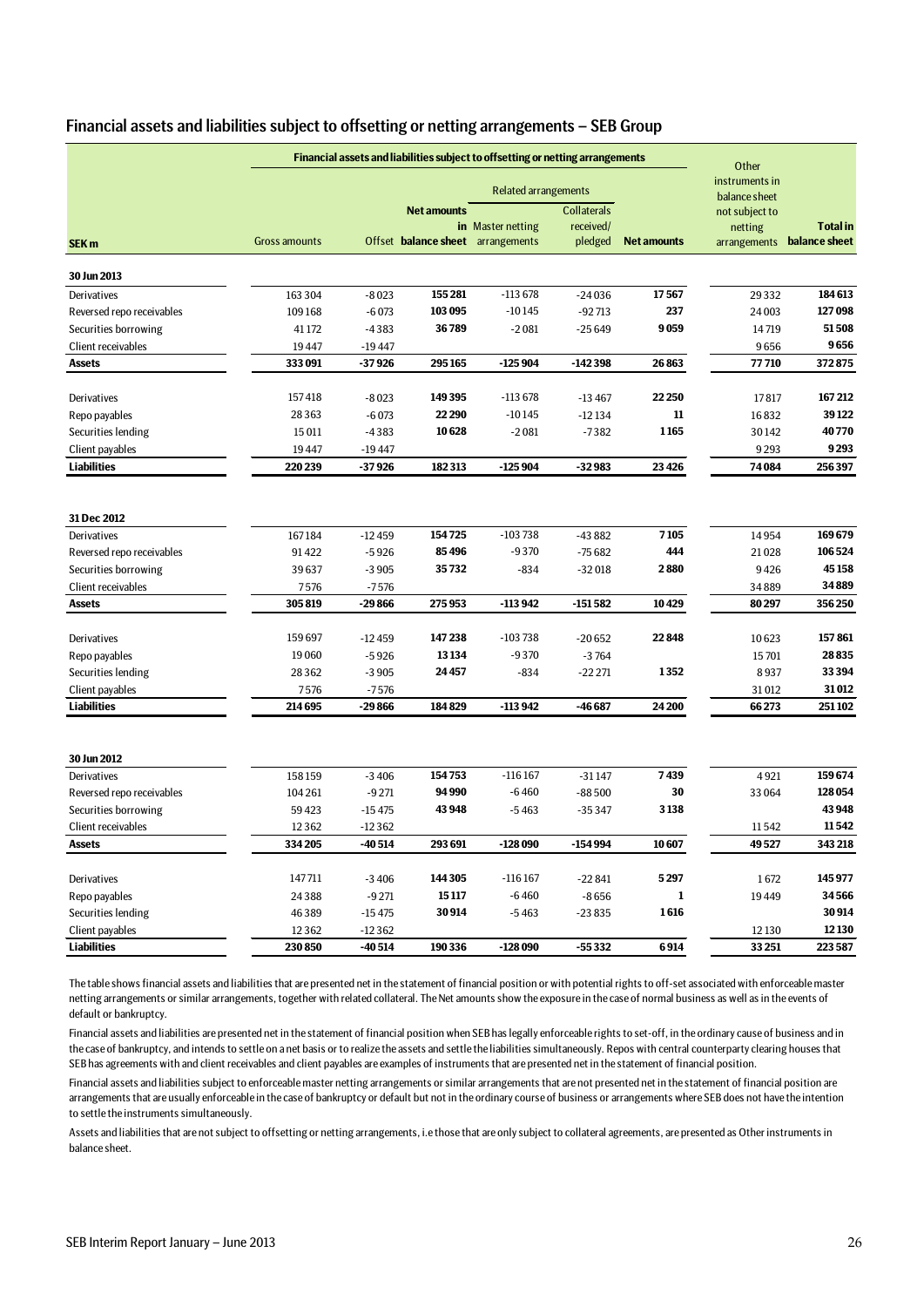### Reclassified portfolios – SEB Group

|                                         | Q <sub>2</sub> | Q1      |        | Q <sub>2</sub> |        | Jan - Jun |         | <b>Full year</b> |         |
|-----------------------------------------|----------------|---------|--------|----------------|--------|-----------|---------|------------------|---------|
| <b>SEK m</b>                            | 2013           | 2013    | %      | 2012           | %      | 2013      | 2012    | %                | 2012    |
|                                         |                |         |        |                |        |           |         |                  |         |
| <b>Reclassified</b>                     |                |         |        |                |        |           |         |                  |         |
| Opening balance                         | 26 193         | 29342   | -11    | 35333          | $-26$  | 29342     | 42169   | -30              | 42169   |
| Amortisations                           | $-2248$        | - 645   |        | $-576$         |        | $-2893$   | $-1297$ | 123              | $-2862$ |
| Securities sold                         | $-2009$        | $-1806$ | 11     | $-1766$        | 14     | $-3815$   | $-7101$ | $-46$            | $-8656$ |
| Accrued coupon                          | $-14$          | 37      | $-138$ | $-15$          | $-7$   | 23        | 16      | 44               | 9       |
| Exchange rate differences               | 1226           | - 735   |        | 231            |        | 491       | $-580$  | -185             | $-1318$ |
| <b>Closing balance*</b>                 | 23 148         | 26 193  | - 12   | 33 207         | - 30   | 23 148    | 33 207  | -30              | 29342   |
| * Market value                          | 22555          | 25604   | $-12$  | 31824          | $-29$  | 22555     | 31824   | $-29$            | 28423   |
| Fair value impact - if not reclassified |                |         |        |                |        |           |         |                  |         |
| In Equity (AFS origin)                  | 119            | 177     | $-33$  | 226            | $-47$  | 157       | 565     | $-72$            | 1 1 1 7 |
| In Income Statements (HFT origin)       | - 6            | 4       |        | $-11$          | $-45$  | 10        | 96      | $-90$            | 217     |
| <b>Total</b>                            | 113            | 181     | $-38$  | 215            | $-47$  | 167       | 661     | $-75$            | 1334    |
| <b>Effect in Income Statements**</b>    |                |         |        |                |        |           |         |                  |         |
| Net interest income                     | 75             | 88      | $-15$  | 165            | -55    | 163       | 374     | $-56$            | 602     |
| Net financial income                    | 635            | $-311$  |        | 367            | 73     | 324       | $-295$  |                  | $-639$  |
| Other income                            |                | - 8     | $-100$ | $-111$         | $-100$ | - 8       | $-387$  | -98              | - 391   |
| Total                                   | 710            | $-231$  |        | 421            | 69     | 479       | $-308$  |                  | - 428   |

\*\* The effect in the Income Statement is the profit or loss transactions from the reclassified portfolio reported gross. Net interest income is the interest income from the portfolio without taking into account the funding costs. Net financial income is the foreign currency effect related to the reclassified portfolio but does not include the off-setting foreign currency effects from financing activities. Other income is the realised gains or losses from sales in the portfolio.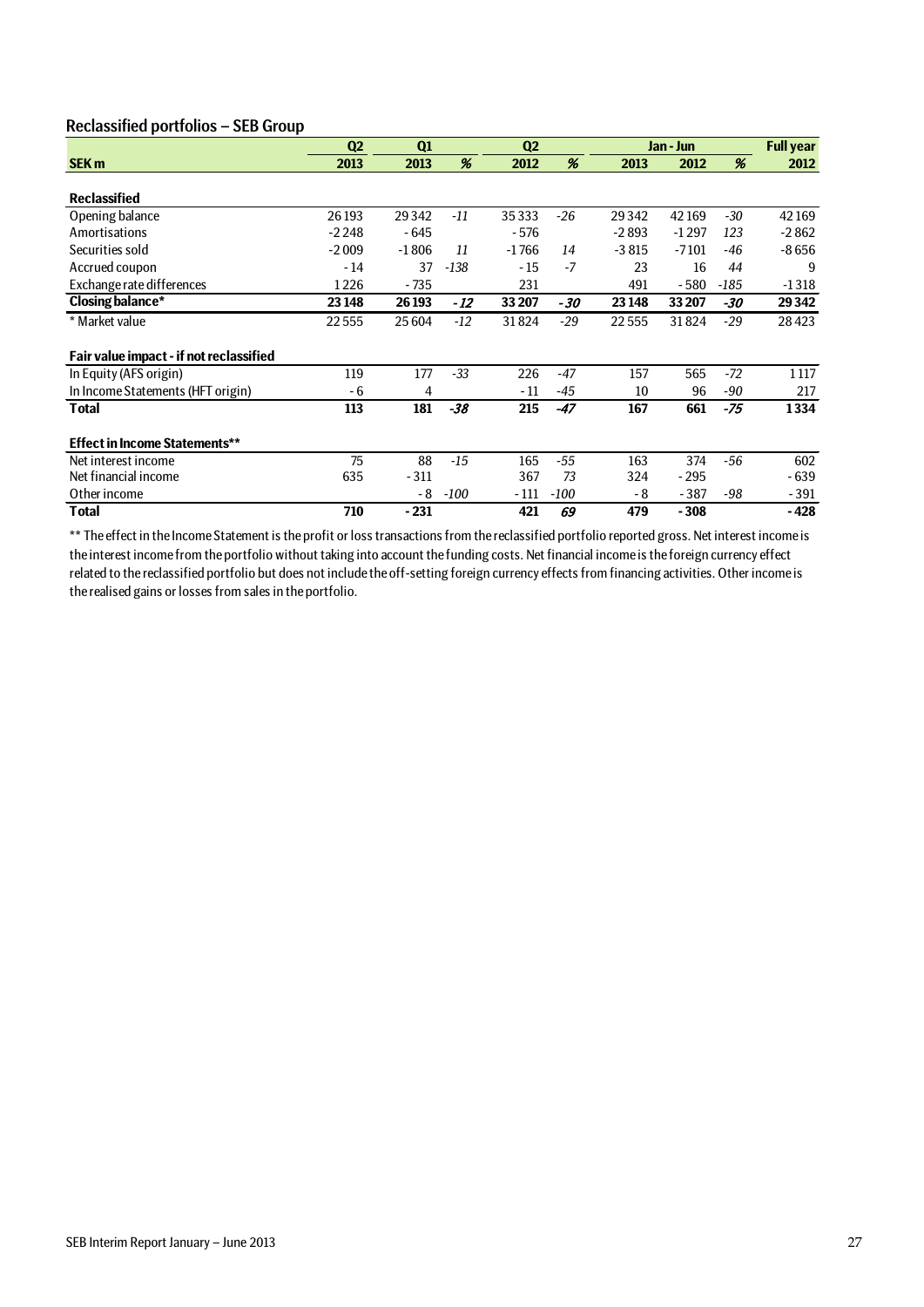# Non-performing loans – SEB Group

| 2013<br>2012<br>2012<br>Individually assessed impaired loans<br>Impaired loans, past due > 60 days<br>6631<br>7234<br>8809<br>Impaired loans, performing or past due < 60 days<br>584<br>767<br>988<br><b>Total individually assessed impaired loans</b><br>7215<br>8001<br>9797<br>Specific reserves<br>$-3881$<br>$-4165$<br>$-5135$<br>for impaired loans, past due > 60 days<br>$-3534$<br>$-3783$<br>$-4637$<br>for impaired loans, performing or past due < 60 days<br>$-347$<br>$-382$<br>$-498$<br>Collective reserves<br>$-1684$<br>$-1790$<br>$-1855$<br><b>Impaired loans net</b><br>1650<br>2046<br>2807<br>Specific reserve ratio for individually assessed impaired loans<br>53.8%<br>52.1%<br>52.4%<br>Total reserve ratio for individually assessed impaired loans<br>77.1%<br>74.4%<br>71.3%<br>Net level of impaired loans<br>0.23%<br>0.28%<br>0.34%<br>Gross level of impaired loans<br>0.50%<br>0.58%<br>0.71%<br><b>Portfolio assessed loans</b><br>Portfolio assessed loans past due > 60 days<br>4890<br>5389<br>6064<br><b>Restructured loans</b><br>394<br>450<br>494<br>Collective reserves for portfolio assessed loans<br>$-2553$<br>$-2914$<br>$-3051$<br>Reserve ratio for portfolio assessed loans<br>48.3%<br>49.9%<br>46.5%<br><b>Reserves</b><br>Specific reserves<br>$-5135$<br>$-3881$<br>$-4165$<br>Collective reserves<br>$-4237$<br>$-4704$<br>$-4906$<br>Reserves for off-balance sheet items<br>$-296$<br>$-299$<br>$-351$<br>$-10392$<br><b>Total reserves</b><br>$-8414$<br>$-9168$<br>Non-performing loans<br>Non-performing loans*<br>13 8 40<br>16355<br>12499<br>NPL coverage ratio<br>67.3%<br>66.2%<br>63.5%<br>NPL% of lending<br>0.87%<br>1.01%<br>1.19% |              | 30 Jun | 31 Dec | 30 Jun |
|--------------------------------------------------------------------------------------------------------------------------------------------------------------------------------------------------------------------------------------------------------------------------------------------------------------------------------------------------------------------------------------------------------------------------------------------------------------------------------------------------------------------------------------------------------------------------------------------------------------------------------------------------------------------------------------------------------------------------------------------------------------------------------------------------------------------------------------------------------------------------------------------------------------------------------------------------------------------------------------------------------------------------------------------------------------------------------------------------------------------------------------------------------------------------------------------------------------------------------------------------------------------------------------------------------------------------------------------------------------------------------------------------------------------------------------------------------------------------------------------------------------------------------------------------------------------------------------------------------------------------------------------------------------------------------------------------------------|--------------|--------|--------|--------|
|                                                                                                                                                                                                                                                                                                                                                                                                                                                                                                                                                                                                                                                                                                                                                                                                                                                                                                                                                                                                                                                                                                                                                                                                                                                                                                                                                                                                                                                                                                                                                                                                                                                                                                              | <b>SEK m</b> |        |        |        |
|                                                                                                                                                                                                                                                                                                                                                                                                                                                                                                                                                                                                                                                                                                                                                                                                                                                                                                                                                                                                                                                                                                                                                                                                                                                                                                                                                                                                                                                                                                                                                                                                                                                                                                              |              |        |        |        |
|                                                                                                                                                                                                                                                                                                                                                                                                                                                                                                                                                                                                                                                                                                                                                                                                                                                                                                                                                                                                                                                                                                                                                                                                                                                                                                                                                                                                                                                                                                                                                                                                                                                                                                              |              |        |        |        |
|                                                                                                                                                                                                                                                                                                                                                                                                                                                                                                                                                                                                                                                                                                                                                                                                                                                                                                                                                                                                                                                                                                                                                                                                                                                                                                                                                                                                                                                                                                                                                                                                                                                                                                              |              |        |        |        |
|                                                                                                                                                                                                                                                                                                                                                                                                                                                                                                                                                                                                                                                                                                                                                                                                                                                                                                                                                                                                                                                                                                                                                                                                                                                                                                                                                                                                                                                                                                                                                                                                                                                                                                              |              |        |        |        |
|                                                                                                                                                                                                                                                                                                                                                                                                                                                                                                                                                                                                                                                                                                                                                                                                                                                                                                                                                                                                                                                                                                                                                                                                                                                                                                                                                                                                                                                                                                                                                                                                                                                                                                              |              |        |        |        |
|                                                                                                                                                                                                                                                                                                                                                                                                                                                                                                                                                                                                                                                                                                                                                                                                                                                                                                                                                                                                                                                                                                                                                                                                                                                                                                                                                                                                                                                                                                                                                                                                                                                                                                              |              |        |        |        |
|                                                                                                                                                                                                                                                                                                                                                                                                                                                                                                                                                                                                                                                                                                                                                                                                                                                                                                                                                                                                                                                                                                                                                                                                                                                                                                                                                                                                                                                                                                                                                                                                                                                                                                              |              |        |        |        |
|                                                                                                                                                                                                                                                                                                                                                                                                                                                                                                                                                                                                                                                                                                                                                                                                                                                                                                                                                                                                                                                                                                                                                                                                                                                                                                                                                                                                                                                                                                                                                                                                                                                                                                              |              |        |        |        |
|                                                                                                                                                                                                                                                                                                                                                                                                                                                                                                                                                                                                                                                                                                                                                                                                                                                                                                                                                                                                                                                                                                                                                                                                                                                                                                                                                                                                                                                                                                                                                                                                                                                                                                              |              |        |        |        |
|                                                                                                                                                                                                                                                                                                                                                                                                                                                                                                                                                                                                                                                                                                                                                                                                                                                                                                                                                                                                                                                                                                                                                                                                                                                                                                                                                                                                                                                                                                                                                                                                                                                                                                              |              |        |        |        |
|                                                                                                                                                                                                                                                                                                                                                                                                                                                                                                                                                                                                                                                                                                                                                                                                                                                                                                                                                                                                                                                                                                                                                                                                                                                                                                                                                                                                                                                                                                                                                                                                                                                                                                              |              |        |        |        |
|                                                                                                                                                                                                                                                                                                                                                                                                                                                                                                                                                                                                                                                                                                                                                                                                                                                                                                                                                                                                                                                                                                                                                                                                                                                                                                                                                                                                                                                                                                                                                                                                                                                                                                              |              |        |        |        |
|                                                                                                                                                                                                                                                                                                                                                                                                                                                                                                                                                                                                                                                                                                                                                                                                                                                                                                                                                                                                                                                                                                                                                                                                                                                                                                                                                                                                                                                                                                                                                                                                                                                                                                              |              |        |        |        |
|                                                                                                                                                                                                                                                                                                                                                                                                                                                                                                                                                                                                                                                                                                                                                                                                                                                                                                                                                                                                                                                                                                                                                                                                                                                                                                                                                                                                                                                                                                                                                                                                                                                                                                              |              |        |        |        |
|                                                                                                                                                                                                                                                                                                                                                                                                                                                                                                                                                                                                                                                                                                                                                                                                                                                                                                                                                                                                                                                                                                                                                                                                                                                                                                                                                                                                                                                                                                                                                                                                                                                                                                              |              |        |        |        |
|                                                                                                                                                                                                                                                                                                                                                                                                                                                                                                                                                                                                                                                                                                                                                                                                                                                                                                                                                                                                                                                                                                                                                                                                                                                                                                                                                                                                                                                                                                                                                                                                                                                                                                              |              |        |        |        |
|                                                                                                                                                                                                                                                                                                                                                                                                                                                                                                                                                                                                                                                                                                                                                                                                                                                                                                                                                                                                                                                                                                                                                                                                                                                                                                                                                                                                                                                                                                                                                                                                                                                                                                              |              |        |        |        |
|                                                                                                                                                                                                                                                                                                                                                                                                                                                                                                                                                                                                                                                                                                                                                                                                                                                                                                                                                                                                                                                                                                                                                                                                                                                                                                                                                                                                                                                                                                                                                                                                                                                                                                              |              |        |        |        |
|                                                                                                                                                                                                                                                                                                                                                                                                                                                                                                                                                                                                                                                                                                                                                                                                                                                                                                                                                                                                                                                                                                                                                                                                                                                                                                                                                                                                                                                                                                                                                                                                                                                                                                              |              |        |        |        |
|                                                                                                                                                                                                                                                                                                                                                                                                                                                                                                                                                                                                                                                                                                                                                                                                                                                                                                                                                                                                                                                                                                                                                                                                                                                                                                                                                                                                                                                                                                                                                                                                                                                                                                              |              |        |        |        |
|                                                                                                                                                                                                                                                                                                                                                                                                                                                                                                                                                                                                                                                                                                                                                                                                                                                                                                                                                                                                                                                                                                                                                                                                                                                                                                                                                                                                                                                                                                                                                                                                                                                                                                              |              |        |        |        |
|                                                                                                                                                                                                                                                                                                                                                                                                                                                                                                                                                                                                                                                                                                                                                                                                                                                                                                                                                                                                                                                                                                                                                                                                                                                                                                                                                                                                                                                                                                                                                                                                                                                                                                              |              |        |        |        |
|                                                                                                                                                                                                                                                                                                                                                                                                                                                                                                                                                                                                                                                                                                                                                                                                                                                                                                                                                                                                                                                                                                                                                                                                                                                                                                                                                                                                                                                                                                                                                                                                                                                                                                              |              |        |        |        |
|                                                                                                                                                                                                                                                                                                                                                                                                                                                                                                                                                                                                                                                                                                                                                                                                                                                                                                                                                                                                                                                                                                                                                                                                                                                                                                                                                                                                                                                                                                                                                                                                                                                                                                              |              |        |        |        |
|                                                                                                                                                                                                                                                                                                                                                                                                                                                                                                                                                                                                                                                                                                                                                                                                                                                                                                                                                                                                                                                                                                                                                                                                                                                                                                                                                                                                                                                                                                                                                                                                                                                                                                              |              |        |        |        |
|                                                                                                                                                                                                                                                                                                                                                                                                                                                                                                                                                                                                                                                                                                                                                                                                                                                                                                                                                                                                                                                                                                                                                                                                                                                                                                                                                                                                                                                                                                                                                                                                                                                                                                              |              |        |        |        |
|                                                                                                                                                                                                                                                                                                                                                                                                                                                                                                                                                                                                                                                                                                                                                                                                                                                                                                                                                                                                                                                                                                                                                                                                                                                                                                                                                                                                                                                                                                                                                                                                                                                                                                              |              |        |        |        |
|                                                                                                                                                                                                                                                                                                                                                                                                                                                                                                                                                                                                                                                                                                                                                                                                                                                                                                                                                                                                                                                                                                                                                                                                                                                                                                                                                                                                                                                                                                                                                                                                                                                                                                              |              |        |        |        |
|                                                                                                                                                                                                                                                                                                                                                                                                                                                                                                                                                                                                                                                                                                                                                                                                                                                                                                                                                                                                                                                                                                                                                                                                                                                                                                                                                                                                                                                                                                                                                                                                                                                                                                              |              |        |        |        |

\* Impaired loans + portfolio assessed loans past due > 60 days + restructured portfolio assessed loans

# Seized assets – SEB Group

|                                    | 30 Jun | <b>31 Dec</b> | 30 Jun |
|------------------------------------|--------|---------------|--------|
| <b>SEK m</b>                       | 2013   | 2012          | 2012   |
| Properties, vehicles and equipment | 2847   | 2 2 5 1       | 1885   |
| <b>Shares</b>                      | 48     | 49            | 49     |
| <b>Total seized assets</b>         | 2895   | 2300          | 1934   |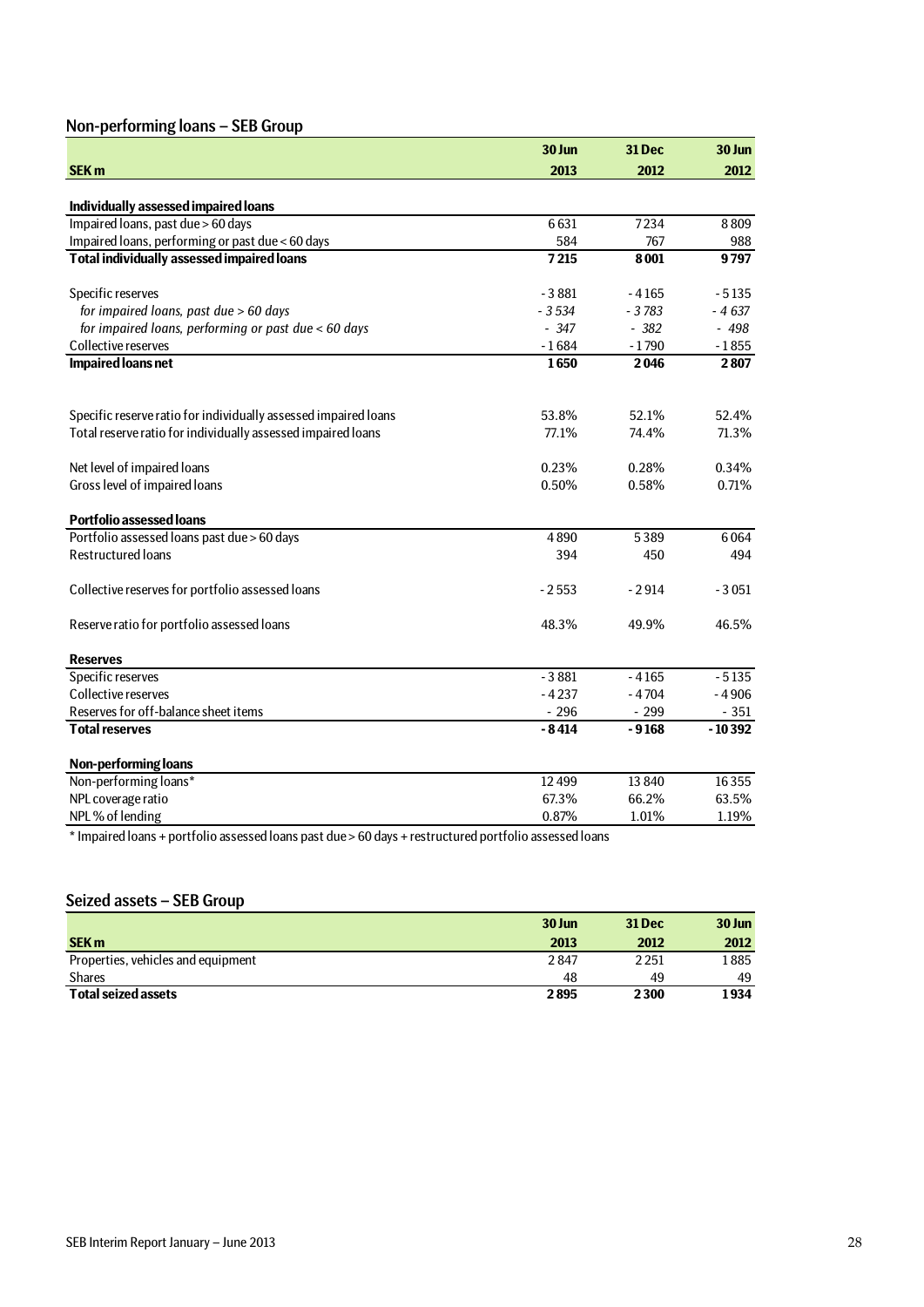# Discontinued operations – SEB Group

### Income statement

|                                         | Q <sub>2</sub> | Q1       |     | Q <sub>2</sub> |     |       | Jan - Jun |     | <b>Full year</b> |
|-----------------------------------------|----------------|----------|-----|----------------|-----|-------|-----------|-----|------------------|
| <b>SEK m</b>                            | 2013           | 2013     | %   | 2012           | %   | 2013  | 2012      | %   | 2012             |
| Total operating income                  | 3              | 34       | -91 | 126            | -98 | 37    | 123       | -70 | 305              |
| Total operating expenses                | $-21$          | $-42$    | -50 | $-208$         | -90 | - 63  | $-459$    | -86 | $-645$           |
| <b>Profit before credit losses</b>      | - 18           | - 8      | 125 | $-82$          | -78 | - 26  | $-336$    | -92 | $-340$           |
|                                         |                |          |     |                |     |       |           |     |                  |
| Net credit losses                       | $-20$          |          |     | $-1$           |     | $-20$ | $-2$      |     | $-181$           |
| <b>Operating profit</b>                 | $-38$          | - 8      |     | - 83           | -54 | - 46  | $-338$    | -86 | $-521$           |
|                                         |                |          |     |                |     |       |           |     |                  |
| Income tax expense                      | 21             | 8        | 163 | - 3            |     | 29    | 6         |     | 33               |
| Net profit from discontinued operations | $-17$          | $\bf{0}$ |     | - 86           | -80 | $-17$ | - 332     | -95 | $-488$           |

### Assets and liabilities held for sale

|                                        | 30 Jun | 31 Dec | 30 Jun |
|----------------------------------------|--------|--------|--------|
| <b>SEK m</b>                           | 2013   | 2012   | 2012   |
| Loans to the public                    |        |        |        |
| Other assets                           |        |        |        |
| <b>Total assets held for sale</b>      | 0      | 0      | 0      |
| Deposits from credit institutions      |        |        |        |
| Deposits and borrowing from the public |        |        |        |
| Other liabilities                      |        |        |        |
| <b>Total liabilities held for sale</b> | 0      | 0      | 0      |

### Cash flow statement

|                                           | Q2   | Q <sub>1</sub> |    | Q <sub>2</sub> |   | Jan - Jun |      |        | <b>Full year</b> |
|-------------------------------------------|------|----------------|----|----------------|---|-----------|------|--------|------------------|
| <b>SEK m</b>                              | 2013 | 2013           | %  | 2012           | % | 2013      | 2012 | %      | 2012             |
| Cash flow from operating activities       | - 43 | - 25           | 72 | $\sim$ $\sim$  |   | $-68$     | - 14 |        | 65               |
| Cash flow from investment activities      |      |                |    | 47             |   |           | 38   | $-100$ | 38               |
| Cash flow from financing activities       | 43   | 25             |    | 72             |   | 68        | 169  | $-60$  | 87               |
| Net increase in cash and cash equivalents |      |                |    |                |   |           |      |        |                  |
| from discontinued operations              |      |                |    | 112            |   | 0         | 193  | - 100  | 190              |

Discontinued operations includes the work to finalise the operational separation of the divested retail operations in Germany and the divestment of the Ukrainian retail operations.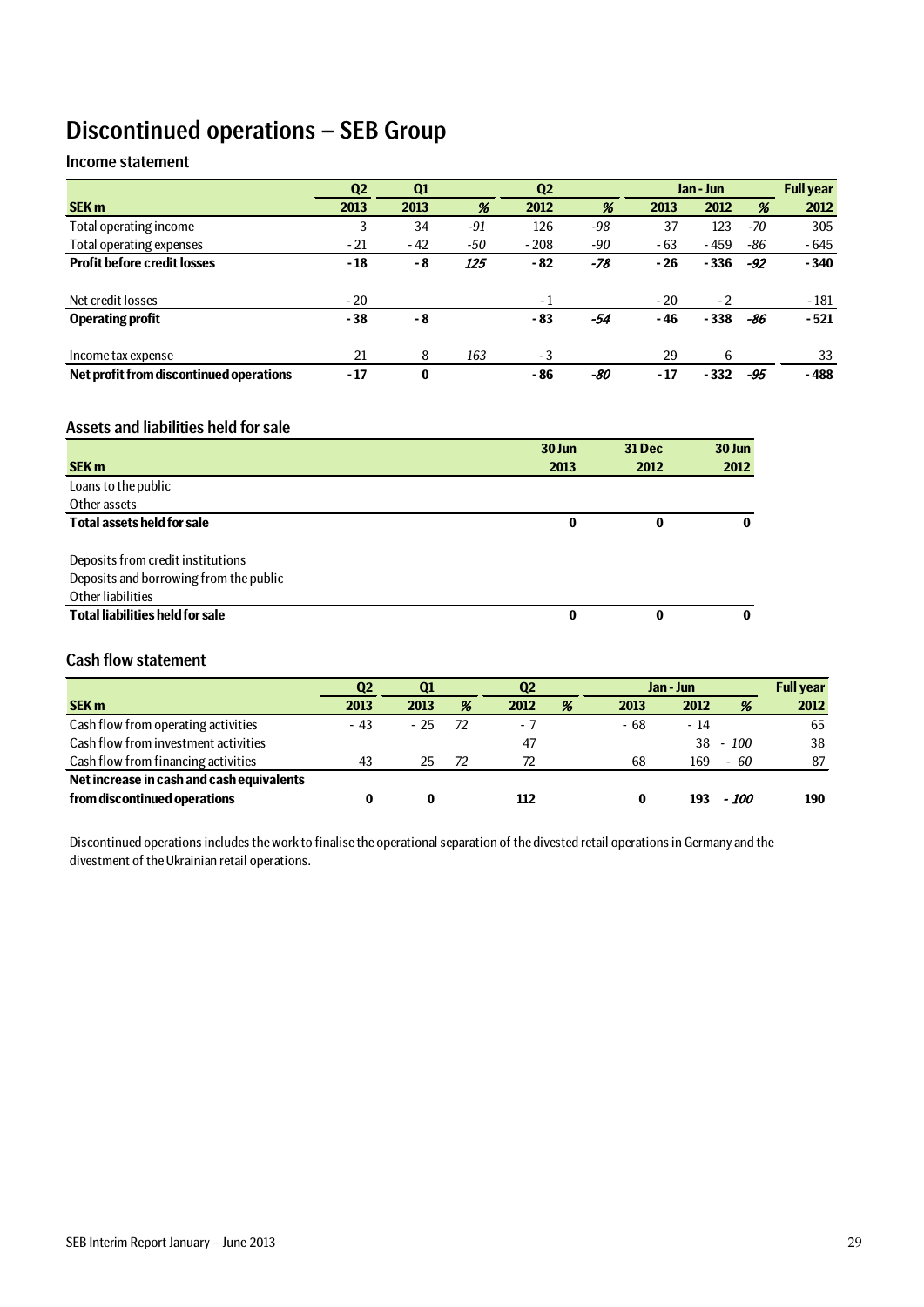# SEB financial group of undertakings

Capital base of the SEB financial group of undertakings

|                                                                 | 30 Jun   | 31 Dec       |
|-----------------------------------------------------------------|----------|--------------|
| <b>SEK m</b>                                                    | 2013     | 2012         |
| Total equity according to balance sheet                         | 109 380  | 109 513      |
| Dividend (excl repurchased shares)                              | $-3011$  | $-6028$      |
| Investments outside the financial group of undertakings         | $-66$    | $-64$        |
| Other deductions outside the financial group of undertakings    | $-1758$  | $-4451$      |
| = Total equity in the capital adequacy                          | 104 545  | 98 970       |
|                                                                 |          |              |
| Adjustment for hedge contracts                                  | 1325     | $-473$       |
| Net provisioning amount for IRB-reported credit exposures       | $\Omega$ | $\mathbf{0}$ |
| Unrealised value changes on available-for-sale financial assets | $-1031$  | $-597$       |
| Exposures where RWA is not calculated                           | $-779$   | $-802$       |
| Goodwill                                                        | $-4106$  | $-4147$      |
| Other intangible assets                                         | $-2565$  | $-2559$      |
| Deferred tax assets                                             | $-1887$  | $-2003$      |
| = Core Tier 1 capital                                           | 95 502   | 88 389       |
| Tier 1 capital contribution (non-innovative)                    | 4 3 9 1  | 4 3 0 0      |
| Tier 1 capital contribution (innovative)                        | 9996     | 9704         |
| Investments in insurance companies                              | $-6538$  |              |
| = Tier 1 capital                                                | 103 351  | 102 393      |
| Dated subordinated debt                                         | 6 6 5 4  | 6 5 15       |
| Deduction for remaining maturity                                | $-53$    | $-39$        |
| Perpetual subordinated debt                                     | 680      | 1890         |
| Net provisioning amount for IRB-reported credit exposures       | 537      | 485          |
| Unrealised gains on available-for-sale financial assets         | 1 1 8 3  | 990          |
| Exposures where RWA is not calculated                           | $-779$   | $-802$       |
| Investments outside the financial group of undertakings         | $-66$    | $-64$        |
| Investments in insurance companies                              | $-6538$  |              |
| = Tier 2 capital                                                | 1618     | 8975         |
| Investments in insurance companies                              | $\bf{0}$ | $-10501$     |
| = Capital base                                                  | 104 969  | 100 867      |

The deduction for investments in insurance companies, which was earlier made from the total capital base, has been changed from 2013 so that half is deducted from Tier 1 capital and the remaining half from Tier 2 capital.

On 30 June 2013 the parent company's core Tier 1 capital was SEK 87,449m (86,990 at June 2012) and the reported core Tier 1 capital ratio was 12.3 per cent (13.5 at June 2012).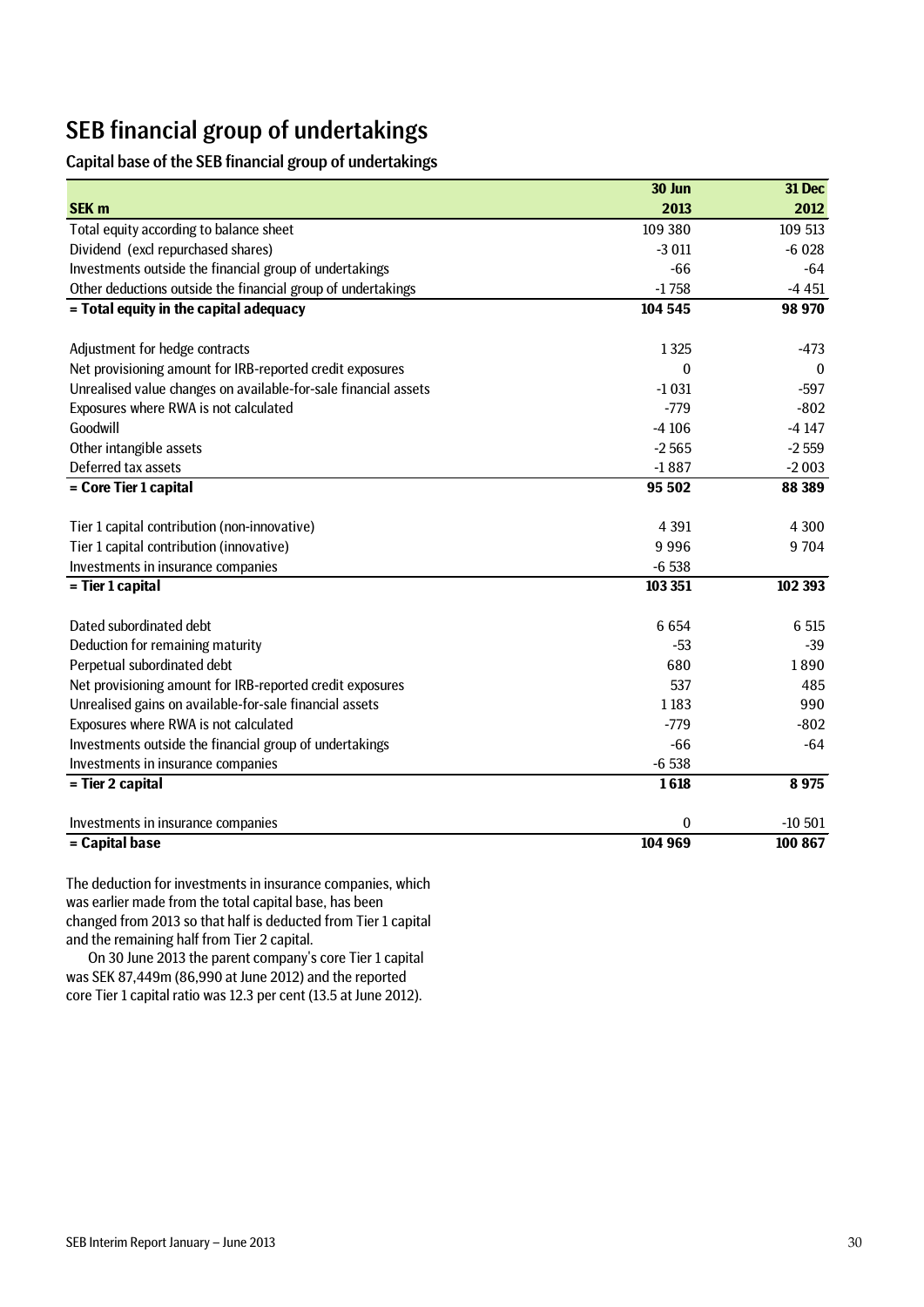# Risk-weighted assets for the SEB financial group of undertakings

| <b>Risk-weighted assets</b>                     | 30 Jun  | <b>31 Dec</b> |
|-------------------------------------------------|---------|---------------|
| <b>SEK m</b>                                    | 2013    | 2012          |
|                                                 |         |               |
| Credit risk IRB approach                        |         |               |
| Institutions                                    | 22 653  | 23 8 79       |
| Corporates                                      | 340 056 | 326 666       |
| Securitisation positions                        | 5068    | 5 1 7 7       |
| Retail mortgages                                | 42 204  | 42896         |
| Other retail exposures                          | 10 187  | 9 3 6 5       |
| Other exposure classes                          | 1440    | 1461          |
| Total credit risk IRB approach                  | 421608  | 409 444       |
| <b>Further risk-weighted assets</b>             |         |               |
| Credit risk, Standardised approach              | 73 630  | 68 125        |
| Operational risk, Advanced Measurement approach | 40 10 3 | 40 219        |
| Foreign exchange rate risk                      | 4963    | 14 0 42       |
| Trading book risks                              | 52764   | 54 009        |
| <b>Total risk-weighted assets</b>               | 593 068 | 585 839       |
| <b>Summary</b>                                  |         |               |
| Credit risk                                     | 495 238 | 477 569       |
| Operational risk                                | 40 103  | 40 219        |
| Market risk                                     | 57 7 27 | 68 051        |
| <b>Total</b>                                    | 593 068 | 585 839       |
| <b>Adjustment for flooring rules</b>            |         |               |
| Addition according to transitional flooring     | 336 354 | 293 398       |
| <b>Total reported</b>                           | 929 422 | 879 237       |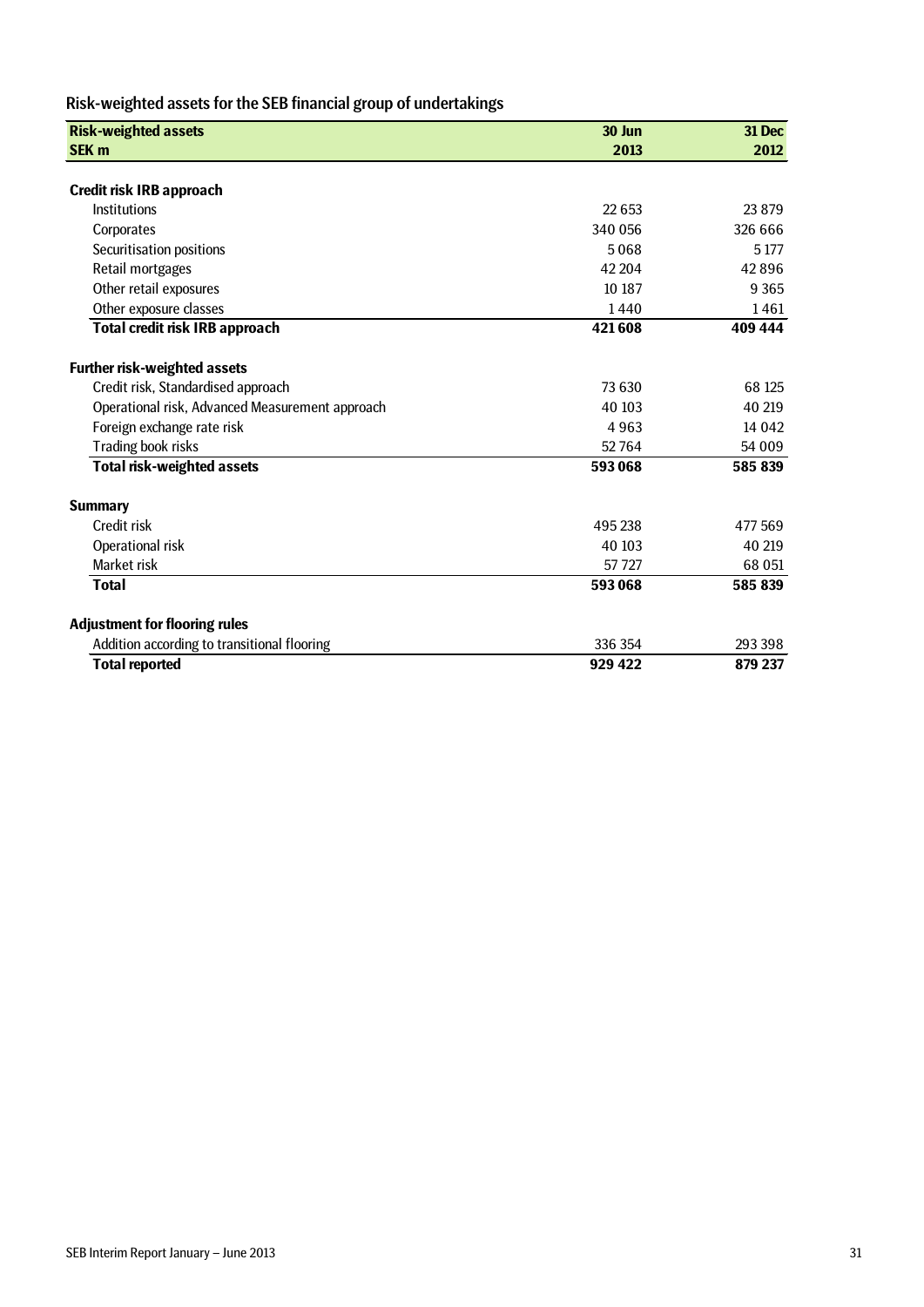| Capital adequacy analysis for the SEB financial group of undertakings |  |  |
|-----------------------------------------------------------------------|--|--|
|-----------------------------------------------------------------------|--|--|

|                                                               | 30 Jun  | 31 Dec  |
|---------------------------------------------------------------|---------|---------|
| <b>Capital adequacy</b>                                       | 2013    | 2012    |
|                                                               |         |         |
| <b>Capital resources</b>                                      |         |         |
| Core Tier 1 capital                                           | 95 502  | 88 389  |
| Tier 1 capital                                                | 103 351 | 102 393 |
| Capital base                                                  | 104 969 | 100 867 |
| <b>Capital adequacy without transitional floor (Basel II)</b> |         |         |
| Risk-weighted assets                                          | 593 068 | 585839  |
| Expressed as capital requirement                              | 47445   | 46 867  |
| Core Tier 1 capital ratio                                     | 16.1%   | 15.1%   |
| Tier 1 capital ratio                                          | 17.4%   | 17.5%   |
| Total capital ratio                                           | 17.7%   | 17.2%   |
| Capital base in relation to capital requirement               | 2.21    | 2.15    |
| Capital adequacy including transitional floor                 |         |         |
| <b>Transitional floor applied</b>                             | 80%     | 80%     |
| Risk-weighted assets                                          | 929 422 | 879 237 |
| Expressed as capital requirement                              | 74 354  | 70 339  |
| Core Tier 1 capital ratio                                     | 10.3%   | 10.1%   |
| Tier 1 capital ratio                                          | 11.1%   | 11.6%   |
| Total capital ratio                                           | 11.3%   | 11.5%   |
| Capital base in relation to capital requirement               | 1.41    | 1.43    |
|                                                               |         |         |
| Capital adequacy with risk-weighting according to Basel I     |         |         |

| Risk-weighted assets                            | 1 1 5 3 3 9 0 | 1091468 |
|-------------------------------------------------|---------------|---------|
| Expressed as capital requirement                | 92 271        | 87 317  |
| Core Tier 1 capital ratio                       | 8.3%          | 8.1%    |
| Tier 1 capital ratio                            | $9.0\%$       | 9.4%    |
| Total capital ratio                             | 9.1%          | 9.2%    |
| Capital base in relation to capital requirement | 1.14          | 1.16    |
|                                                 |               |         |

#### RWA developmen**t**

Overall Basel II risk-weighted assets (RWA) before the effect of transitional flooring increased by 1.2 per cent, or SEK 7bn, since year-end.

| <b>Risk-weighted assets</b>        | <b>SEK bn</b> |
|------------------------------------|---------------|
| Balance 31 December 2012           | 586           |
| Volume changes                     | 21            |
| Currency effect                    | 5             |
| RWA processes / regulatory changes | 1             |
| Risk class migration               | -3            |
| Risk-weight changes                | -6            |
| Market risk changes                | $-10$         |
| Other                              | -1            |
| <b>Balance 30 June 2013</b>        | 593           |

Un-floored Basel II RWA was 49 per cent lower than Basel I RWA. The ultimate target is to use IRB reporting for all credit exposures except those to central governments, central banks and local governments and authorities and a small number of insignificant portfolios.

### The Basel III framework

The Basel III framework is in the process of being incorporated into EU legislation through the CRD IV package for implementation 1 January 2014. Due to delays in the EU process, the planned implementation date of 1 January 2013 was not met and as a consequence, the Swedish transition rules, which limit the effect on the RWA, were extended to include 2013.

The CRD IV package establishes explicit minimum levels for Common Equity Tier 1 and Tier 1 capital and requires banks to hold more and higher quality capital. RWA will mainly be affected by an additional so-called credit value adjustment requirement for OTC-derivatives, new requirements for exposures on central counterparties, and an increase in risk weights for exposures on financial institutions.

In 2011, the Swedish government proposed stricter Common Equity Tier 1 capital ratio requirements than under Basel III; 12 per cent from 2015 (with capital and RWA defined according to fully implemented CRD IV / Basel III framework). The new directive will need to be incorporated into Swedish law and the existing Swedish legislation has to be adapted to the EU regulation.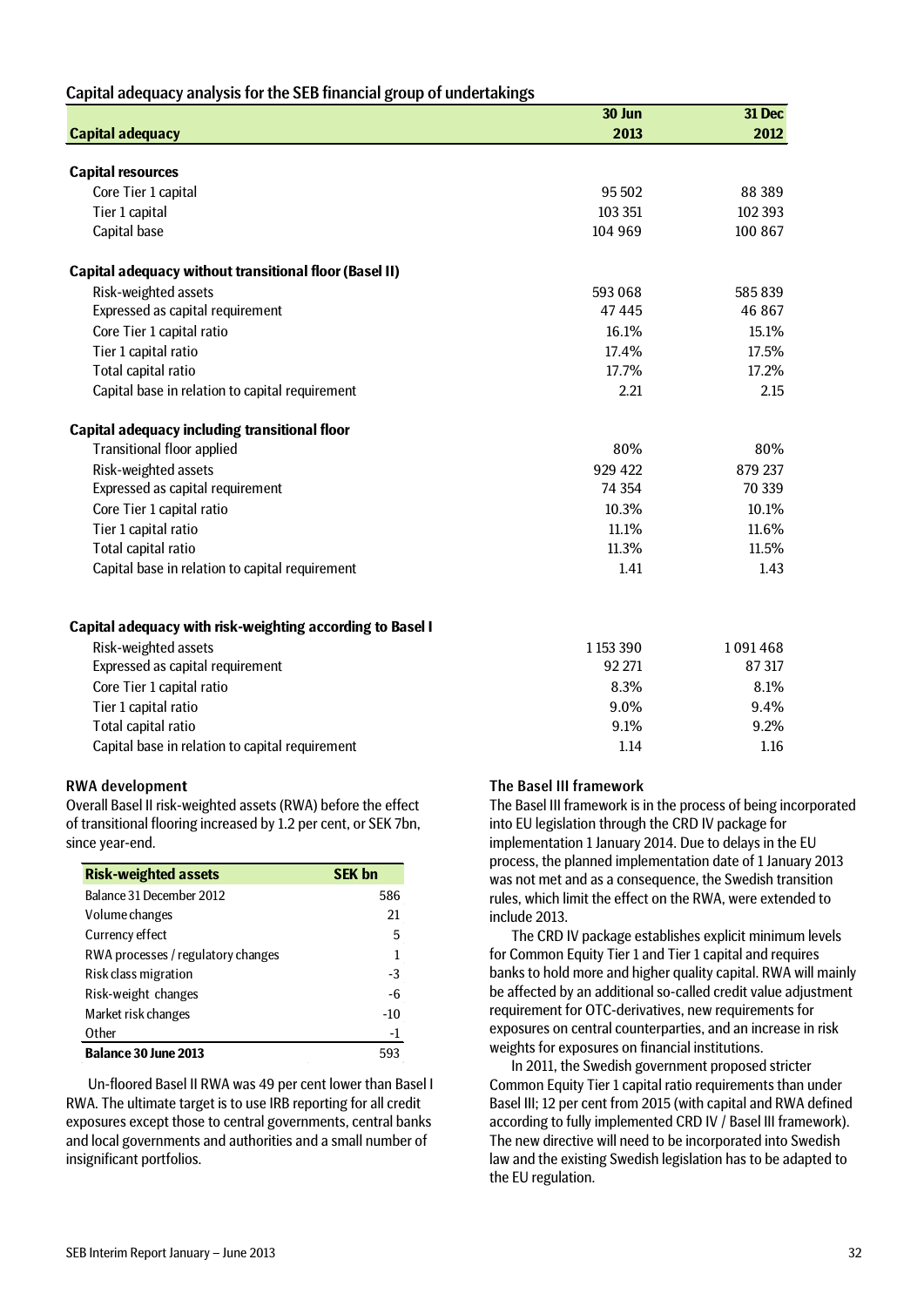The following table summarises average risk weights (Risk-Weighted Assets, RWA, divided by Exposure At Default, EAD) for exposures where RWA is calculated following the internal ratings based (IRB) approach. Repos and securities

lending transactions are excluded from the analysis since they carry low risk-weight and can vary considerably in volume, thus making numbers less comparable.

| IRB reported credit exposures (less repos and securities lending) | 30 Jun | 31 Dec |
|-------------------------------------------------------------------|--------|--------|
| Average risk-weight                                               | 2013   | 2012   |
|                                                                   |        |        |
| <b>Institutions</b>                                               | 17.4%  | 15.9%  |
| Corporates                                                        | 40.1%  | 40.8%  |
| Securitisation positions                                          | 36.0%  | 34.7%  |
| Retail mortgages                                                  | 9.8%   | 10.4%  |
| Other retail exposures                                            | 38.4%  | 37.4%  |

On 21 May 2013 the Swedish Financial Supervisory Authority decided to implement a 15 per cent floor for Swedish mortgage risk weights on portfolio level. The risk weight floor will be handled under Pillar 2 and does not affect the risk weights under Pillar 1.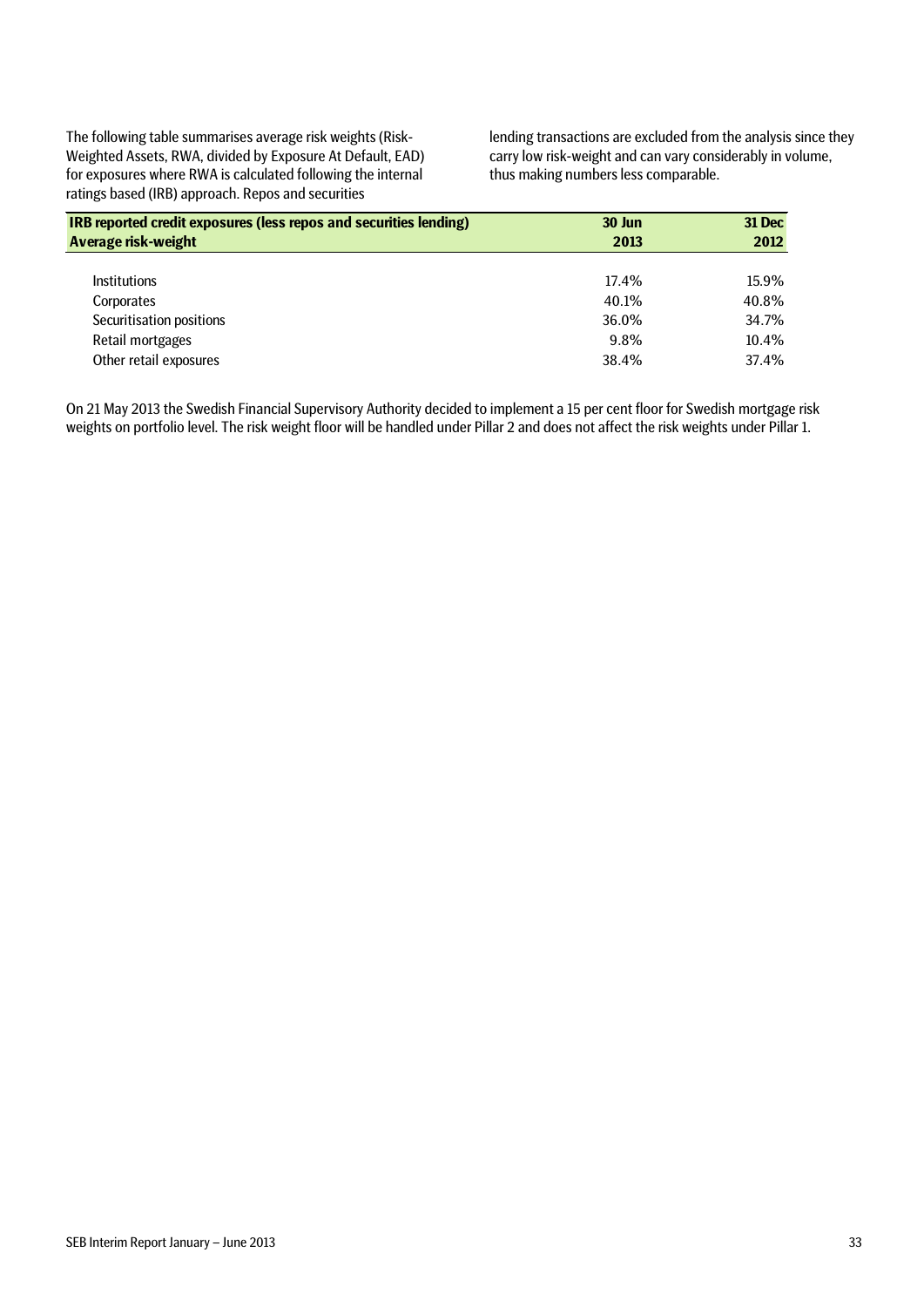# Skandinaviska Enskilda Banken AB (publ)

# Income statement – Skandinaviska Enskilda Banken AB (publ)

| In accordance with FSA regulations        | Q <sub>2</sub> | Q1      |                | Q2      |        |          | Jan - Jun |       | <b>Full year</b> |
|-------------------------------------------|----------------|---------|----------------|---------|--------|----------|-----------|-------|------------------|
| <b>SEK m</b>                              | 2013           | 2013    | %              | 2012    | %      | 2013     | 2012      | %     | 2012             |
| Interest income                           | 9055           | 8692    | $\overline{4}$ | 9694    | $-7$   | 17747    | 19 412    | $-9$  | 38 470           |
| Leasing income                            | 1 407          | 1 3 9 9 | 1              | 1460    | $-4$   | 2806     | 2988      | $-6$  | 5817             |
| Interest expense                          | $-5778$        | $-5594$ | 3              | $-6779$ | -15    | $-11372$ | $-13863$  | $-18$ | $-26809$         |
| <b>Dividends</b>                          | 1950           |         |                | 1452    | 34     | 1950     | 1452      | 34    | 2 2 1 4          |
| Fee and commission income                 | 2548           | 2 1 7 5 | 17             | 2 3 0 2 | 11     | 4723     | 4 4 1 6   | 7     | 8963             |
| Fee and commission expense                | $-434$         | $-339$  | 28             | $-402$  | 8      | - 773    | $-747$    | 3     | $-1523$          |
| Net financial income                      | 988            | 824     | 20             | 977     | 1      | 1812     | 2 1 4 6   | $-16$ | 4 0 46           |
| Other income                              | 380            | 165     | 130            | 187     | 103    | 545      | 199       | 174   | 159              |
| <b>Total operating income</b>             | 10116          | 7322    | 38             | 8891    | 14     | 17438    | 16 003    | 9     | 31337            |
|                                           |                |         |                |         |        |          |           |       |                  |
| Administrative expenses                   | $-3507$        | $-3418$ | 3              | $-3710$ | $-5$   | $-6925$  | $-7130$   | $-3$  | $-15077$         |
| Depreciation, amortisation and impairment |                |         |                |         |        |          |           |       |                  |
| of tangible and intangible assets         | $-1273$        | $-1252$ | $\overline{2}$ | $-1229$ | 4      | $-2525$  | $-2507$   | 1     | $-5446$          |
| <b>Total operating expenses</b>           | $-4780$        | $-4670$ | $\overline{2}$ | $-4939$ | $-3$   | $-9450$  | $-9637$   | $-2$  | $-20523$         |
|                                           |                |         |                |         |        |          |           |       |                  |
| <b>Profit before credit losses</b>        | 5336           | 2652    | 101            | 3952    | 35     | 7988     | 6366      | 25    | 10814            |
|                                           |                |         |                |         |        |          |           |       |                  |
| Net credit losses                         | $-155$         | $-97$   | 60             | $-91$   | 70     | $-252$   | $-230$    | 10    | $-385$           |
| Impairment of financial assets            | $-1$           | $-1$    |                |         |        | $-2$     |           |       | $-1114$          |
| <b>Operating profit</b>                   | 5180           | 2554    | 103            | 3861    | 34     | 7734     | 6136      | 26    | 9315             |
|                                           |                |         |                |         |        |          |           |       |                  |
| Appropriations                            | 143            | 327     | $-56$          | 400     | -64    | 470      | 679       | $-31$ | $-3175$          |
| Income tax expense                        | $-382$         | $-857$  | $-55$          | $-722$  | $-47$  | $-1239$  | $-1487$   | $-17$ | $-1289$          |
| Other taxes                               | $\overline{2}$ | $-15$   | $-113$         | $-9$    | $-122$ | $-13$    |           |       | $-86$            |
| <b>Net profit</b>                         | 4943           | 2009    | 146            | 3530    | 40     | 6952     | 5328      | 30    | 4765             |

### Statement of comprehensive income – Skandinaviska Enskilda Banken AB (publ)

|                                                                      | Q <sub>2</sub> | Q1     |     | Q <sub>2</sub> |     |         | Jan - Jun |             | <b>Full year</b> |
|----------------------------------------------------------------------|----------------|--------|-----|----------------|-----|---------|-----------|-------------|------------------|
| <b>SEK m</b>                                                         | 2013           | 2013   | %   | 2012           | %   | 2013    | 2012      | %           | 2012             |
| Net profit                                                           | 4943           | 2009   | 146 | 3530           | 40  | 6952    | 5328      | 30          | 4765             |
| Items that may subsequently be reclassified to the income statement: |                |        |     |                |     |         |           |             |                  |
| Available-for-sale financial assets                                  | $-34$          | 486    |     | $-195$         | -83 | 452     | 31        |             | 693              |
| Cash flow hedges                                                     | $-651$         | $-547$ | 19  | 329            |     | $-1198$ | $-257$    |             | 584              |
| Translation of foreign operations                                    | 12             | $-12$  |     |                |     |         |           | $-15 - 100$ | $-72$            |
| Other comprehensive income (net of tax)                              | $-673$         | $-73$  |     | 134            |     | $-746$  | $-241$    |             | 1205             |
| <b>Total comprehensive income</b>                                    | 4270           | 1936   | 121 | 3664           | 17  | 6206    | 5087      | 22          | 5970             |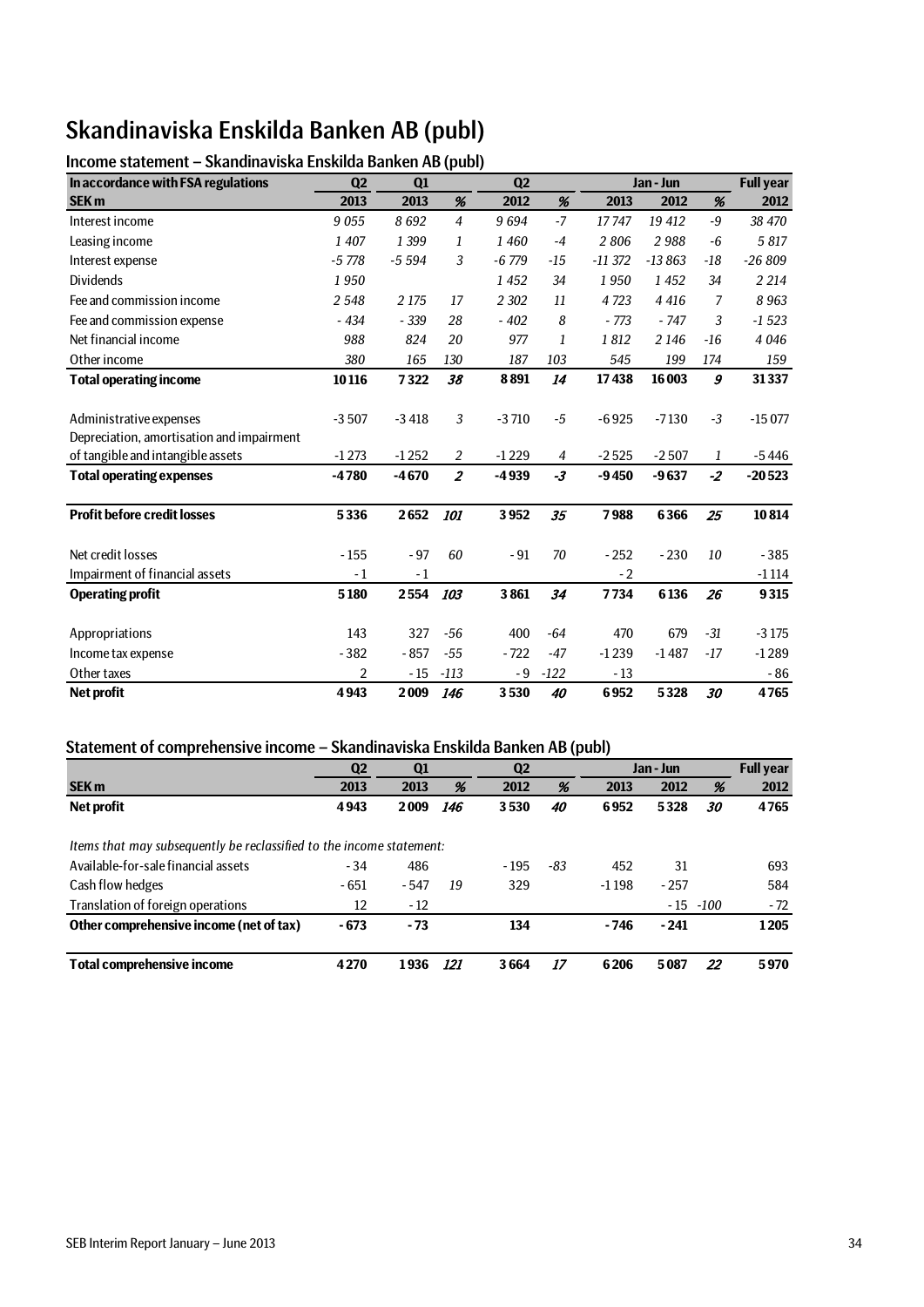| Balance sheet - Skandinaviska Enskilda Banken AB (publ) |  |
|---------------------------------------------------------|--|
|---------------------------------------------------------|--|

| <b>Condensed</b>                                             | 30 Jun   | <b>31 Dec</b> | 30 Jun  |
|--------------------------------------------------------------|----------|---------------|---------|
| <b>SEK m</b>                                                 | 2013     | 2012          | 2012    |
| Cash and cash balances with central banks                    | 197558   | 165994        | 66685   |
| Loans to credit institutions                                 | 220204   | 200189        | 231894  |
| Loans to the public                                          | 991852   | 937734        | 936776  |
| Financial assets at fair value                               | 469789   | 426326        | 397821  |
| Available-for-sale financial assets                          | 17439    | 17610         | 16844   |
| Held-to-maturity investments                                 | 84       | 1636          | 1666    |
| Investments in associates                                    | 1015     | 1044          | 1179    |
| Shares in subsidiaries                                       | 51596    | 50671         | 52311   |
| Tangible and intangible assets                               | 41964    | 43026         | 43 103  |
| Other assets                                                 | 43 3 5 4 | 64823         | 39569   |
| <b>Total assets</b>                                          | 2034855  | 1909053       | 1787848 |
|                                                              |          |               |         |
| Deposits from credit institutions                            | 270746   | 199711        | 238818  |
| Deposits and borrowing from the public                       | 653735   | 637721        | 590982  |
| Debt securities                                              | 691174   | 641413        | 566021  |
| Financial liabilities at fair value                          | 240133   | 232062        | 222 358 |
| Other liabilities                                            | 57445    | 74097         | 48383   |
| Provisions                                                   | 132      | 160           | 54      |
| Subordinated liabilities                                     | 22738    | 24 21 3       | 22912   |
| Untaxed reserves                                             | 26347    | 26346         | 25049   |
| <b>Total equity</b>                                          | 72 405   | 73 3 3 0      | 73 271  |
| Total liabilities, untaxed reserves and shareholders' equity | 2034855  | 1909053       | 1787848 |

# Pledged assets, contingent liabilities and commitments - Skandinaviska Enskilda Banken AB (publ)

|                                                                | 30 Jun  | <b>31 Dec</b> | $30$ Jun |
|----------------------------------------------------------------|---------|---------------|----------|
| <b>SEK m</b>                                                   | 2013    | 2012          | 2012     |
| Collateral and comparable security pledged for own liabilities | 310628  | 294 990       | 370100   |
| Other pledged assets and comparable collateral                 | 103 181 | 119577        | 41 108   |
| Contingent liabilities                                         | 81331   | 78.565        | 80055    |
| Commitments                                                    | 338410  | 315157        | 298300   |